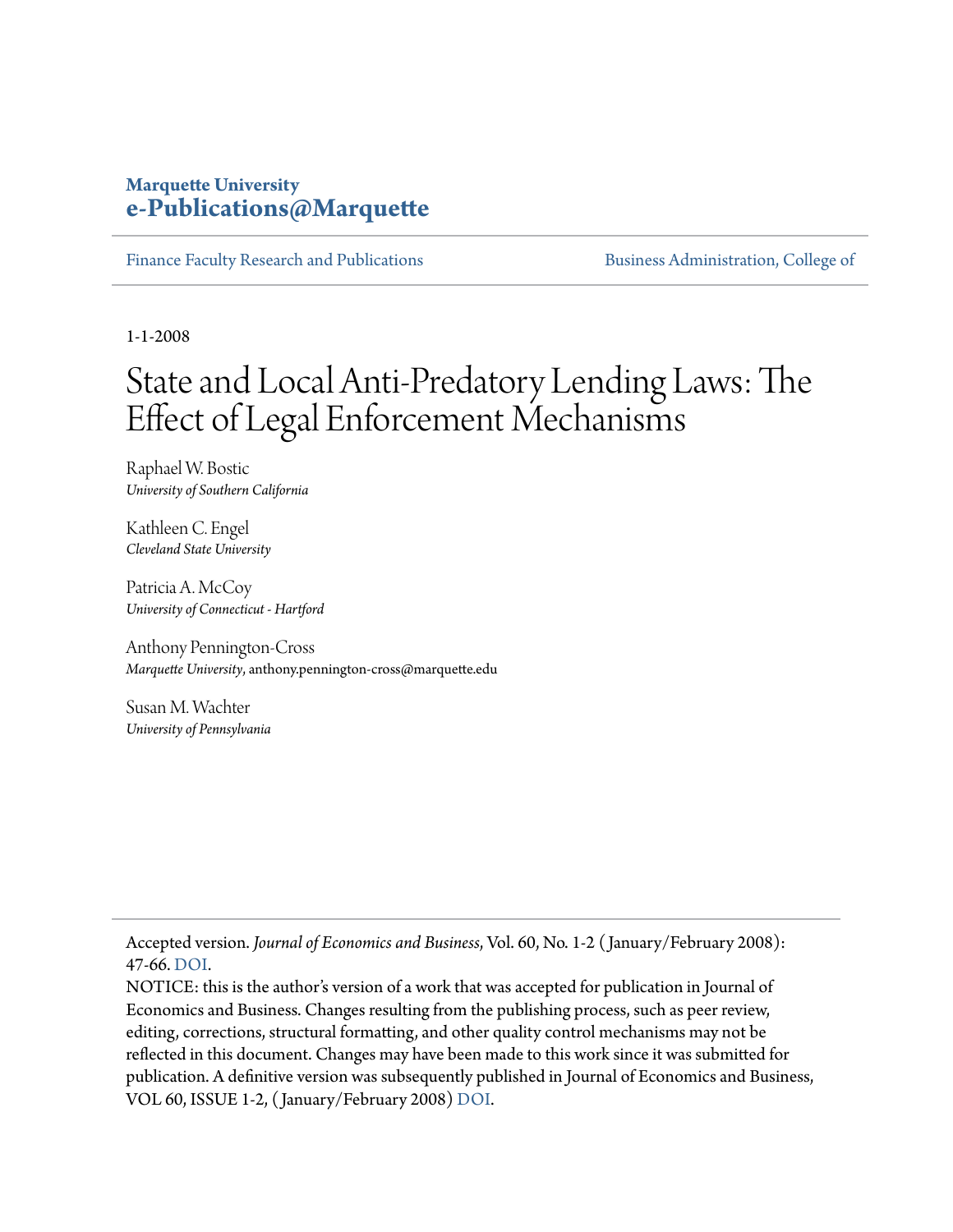# **State and Local Anti-Predatory Lending Laws: The Effect of Legal Enforcement Mechanisms**

**by**

Raphael W. Bostic School of Policy, Planning, and Development, University of Southern California bostic@sppd.usc.edu RGL 326, Los Angeles, CA 90089-0626. Tel.: +1 213 740-1220; fax: +1 213 740-6170.

Kathleen C. Engel Cleveland-Marshall College of Law, Cleveland State University. Cleveland, OH 44115 Kathleen.Engel@law.csuohio.edu

> Patricia A. McCoy School of Law, University of Connecticut, Hartford, CT 06105 patricia.mccoy@law.uconn.edu

Anthony Pennington-Cross Department of Finance, Marquette University, Milwaukee, WI 53233 anthony.pennington-cross@marquette.edu

Susan M. Wachter The Wharton School, University of Pennsylvania, Philadelphia, PA 19104 wachter@wharton.upenn.edu

# **Working paper version August 7, 2007**

Keywords: Subprime lending, enforcement mechanisms, anti-predatory lending laws, mortgage lending, homeownership

Running title: State and local anti-predatory lending laws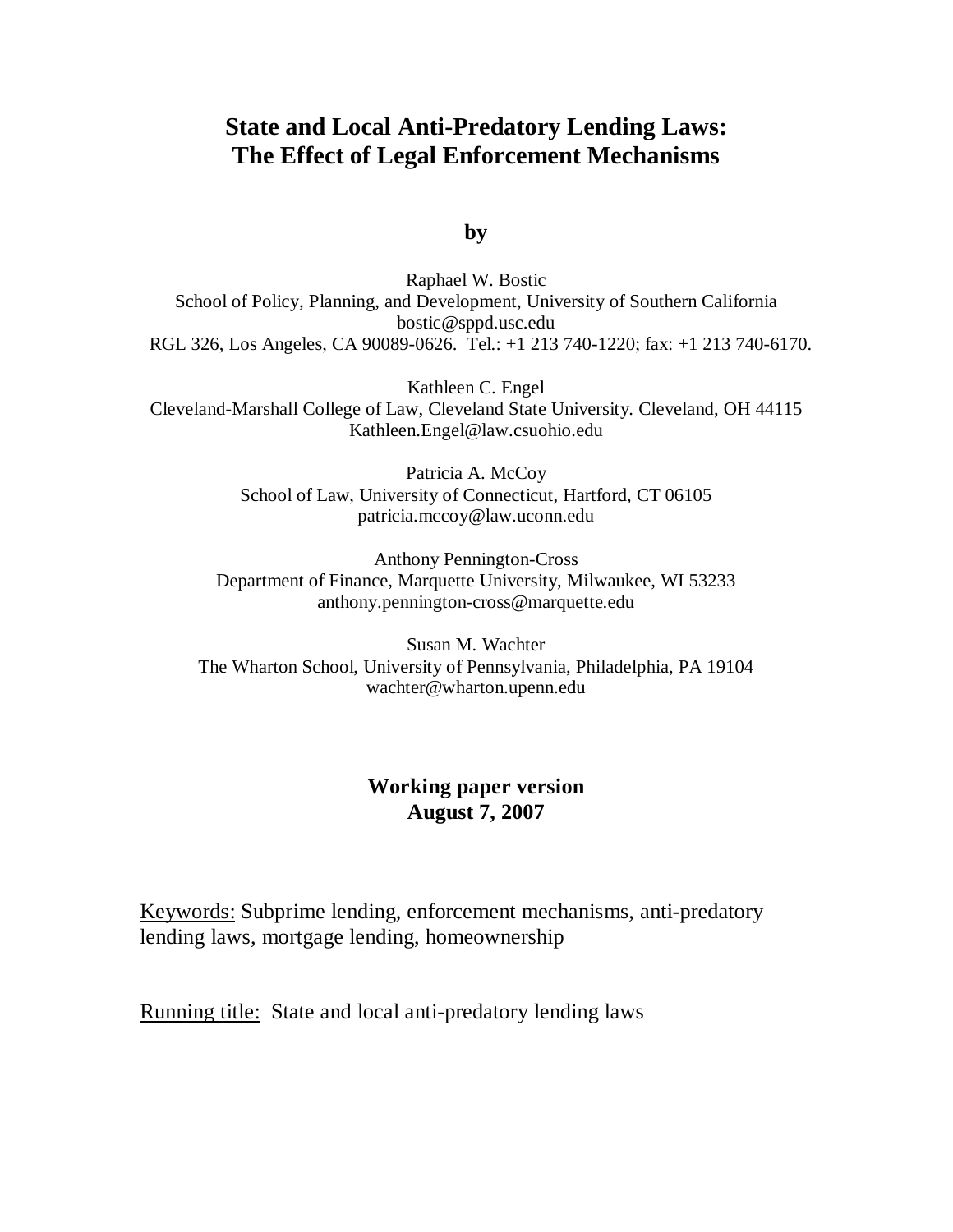# **State and Local Anti-Predatory Lending Laws: The Effect of Legal Enforcement Mechanisms**

# **Abstract**

Subprime mortgage lending has grown rapidly in recent years and with it, so have concerns about predatory lending. In response to evidence of predatory lending, most states have enacted new laws or expanded existing laws to address abuses in the subprime home loan market. The effect of these statutes is a matter of debate. This paper seeks to improve the understanding of this increasingly important issue and pays particular attention to the role that legal enforcement mechanisms play in this context. The results of the analysis are consistent with the view that anti-predatory lending laws influence subprime lending markets and that disaggregating the details of the overall legal framework into its component parts is essential for understanding subprime market dynamics. The restrictions, coverage, and enforcement components all have significant relationships with subprime market outcomes, with the coverage relationship found to be broadly consistent with the reverse lemons hypothesis put forward by Ho and Pennington-Cross (2007). The results also suggest that the newer mini-HOEPA laws have had an impact on the subprime market above and beyond the older preexisting laws, particularly for subprime originations. Broader coverage through these new laws is associated with higher origination likelihoods, while increased restrictions through the mini-HOEPA laws are associated with lower origination propensities.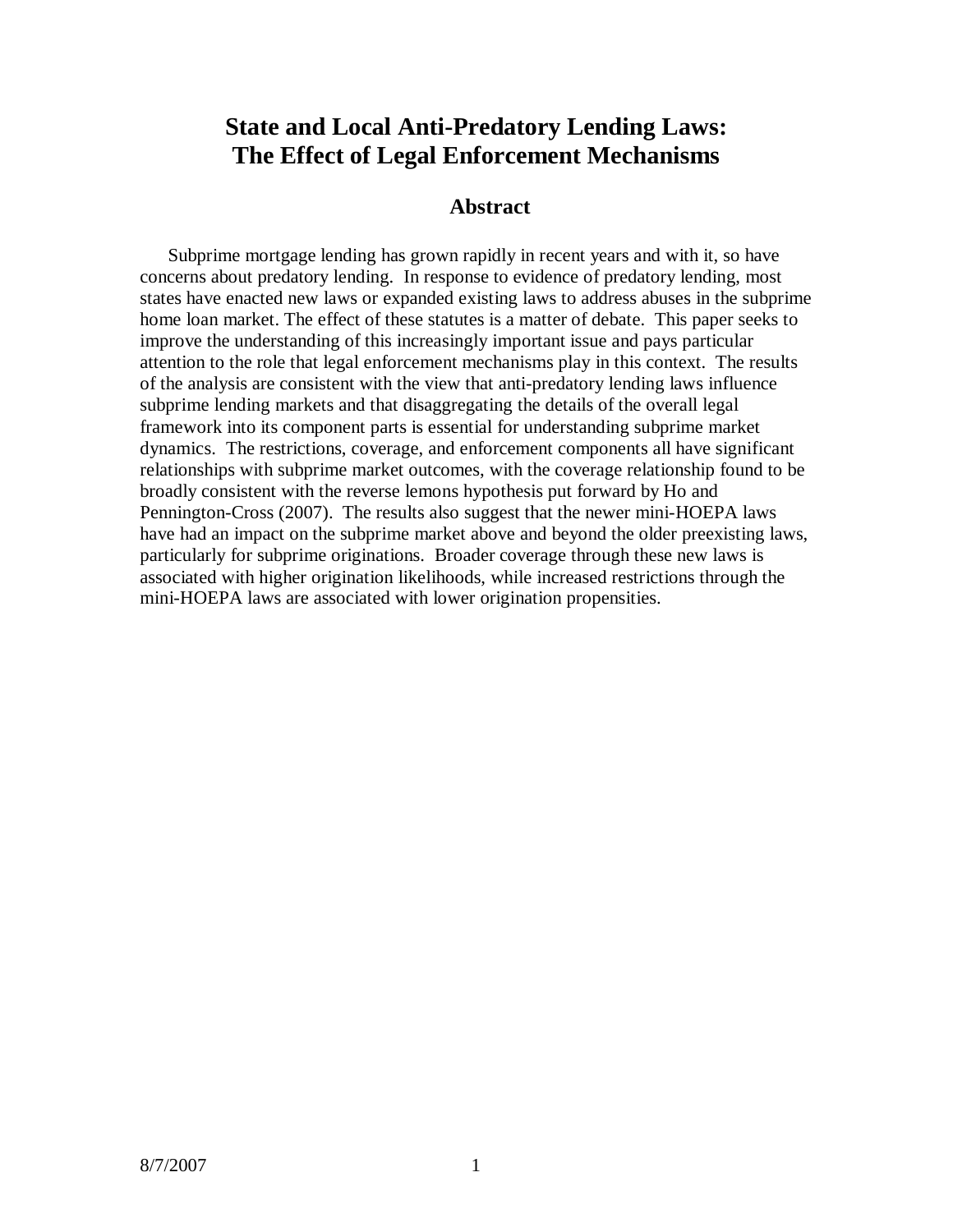#### **1. Introduction**

Subprime mortgage lending<sup>1</sup> has grown rapidly in recent years<sup>2</sup> and with it, so have concerns about predatory lending. <sup>3</sup> By extending credit to borrowers who were historically excluded from the credit markets, subprime loans can be welfare enhancing; however, abusive subprime lending has the opposite effect and can actually reduce the welfare benefits that arise when borrowers have increased access to credit.

In response to evidence of predatory lending, most states and the federal government have enacted new laws or expanded existing laws to address abuses in the subprime home loan market.<sup>4</sup> The federal law, the federal Home Ownership Equity Protection Act (HOEPA) was enacted in 1994. Since then, a growing number of states have enacted mini-HOEPA statutes to counteract predatory lending. Today, well over half the states have anti-predatory lending statutes of one kind or another.<sup>5</sup> These laws vary in terms of the loans they cover, the practices they prohibit, and the methods of enforcement they permit. Other states have laws that regulate a more limited set of lending practices associated with predatory lending, such as prepayment penalties.

The effect of these statutes is a matter of debate. Critics charge that anti-predatory lending statutes reduce the availability of credit to borrowers who previously were creditconstrained, including lower-income households and people of color, by rationing credit and increasing the price of subprime loans. Supporters of these statutes argue that regulation is needed, both to allay consumer fears about dishonest lenders and to ensure that creditors internalize the cost of any negative externalities resulting from predatory loans.<sup>6</sup> Concerns about these costs have increased recently with the rapid performance deterioration of subprime loans.<sup>7</sup>

The great variety of approaches taken by individual states to regulate lending -- in terms of the loans they cover, the restrictions they impose, and the enforcement mechanisms they establish -- permits the testing of the influence of various approaches on the flow and cost of credit. Prior studies of the impact of these laws have yielded mixed results. There are also questions about the accuracy of their findings and the generalizations that can be drawn from them. This paper seeks to address some of the weaknesses in these earlier studies in order to produce sharper results that improve the understanding of this increasingly important issue. In particular, this study considers a broader set of statutes than prior research, which allows for a more comprehensive, and more accurate, characterization of the legal environment. Moreover, this study takes into account enforcement mechanisms of anti-predatory lending laws that have not previously been examined in any detail, and thus broadens and deepens our understanding of the effects of government enforcement, private rights of action, and assignee liability provisions.

The basic hypothesis of this paper is that law design matters and that consumers and lenders may react in unanticipated ways. While laws can obviously decrease the demand and supply of subprime or high cost funds to homeowners and homebuyers, they can increase them as well. For example, from an institution's perspective, the introduction of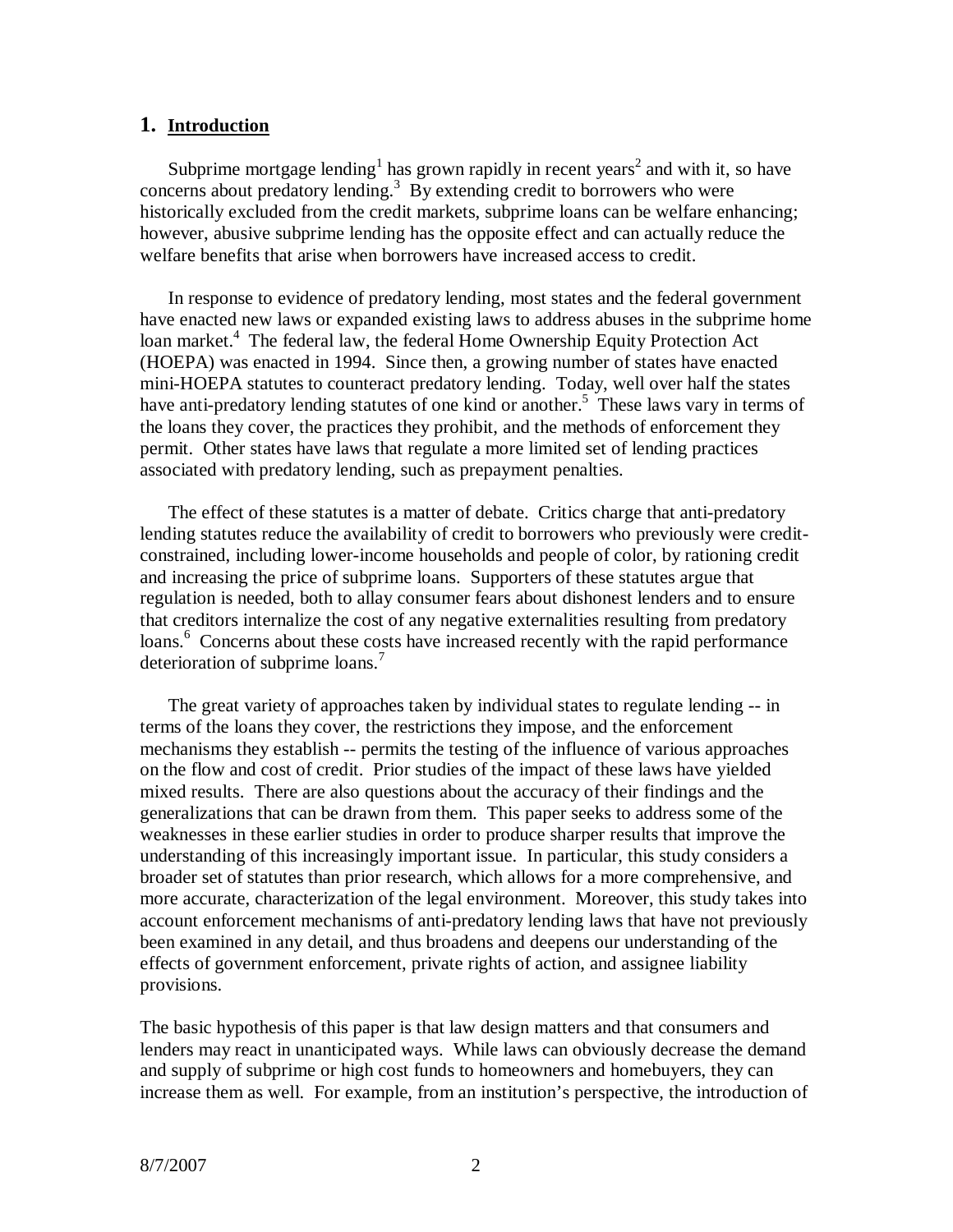a law can reduce legal uncertainty thereby making lending less risky and counteracting reductions associated with restrictions and legal enforcement mechanisms designed to reduce the flow of subprime credit. From the consumer perspective, as proposed by Ho & Pennington-Cross (2007), some borrowers may be deterred because they fear being taken advantage of. This can work in a similar fashion as a lemons market. The introduction of a predatory lending law may reduce the fear of predation and actually stimulate demand for subprime lending.

The results of the analysis are consistent with the view that anti-predatory lending laws influence subprime lending markets and that disaggregating the details of the overall legal framework into its component parts is essential for understanding subprime market dynamics. The restrictions, coverage, and enforcement components all have significant relationships with subprime market outcomes, with the coverage relationship found to be broadly consistent with the reverse lemons hypothesis put forward by Ho and Pennington-Cross (2007). The results also suggest that the newer mini-HOEPA laws have had an impact on the subprime market above and beyond the older preexisting laws, particularly for subprime originations. Broader coverage through these new laws is associated with higher origination likelihoods, while increased restrictions through the new laws are associated with lower origination propensities.

This paper unfolds as follows. Part II provides a brief history of anti-predatory lending laws applying to residential mortgages. Part III reviews the empirical studies to date on the effect of state and local anti-predatory lending laws on residential mortgage credit. Part IV describes the dataset and the design of the study, and sets forth the results. Part V offers conclusions.

#### **2. A Brief Sketch Of Anti-Predatory Lending Laws**

Since ancient Babylonia, governments have sought to regulate abusive loans. In the United States, states have regulated interest rates on loans since the signing of the Constitution.<sup>8</sup>

Anti-predatory lending laws differ from traditional usury laws by focusing on practices and loan terms beyond interest rates. While many view state anti-predatory lending laws as a recent development, some states have regulated non-interest loan terms such as prepayment penalties and balloon clauses for decades. In some states, these restrictions are found in state usury statutes; in other states, they are found in local versions of the Uniform Consumer Commercial Code.<sup>9</sup> Among jurisdictions with older laws, Alabama, Alaska, California, Connecticut, the District of Columbia, Hawaii, Idaho, Iowa, Michigan, Mississippi, New Mexico, North Carolina, Ohio, Oklahoma, Rhode Island, South Carolina, Utah, and Wyoming have individual restrictions on prepayment penalties; Maine restricts balloon clauses; and Maryland has restrictions on both.

In 1994, the U.S. Congress enacted the first modern, comprehensive anti-predatory lending statute, the Home Ownership and Equity Protection Act (HOEPA). HOEPA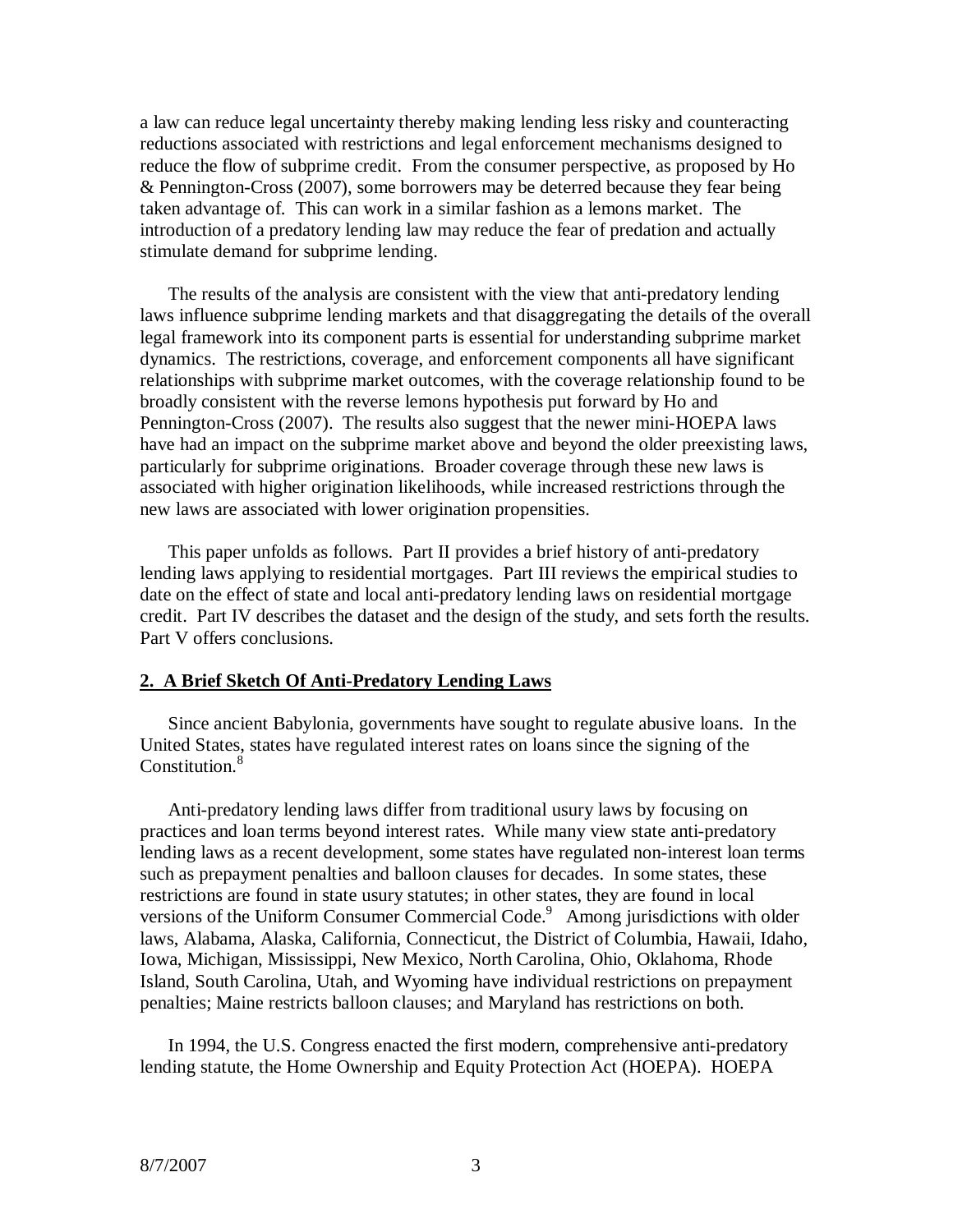regulates only the costliest subprime loans, termed "high-cost loans," which are defined as loans exceeding one of the following two triggers:

- the annual percentage rate (APR) at consummation exceeds the yield on Treasury securities of comparable maturity plus eight percent for first-lien loans or ten percent for subordinate-lien loans; or
- the total points and fees exceed eight percent of the total loan amount or \$400 (subject to annual indexing), whichever is greater.<sup>10</sup>

HOEPA covers no more than five percent of subprime residential mortgages and likely less.<sup>11</sup> For that narrow set of loans, HOEPA imposes a number of substantive restrictions on lending terms and practices, including limitations on balloon terms, negative amortization, advance payments, increased interest after default, rebates, prepayment penalties, due-on-demand clauses, payments to home improvement contractors, loans made without regard to ability to repay, and loan flipping.<sup>12</sup> Lenders must also make specialized, advance disclosures to borrowers receiving HOEPA loans. HOEPA imposes liability for violations on lenders and assignees of HOEPA loans.<sup>13</sup>

In the late 1990s, many states also began adopting legislation to redress predatory lending. Some of these state laws were patterned on older laws that pre-dated HOEPA. For example, laws enacted during this time period by Colorado, Louisiana, Nebraska, and Vermont restricted prepayment penalties or balloon payments on some loans (Nebraska not terribly effectively) with low triggers or none at all. Vermont, Michigan, and Tennessee adopted new disclosure statutes. Other states, including New York and Massachusetts, initially addressed predatory lending through banking department regulations that authorized agency sanctions but not private lawsuits by aggrieved borrowers. Mississippi banned asset-based loans and capped fees to mortgage brokers. Kansas instituted additional loan restrictions, only some of which were subject to triggers, and indexed the triggers to interest rates on conventional mortgages, rather than on Treasury securities. Numerous states also adopted mortgage broker and banker licensing and regulation laws.

Starting in 1999, states began taking a different tack by enacting statutes patterned directly on HOEPA. North Carolina, the first state to adopt a true state "mini-HOEPA" law, passed its statute in 1999. The North Carolina statute took effect in two stages, with most restrictions becoming effective at stage 2. The statute is described in Table 1. Essentially, North Carolina used the same HOEPA APR trigger but a lower points and fee trigger and expanded HOEPA's substantive protections. In short order, the North Carolina's mini-HOEPA law inspired other states to enact mini-HOEPA laws of their own, which generally operate in addition to the other state laws mentioned above. As of January 1, 2007, twenty-nine states and the District of Columbus had mini-HOEPA statutes in effect (Table 2).

The state mini-HOEPA laws display considerable variation. With respect to coverage, some states, such as Connecticut, Florida, Kentucky, and Nevada, use the same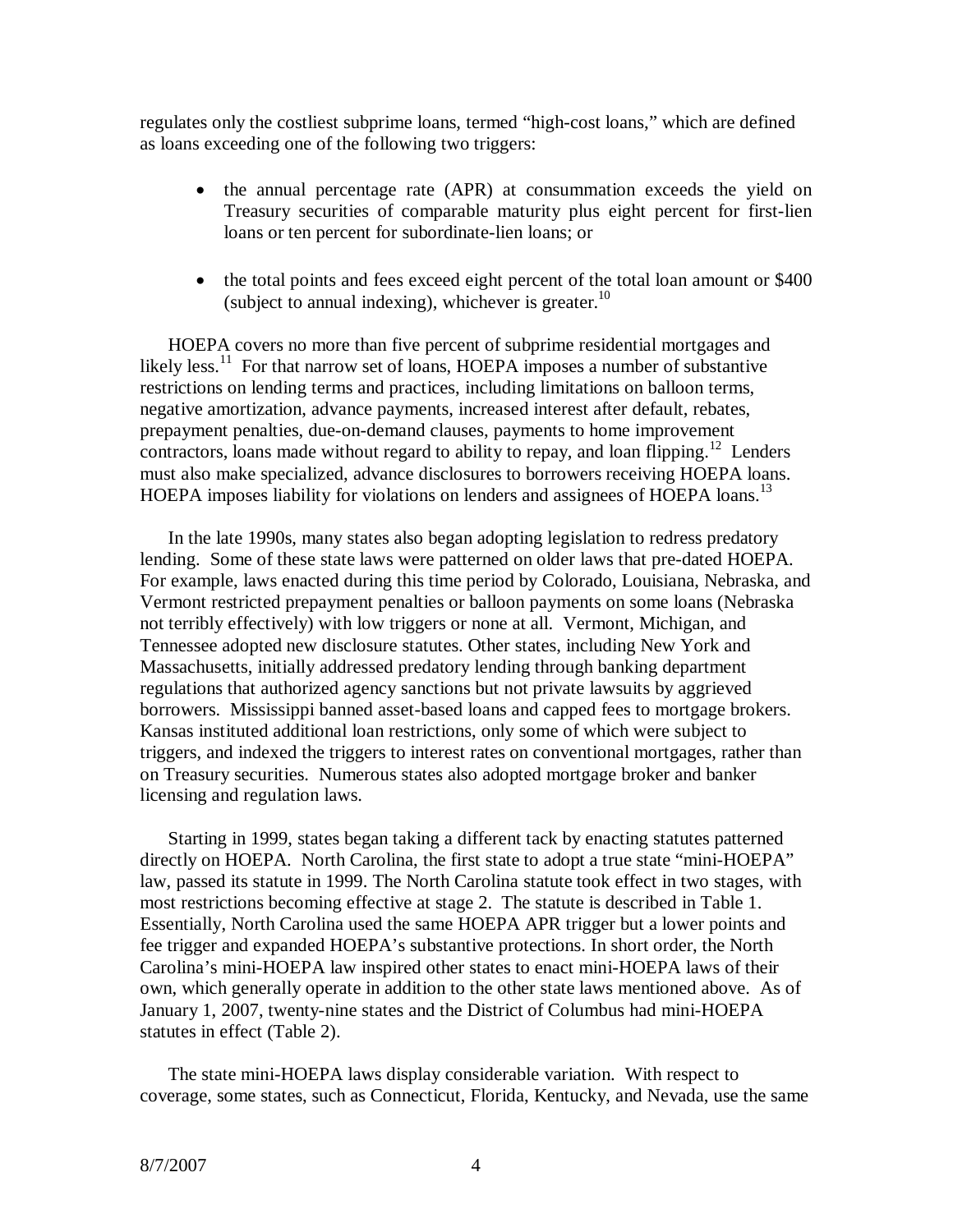numerical triggers as HOEPA. Most state mini-HOEPA laws, however, lower one or both of the HOEPA triggers. Restrictions also vary widely among the states, with some states imposing scant restrictions and others imposing heavier ones. Finally, the enforcement provisions in state mini-HOEPA laws vary considerably. Some laws only provide for government enforcement, while others afford injured borrowers the right to sue. Some laws authorize assignee liability, while others restrict private lawsuits to loan originators and assignees that do not qualify as holders-in-due course. Some laws authorize double or treble damages; others cap monetary relief in private lawsuits at compensatory damages only.<sup>14</sup>

Many of the states that adopted mini-HOEPA laws layered them on top of older restrictions on predatory lending that are still in effect. Eleven states augmented their old prepayment penalty laws with new mini-HOEPA laws; two more states grafted their mini-HOEPA laws onto older laws regulating other loan practices. Maryland's version of the layer-cake phenomenon is the most complex: its mini-HOEPA law stands side-byside with five older Maryland anti-predatory lending provisions. In all of these cases, the new mini-HOEPA statutes supplement, rather than supplant, the older state laws.

In sum, by January 1, 2007, only six states – Arizona, Delaware, Montana, North Dakota, Oregon, and South Dakota -- had no mini-HOEPA statutes or other older laws or regulations in effect restricting prepayment penalties, balloon clauses, or mandatory arbitration clauses in residential mortgages.

Federal law has preempted portions of these state laws at various times for certain types of lenders and loan products. The federal Alternative Mortgage Transactions Parity Act (AMTPA) preempts balloon clause restrictions for all mortgages by non-depository lenders except for traditional fixed-rate, fully amortizing mortgages. AMTPA applies to all states except states that opted out of its restrictions.<sup>15</sup> The Home Owners' Loan Act preempts state anti-predatory lending laws for federal savings associations and their subsidiaries.<sup>16</sup> Finally, effective February 12, 2004, the U.S. Office of the Comptroller of the Currency (O.C.C.) preempted state anti-predatory lending laws for national banks and their operating subsidiaries.<sup>17</sup> Some states, such as Georgia, also have state "wild card" laws that waive their anti-predatory lending laws for state-chartered banks and thrifts and their subsidiaries to the same extent that federal preemption shields national banks and federal thrifts from those state laws.<sup>18</sup>

#### **3. Literature Review**

Although some states have regulated practices associated with predatory lending for decades, until recently there were no studies evaluating the effects of state and local antipredatory lending laws (other than caps on interest rates) on credit flows and loan prices. That changed with the passage of North Carolina's anti-predatory lending law in 1999. Since then, a number of studies have examined the effect of state mini-HOEPA laws on an assortment of outcomes. Many of these studies consist of event studies of one jurisdiction's law; others analyze outcomes nationally.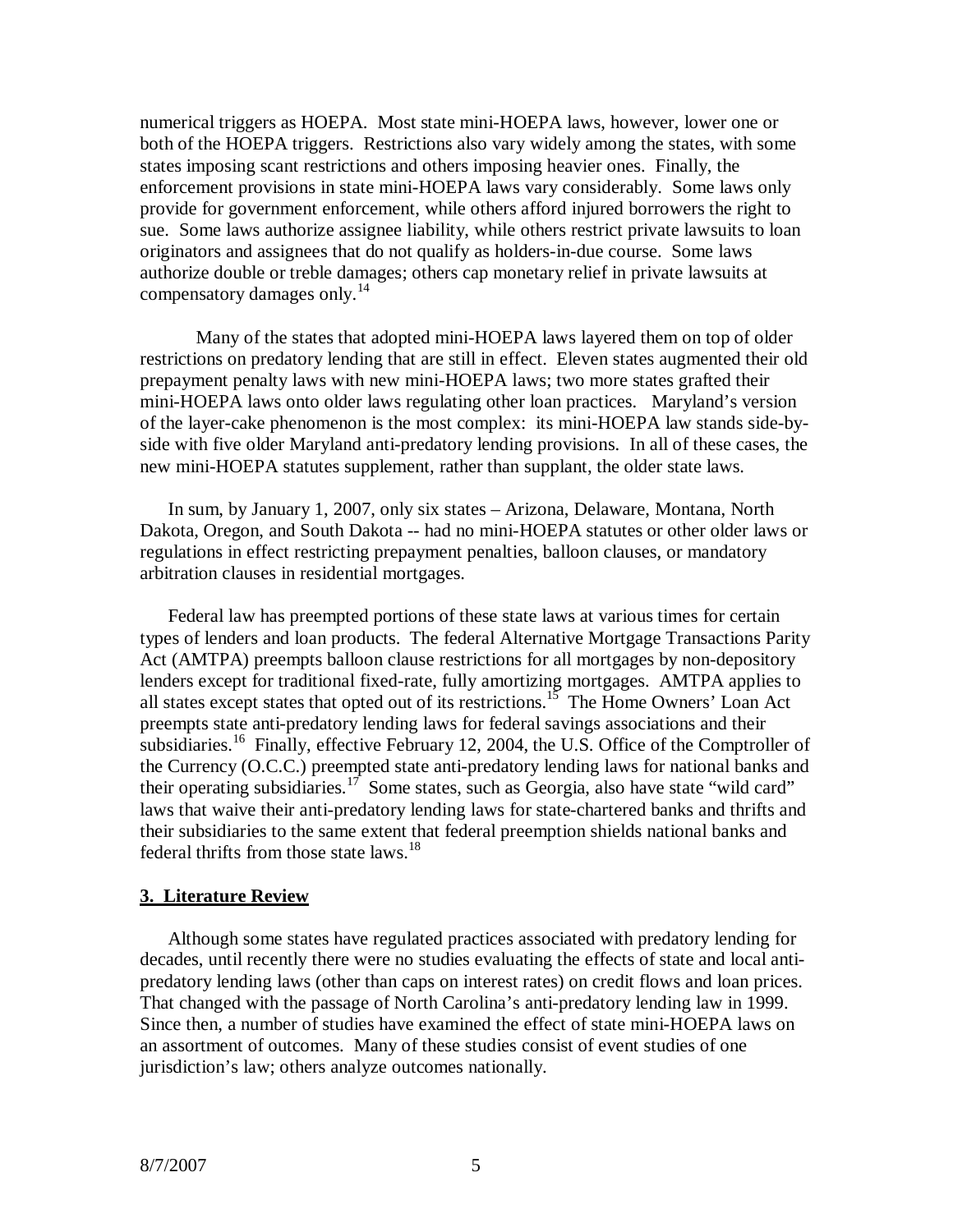#### **3.1 Event Studies Of Individual State Or Local Laws**

#### **3.1.1 The North Carolina Law**

The first studies looking at state and local anti-predatory lending laws consisted of event studies of the North Carolina law. Most of these studies examined the law's effect on the flow of credit. All agreed that subprime originations fell disproportionately in North Carolina after passage of the law, but there is sharp disagreement as to why. Other studies examined whether the dip in subprime loans in North Carolina after passage of its anti-predatory lending law was due to a reduction in supply or in demand. Finally, a pair of studies analyzed whether the North Carolina law targeted predatory loan terms without impairing legitimate credit.

Early studies of the North Carolina law used simple statistics to draw inferences. Ernst, Farris and Stein (2002) used Home Mortgage Disclosure Act (HMDA) data to compare subprime lending in North Carolina in 1999 and 2000 with subprime lending in the rest of the country. The authors found that total subprime originations fell in North Carolina in 2000, compared with other states. The study reported, however, that North Carolina had 15 percent more subprime home loans per capita than the national average in 2000 and that lower-income borrowers in North Carolina received a higher proportion of subprime to prime loans in 2000 than lower-income borrowers in any other state.

Another study focused on credit flows by surveying the rate sheets of several large subprime lenders who were active in North Carolina before and after enactment of the law (Inside B&C Lending, 2001). The researchers found that the lenders offered a full menu of loan products with little or no effect on loan prices despite the changes in the law.

Elliehausen and Staten (2004) conducted a multivariate regression study to compare the volume of subprime mortgage originations in North Carolina with that in South Carolina, Tennessee, and Virginia before and after passage of the North Carolina law. The authors used a proprietary dataset with data on all closed-end subprime residential mortgages originated between June 1, 1997 and June 30, 2000 by nine major lenders who belonged to the American Financial Services Association.<sup>19</sup> Although the dataset had loan-level credit (FICO) scores, the regression analysis did not use that data. Instead, the study controlled for borrower characteristics at the county level (including income, debt burdens, average house values, age cohorts, and length of delinquencies), plus the price of debt and passage of the North Carolina law. The study found that the volume of subprime mortgages originated in North Carolina counties dropped about 14 percent, relative to other counties in the control states, after passage of the state law. In relative terms post-law, subprime originations dropped for North Carolina borrowers with annual household incomes of \$50,000 or less, but rose for higher-income borrowers in that state.

There are several substantive issues with the Elliehausen and Staten study. First, a small number of lenders were surveyed. Second, the time-period examined ended before the law went fully into effect.<sup>20</sup> Third, the model assumed that the control states had no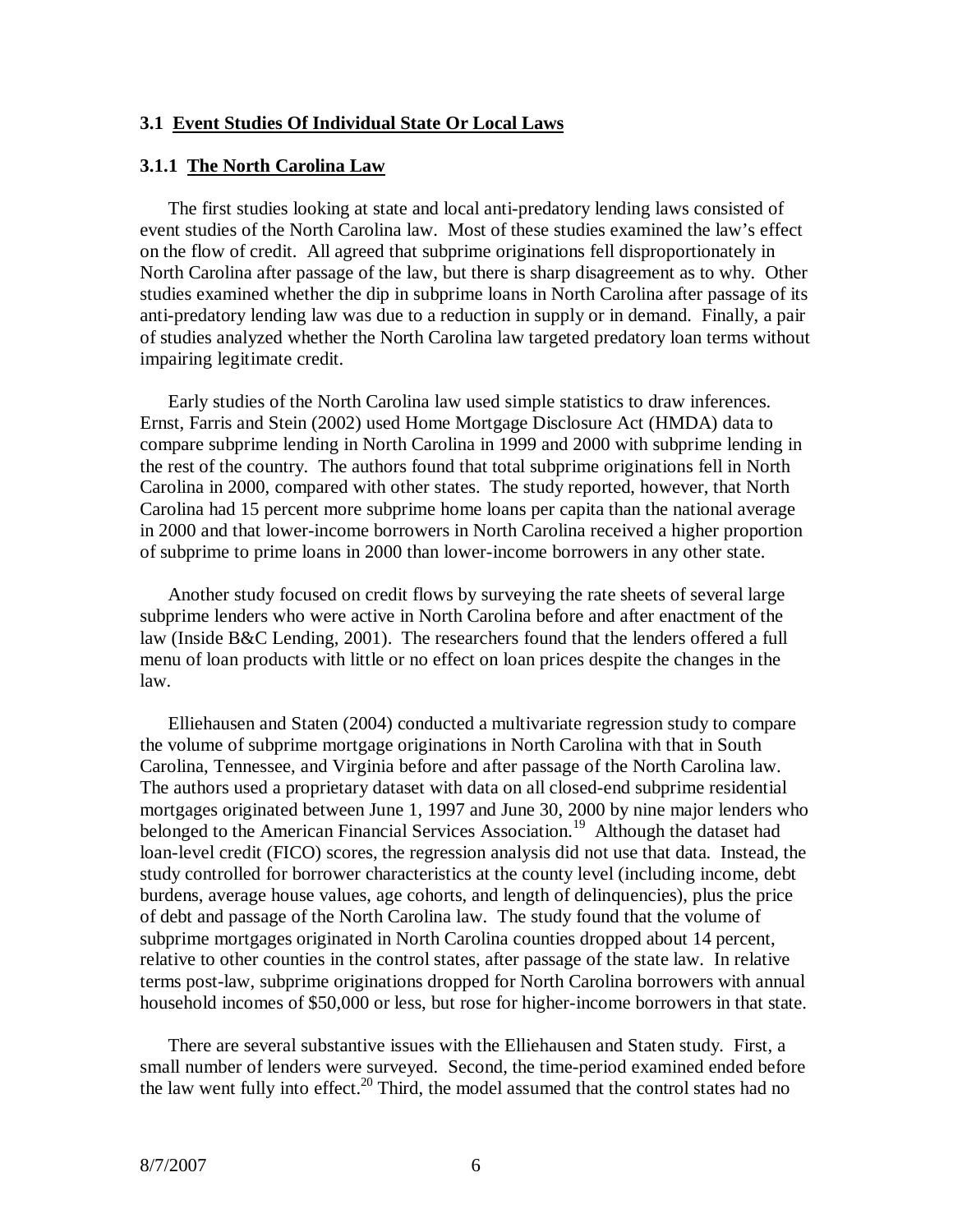anti-predatory lending provisions in effect. During all or part of the time-period studied, however, two of the control states – South Carolina and Virginia – had limits on prepayment penalties in residential mortgages.<sup>21</sup> In addition, AMTPA preempted at least two of the North Carolina provisions that did go into effect during the time-period studied – the ban on balloon clauses in closed-end home loans and on prepayment penalties in personal home loans under \$150,000 – in all mortgages by non-depository lenders except for traditional fixed-rate, fully amortizing mortgages. Unlike North Carolina, however, South Carolina had opted out of AMTPA preemption. Thus, South Carolina was arguably *more* restrictive than North Carolina with respect to prepayment penalties during the time-period studied.

Two other studies looked at whether the reduction in North Carolina subprime loans post-law was due to supply-side or demand-side effects. A report by Burnett, Finkel and Kaul (2004), which used HMDA data and cross-tabulations, found that loan originations fell in North Carolina relative to South Carolina and Tennessee after passage of the law. The North Carolina decline was due to relative drops in application volumes; denial rates were lower in North Carolina than in the control states post-law.<sup>22</sup>

Similarly, using multivariate regression, Harvey and Nigro (2004) analyzed HMDA data before and after passage of the North Carolina law in July 1999 to determine the law's effect on home mortgage applications, originations, and denials. Georgia, South Carolina, Tennessee, and Virginia served as the control states. The authors treated all residential mortgage applications processed by lenders on the annual subprime lender list compiled by the Department of Housing and Urban Development (HUD) through 2000 as subprime loan applications.<sup>23</sup>

Harvey and Nigro found that the probability of subprime loan applications and originations fell in North Carolina post-passage, but the probability of subprime loan denials did not, relative to the control states. Thus, they attributed the falloff in North Carolina originations to reduced demand, not supply. Contrary to Elliehausen and Staten, they reported that the law had no differential effect on North Carolina borrowers with household incomes of \$25,000 or less. Similarly, subprime lending by bank lenders held steady in North Carolina following adoption of the law, while subprime lending by nonbank lenders fell there, in comparison with the control states. Finally, the market share of subprime loans fell in North Carolina after passage, compared with the control states. Similar to the Elliehausen-Staten study, the Harvey-Nigro study stopped before the North Carolina law took full effect, assumed that the control states did not regulate predatory lending in any way, and did not account for AMTPA preemption of parts of the North Carolina law.

A last group of studies examined whether the North Carolina law had struck a balance between curtailing abusive loans and ensuring the availability of credit to subprime borrowers. Ernst, Farris and Stein (2002) estimated that the North Carolina law saved North Carolina borrowers \$100 million by deterring predatory loan practices. Quercia, Stegman and Davis (2004) refined this analysis by using cross-tabulations on loan-level Loan Performance data of securitized subprime loans to determine whether the North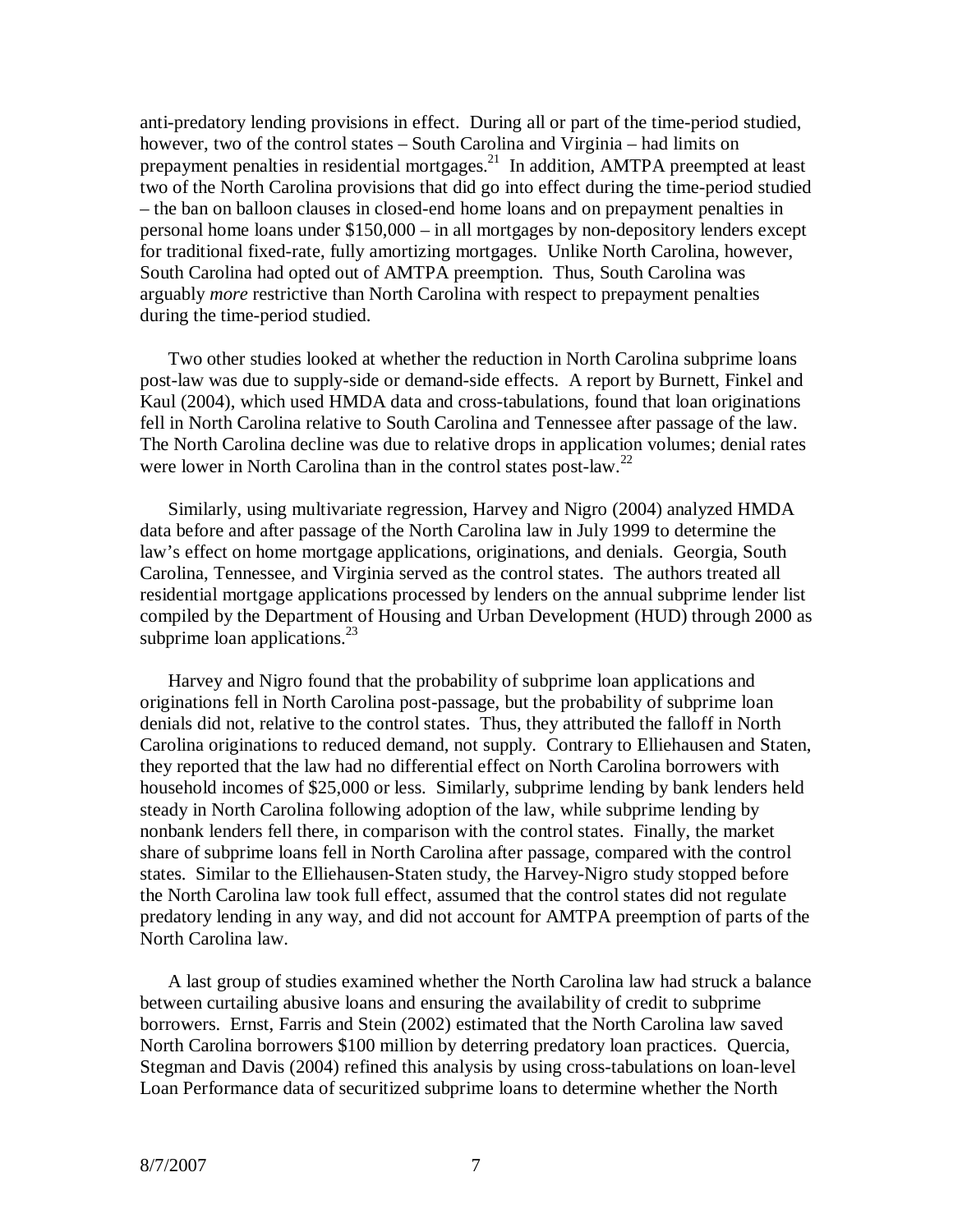Carolina law was well-tailored. The study improved upon its predecessors by comparing subprime lending patterns before initial implementation of the North Carolina law on October 1, 1999 and after full implementation on July 1, 2000. As did most of the other studies, Quercia et al. assumed that none of the southern control states had anti-predatory lending measures in place. The authors confirmed that overall subprime originations dropped in North Carolina following enactment, while subprime originations elsewhere increased. They found, however, that the North Carolina falloff was confined to the refinance market, where loan flipping abuses can occur. In contrast, subprime home purchase originations in that state grew as fast as or faster than in some nearby states and the U.S. generally. Almost ninety percent of the reduction in subprime mortgages in North Carolina post-law consisted of subprime loans with at least one predatory feature.<sup>24</sup> In the opinion of the authors, "the NC Act [was] doing what it [was] supposed to do."<sup>25</sup>

#### **3.1.2 Other Studies Of Local Jurisdictions**

Two event studies considered the effect of state or local anti-predatory lending laws in jurisdictions other than North Carolina. Harvey (2003) studied HMDA data to ascertain the effect of anti-predatory lending ordinances adopted by Chicago and Philadelphia on subprime originations, applications, and denials. The Philadelphia ordinance was a local mini-HOEPA law; in contrast, the Chicago law barred the city from doing business with depositories or contractors who made high-cost loans that contained predatory terms. For Chicago, multivariate regression analysis showed that the likelihood of subprime loan denials and of nonbank originations of prime loans was no different in Chicago post-law than in the rest of Illinois. In contrast, after enactment of the ordinance, the likelihood of subprime originations generally and by nonbanks in particular was greater in Chicago than in the rest of Illinois. Among other things, this suggests that subprime lending migrated from banks to nonbanks after passage of the law. No conclusions can be drawn from the Philadelphia results because the study did not examine data during the brief time-period when the Philadelphia ordinance was in effect. 26

In an industry-commissioned study of the New Jersey law, DeMong (2004) surveyed 14 subprime lenders and 84 mortgage brokers in New Jersey. The respondents said that the dollar volume of subprime cash-out refinance loans unique to New Jersey dropped 57.7 percent between the two months immediately preceding the New Jersey law's implementation and the two months immediately afterward. Over the same time period, the respondents said that the dollar volume of subprime home improvement loans unique to New Jersey dropped 73.2 percent. The survey did not examine actual loan-level data or control for borrower characteristics or macroeconomic factors.<sup>27</sup>

#### **3.2 Nationwide Studies Of State Anti-Predatory Lending Laws**

With the growth in state mini-HOEPA laws, more recent studies have examined the effects of the state and local laws on a national scope. An early study by Morgan Stanley (2002), for example, surveyed subprime branch managers and mortgage brokers across the country. The investment bank reported that growth forecasts by respondents in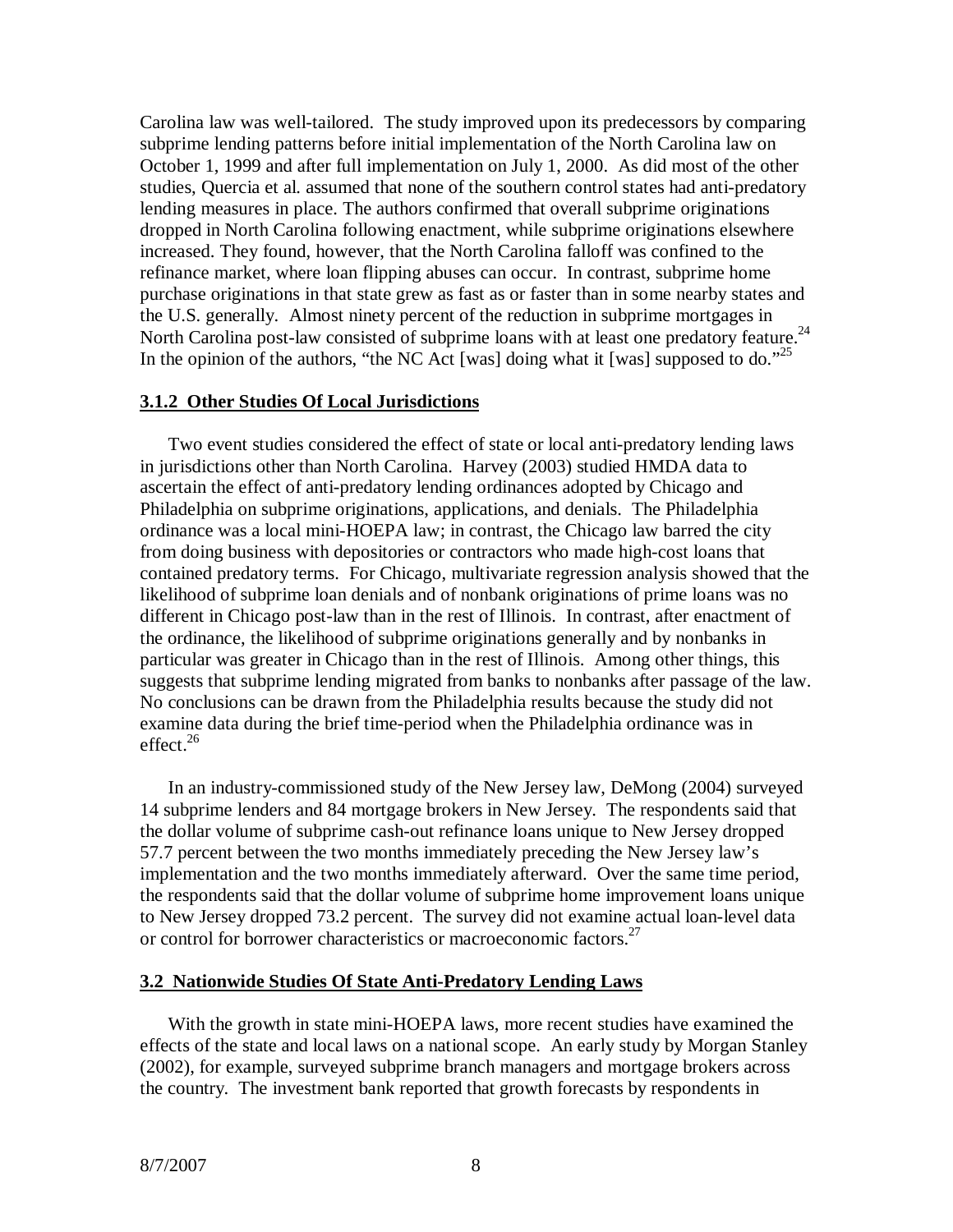"tough" states were not significantly different from growth forecasts by respondents in "easy" states. The report observed, "One of the consistent messages we heard from our respondents was that the increased level of disclosures was boosting consumer comfort levels with subprime products and thus providing a positive impact on loan volume."<sup>28</sup>

Li and Ernst (2006) used the Loan Performance database of subprime securitized loans to analyze the effect of state laws from January 1998 through December 2004. The study ranked state laws according to the type of loans covered, points-and-fee triggers, substantive legal protections, and remedies available to borrowers. The authors concluded that state anti-predatory lending laws reduced the prevalence of predatory loan terms, without reducing subprime loan originations (except in Georgia and New Jersey), 29 compared with unregulated states. In addition, nominal interest rates on mortgages stayed level or dropped in all states with anti-predatory lending laws except Georgia and Virginia,<sup>30</sup> compared with the controls.

Using HMDA data, Ho and Pennington-Cross (2006b) constructed a legal index to examine the effect of state anti-predatory lending laws on the probability of subprime applications, originations, and rejections. They focused on border counties of adjacent states with and without anti-predatory lending laws, rather than entire states, to help hold labor and housing markets constant.<sup>31</sup> Having a state anti-predatory lending law had no effect on the probability of origination and only a scant negative effect on the probability of applications, while it reduced the likelihood of being rejected. Stronger restrictions reduced the likelihood of origination and applications, but had no effect on the likelihood of rejection. Conversely, stronger coverage increased the likelihood of origination and applications without affecting the likelihood of rejection, suggesting that anti-predatory lending laws with lower triggers boost demand by reducing consumer fears about abusive lenders.

Ho and Pennington-Cross (2006a) used the same legal index and border area methodology to examine the effect of state anti-predatory lending laws on the cost of credit. Using HMDA data from 2004, they discovered that subprime loans originated in locations with anti-predatory lending laws had lower APRs than loans in unregulated states. They also found that increasing the strength of a law had the same effect. In both cases, greater coverage rather than stronger loan restrictions explained the lower APRs in regulated states. A comparable analysis using Loan Performance data from 1998 through 2005 yielded somewhat different results. State anti-predatory lending laws modestly increased nominal interest rates on fixed-rate loans, but lowered them on adjustable-rate loans. For both types of loans, laws with more restrictions displayed the same or higher spreads, while laws with greater coverage displayed lower spreads.

A national study by Elliehausen, Staten and Steinbuks (2006) used a proprietary database of subprime loans originated by eight large lenders from 1999 through 2004, covering about 22 percent of high-priced residential mortgages. The dataset contained loan-level information on APRs and points and fees, which helped the authors to distinguish loans covered by state mini-HOEPA laws from loans that were not. Approximately 80 to 90 percent of the mortgages in the database were refinance loans.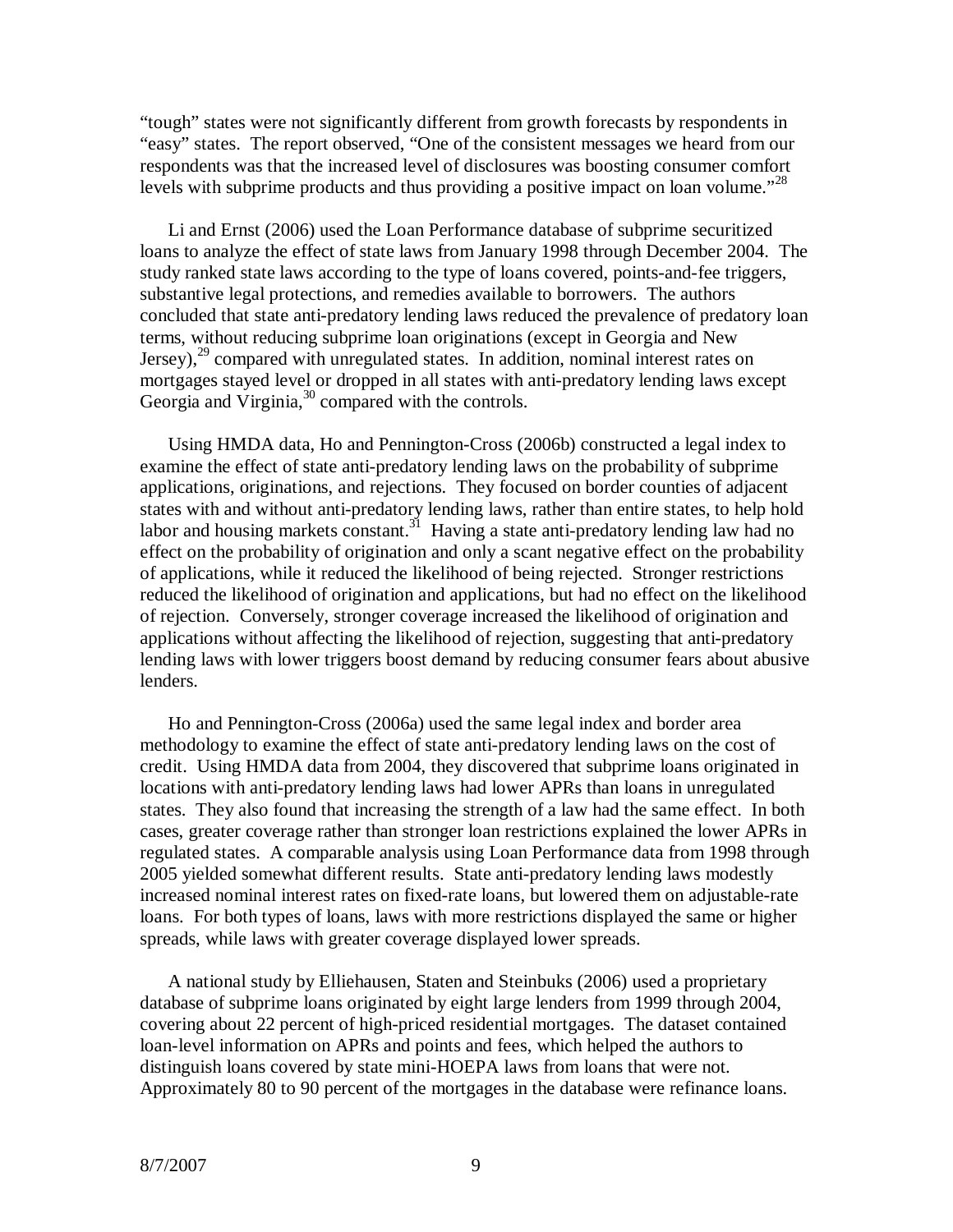The study used three approaches to examine the effect of state laws on subprime originations. In the first approach, the authors modeled the presence or absence of a state law as a binary variable and found that the presence of a law was associated with a decrease in total subprime mortgages, including both the high-cost and non-high-cost variety. The second approach ran the same analysis with the combined legal index developed by Ho and Pennington-Cross and reached the same result. The third approach consisted of an event study that used pre-law observations to predict the number of expected subprime originations for the post-law period. The state-by-state results were randomly distributed. Six of the states with strong laws (by our estimation)<sup>32</sup> had weaker-than-expected originations and the other five had originations that were strongerthan-expected or level. The authors interpreted these findings as evidence that lenders shifted lending from covered high-cost loans to uncovered loans in response to the enactment of state mini-HOEPA statutes. It is not clear from the study, however, what role coverage played versus restrictions. Similarly, it is not clear whether any decrease in originations was due to a reduction in demand, in supply, or in both.

## **4. Taking A Deeper Dive: Our Study Of The Impact Of State Anti-Predatory Lending Laws**

This study builds on the prior literature by conducting a national examination of the impact of all anti-predatory lending laws, not just mini-HOEPA laws, on subprime mortgage markets. Following Harvey and Nigro (2004) and Ho and Pennington-Cross (2006), and given our interest in the effects of these laws on both applicants and lenders, we focus on three outcomes  $- (1)$  the probability of applying for a subprime loan relative to a prime loan, (2) the probability of originating a subprime loan relative to a prime loan, and (3) the probability of a subprime application being rejected. We relate these outcomes to various borrower and locational characteristics as well as to the antipredatory law environment in which the borrower and lender made their decisions for calendar years 2004 and 2005.

Our study distinguishes itself from its predecessors in several respects. Most significantly, it reflects a new and more comprehensive canvassing of primary legal sources to paint a complete picture of the landscape regarding anti-predatory lending laws. This new collection effort has highlighted 16 additional states that have antipredatory lending laws that were not identified in prior studies that used surveys of state laws compiled by law firms or trade associations.<sup>33</sup> Thus our study considers 41 states (including Washington DC) while others considered at most 25. In addition, we study the incremental effect of layering a modern mini-HOEPA law on top of an older-style law that addresses only one or a few loan terms.

This new collection effort allows this study to make two advances. First, it permits one to distinguish between the older laws and the new mini-HOEPA laws in terms of incidence and effect. The data can be partitioned such that we can characterize states according to the independent presence of older style and newer mini-HOEPA laws. This permits the creation of two separate indexes and the determination of whether the mini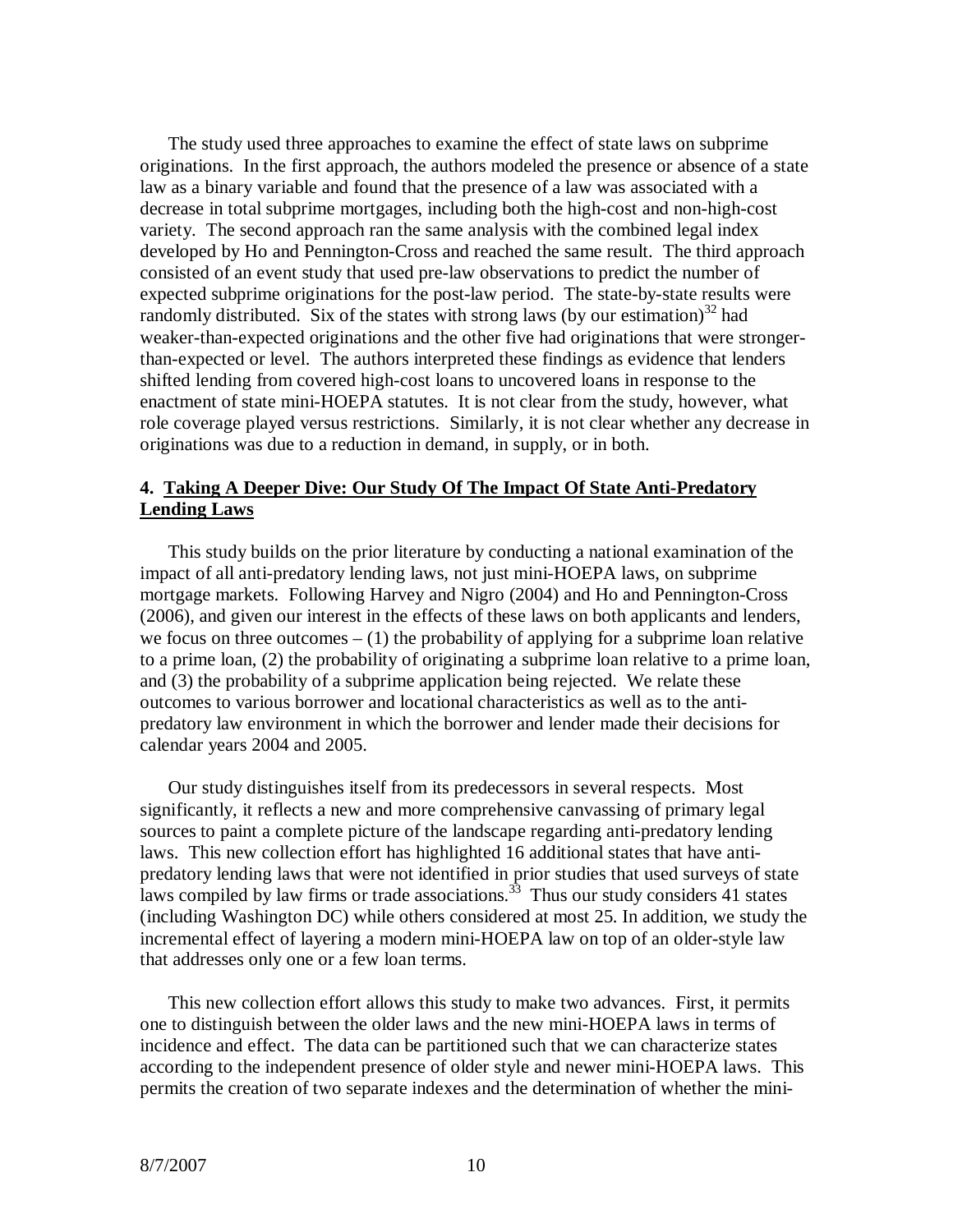HOEPA laws had an effect above and beyond the older laws already on the books in many states.

Second, this new collection effort has resulted in a dataset that permits an examination of the effects of various enforcement mechanisms established by the laws, which was previously not possible. We therefore are able to assess whether legal enforcement mechanisms matter for individual and lender behavior. Among other things, the new data allow us to control for the presence and strength of assignee liability provisions in state anti-predatory lending laws, which is critical because over eighty percent of subprime home mortgages have been securitized in recent years.<sup>34</sup> Assignee liability laws are ones that allow borrowers to sue (or at least raise defenses against) investors who have bought their loans.

In other respects, this research builds upon prior studies. Like other projects, we use HMDA data, which provides the broadest coverage and enables us to examine most residential mortgage lending nationwide. The advent of HMDA pricing data in 2004 permits us to distinguish prime from subprime loans with greater accuracy than studies using HMDA data for years before 2004. We thus limit our focus to 2004 and 2005 to capitalize on this enhanced measure.

We use two methods to identify subprime loans. First, as in the prior literature, we use a list of subprime lenders generated by HUD through industry trade publications, HMDA data analysis, and phone calls to confirm the extent of subprime lending.<sup>35</sup> Second, we define loans reported by HMDA as having an APR/comparable Treasury yield spread of 3 percentage points (300 basis points) or higher as being subprime loans. Unfortunately, the spread is only reported on originated loans so we cannot directly examine the demand for loans through the application function. For observations in 2004, all empirical tests are repeated using either the HUD list definition for subprime loans (denoted as "List" in the tables) or the HMDA pricing rule to define subprime loans (denoted as "Price" in the tables). For loans originated in 2005, the HUD list was not yet available, so we report results only for originations, using the HMDA pricing rule alone.

While we model the presence of a law as a binary variable, as do other studies, we also consider how the strength, coverage, and enforcement mechanisms of state antipredatory lending laws influence market outcomes. In addition, because the treatment of effective dates has been an issue in earlier studies, we establish an explicit approach that excludes any jurisdiction whose mortgage lending laws changed in any material respect during the calendar year. Finally, we control for borrower and location characteristics such as unemployment rates, housing vacancies, population growth, and income.

The following subsections provide more detail regarding our empirical work. Because of its importance for the current study, the data collection effort and the creation of our new index for state-level anti-predatory lending laws is discussed in detail below. We then discuss the identification strategy for determining the effect of anti-predatory lending laws. Following this is a discussion of the empirical model and then the empirical results.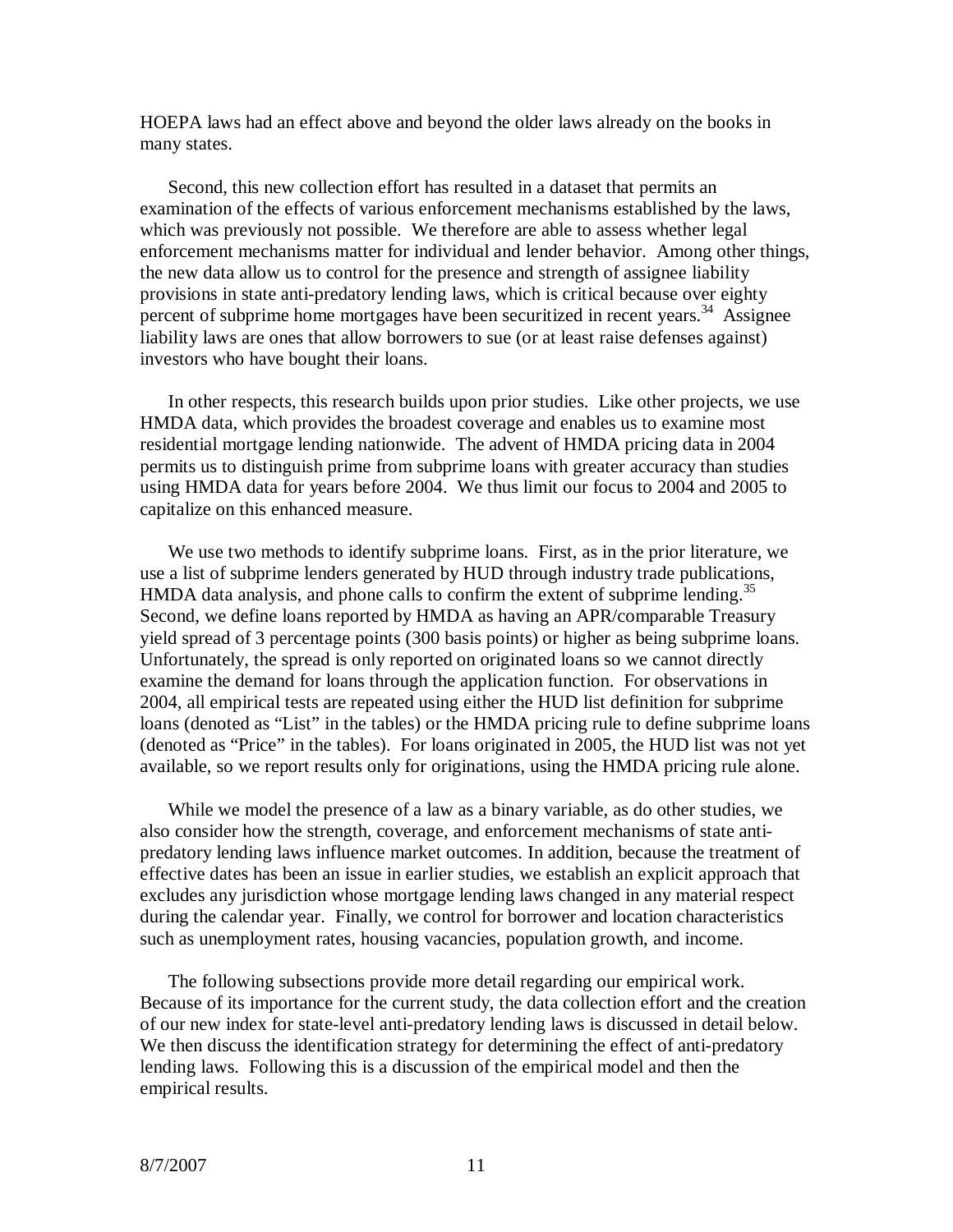#### **4.1 Description Of The Data**

#### **4.1.1 Legal Dataset And Index**

We created a legal index that refines and builds on an index previously created by Ho and Pennington-Cross (2006a). The Ho and Pennington-Cross index coded state and municipal laws along two dimensions: coverage and restrictions, each of which contained four measures. In creating their index, Ho and Pennington-Cross relied on a chart of antipredatory lending laws produced by a private law firm.

Like Ho and Pennington-Cross, our legal index contains four coverage and four restriction measures. Our study differs, however, in several respects. First, we analyzed the actual statutes governing lending in every state to identify anti-predatory lending provisions and did not limit ourselves to mini-HOEPA laws. Second, our index includes a third dimension – enforcement – that has two components: assignee liability and enforcement methods against originators. Lastly, through our legal expertise, we were able to detect subtleties in the laws that led to a more refined index and more accurate coding of the laws. Table 3 fully describes the parameters of the index.

In measuring the breadth of a law's coverage, we take into account the types of loans that are covered by the law and any annual percentage rate (APR) and points and fee thresholds that trigger application of the law. Laws that are HOEPA-equivalents in terms of coverage are scored 0. Laws that govern all loans or that have no triggers receive the highest scores on the index.

The first measure in the coverage index is the type of loan covered by the law. Laws that apply to more loan types receive a higher score. For example, if a law does not cover Federal Housing Administration or Veteran's Administration loans, it is scored 1. In contrast, laws that apply to all types of loans receive a score of 4. The APR and points and fees measures are graduated with HOEPA serving as the floor. Thus, HOEPA equivalents are scored 0 and laws without triggers receive the highest possible scores. Those laws with triggers lower than HOEPA's are assigned intermediate scores based on where they fall relative to HOEPA.

The restrictions measure considers four features of anti-predatory lending laws: limits on prepayment penalties, restrictions on balloon payments, requirements for credit counseling or notice of the availability of such counseling, and restrictions on loan terms that limit or bar borrowers' access to the courts. As with the coverage measures, the laws that impose the strongest restrictions receive the highest number of points on the restrictions index. A ban, for example, on prepayment penalties would code a 4 while a law that was silent on prepayment penalties would be a 0, with gradations between based on the timing of bans on prepayment penalties. A similar scale holds for limits on balloon payments.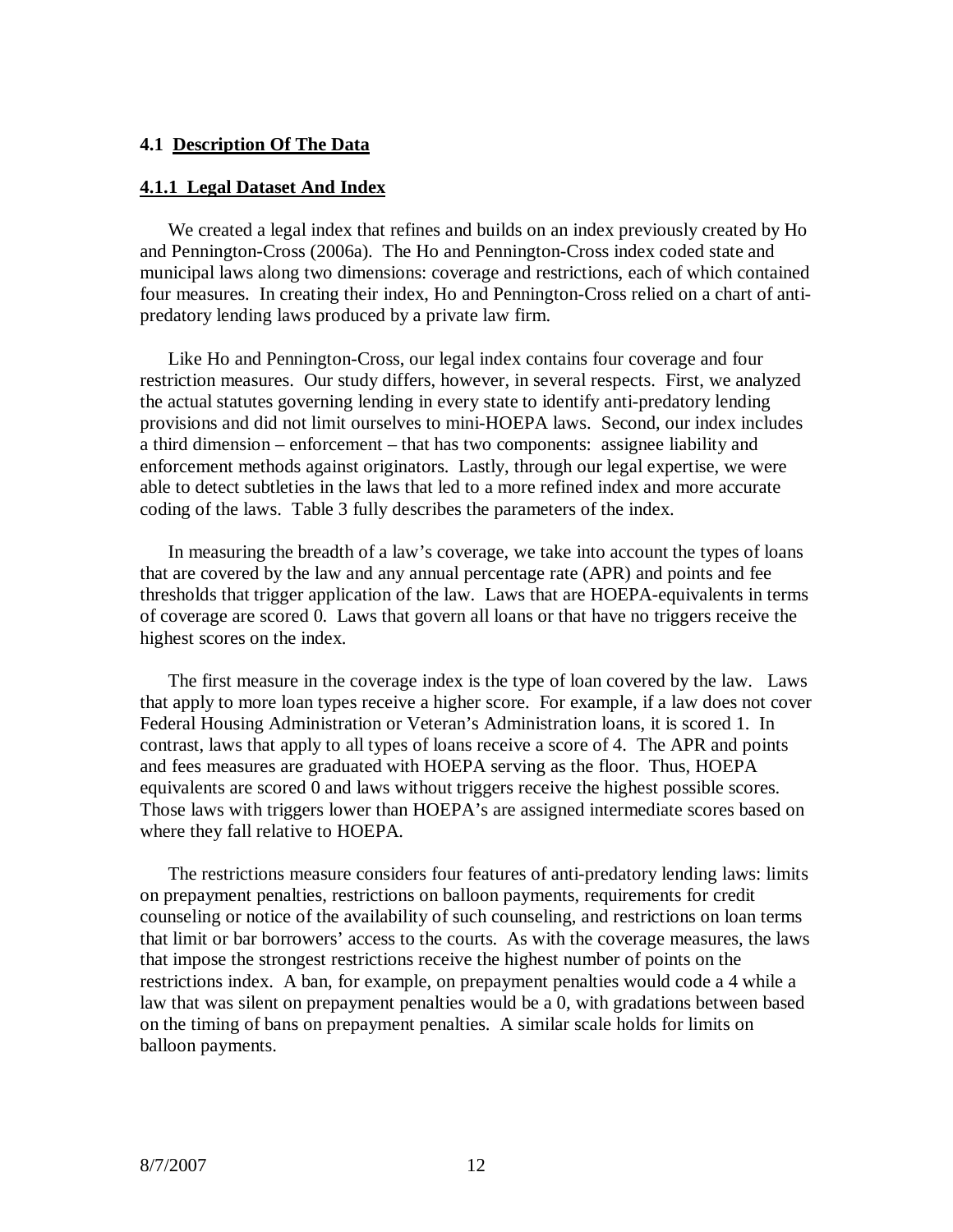Laws that require borrowers to obtain credit counseling before closing on their loans are assigned the highest number, which is 2 for this measure. Those laws that only recommend counseling or that only require that borrowers be given notice of the right to or the value of credit counseling receive a 1, whereas laws that neither recommend nor require counseling are assigned a 0. Some jurisdictions prohibit loan terms that require borrowers to submit any disputes arising from their loans to arbitration or that otherwise restrict borrowers' access to the courts. Using a scale of 0 to 2, laws that prohibit such terms are scored a 2. Laws with partial restrictions are scored 1. And, laws without any restrictions are assigned a score of 0.

The enforcement mechanisms component of the index contains two measures: assignee liability and enforcement against originators. The former measures the potential liability that purchasers or other assignees of mortgages have for wrongdoing by originators. This measure is important because there has been concern that assignee liability provisions in state laws could impede the availability of credit or drive up the price of loans. Our assignee liability measure assigns a 0 to laws that do not contemplate assignee liability unless the assignee had notice of the violation of the law before or at the time of the assignment or participated in the violation of the law. Laws that allow borrowers to raise defenses, including claims of recoupment, to foreclosure or collection actions brought by assignees receive a 1. Stronger laws that impose liability on assignees who fail to engage in due diligence designed to identify loans that contain predatory features are assigned a 2. Laws that allow for limited claims against assignees even if they engage in due diligence are scored a 3. This score also applies if assignees are liable for willful violations by originators. The highest score is reserved for laws that impose liability on assignees without providing any due diligence safe harbors.

The final measure takes into account the variation in enforcement schemes and available remedies against originators. Laws that can only be enforced by state government, *i.e*., that preclude private lawsuits, are given the lowest score. Those laws that allow private lawsuits for compensatory damages, but no punitive relief are scored a 1 and those that allow private lawsuits with punitive relief are assigned a 2.

#### **4.1.2 Creating State Level Law Indexes**

State level law indexes were constructed using the component scoring system just described. Similar to Ho and Pennington-Cross (2006b) each of the components is rescaled to insure that the indexes are not overly representative in terms of absolute value or variance of any single subcomponent. For illustration, consider the law in Alabama and the coverage subcomponents (loan purpose, APR trigger 1st Lien, APR trigger higher liens, and points and fees trigger). Alabama does not have a mini-HOEPA law but does have an older law regulating subprime lending. First, each subcomponent is divided by the maximum possible value, so that values will range from 0 to 1. Alabama's score for loan purpose was a 2, while the maximum allowable loan purpose score is 4. Therefore, Alabama's re-scaled loan purpose value is 0.5. The same procedure is used for the remaining subcomponents (APR trigger 1st Lien  $= 1$ , APR trigger higher liens  $= 1$ , and points and fees trigger  $= 1$ ). The sum of these values equals 3.5 for Alabama. This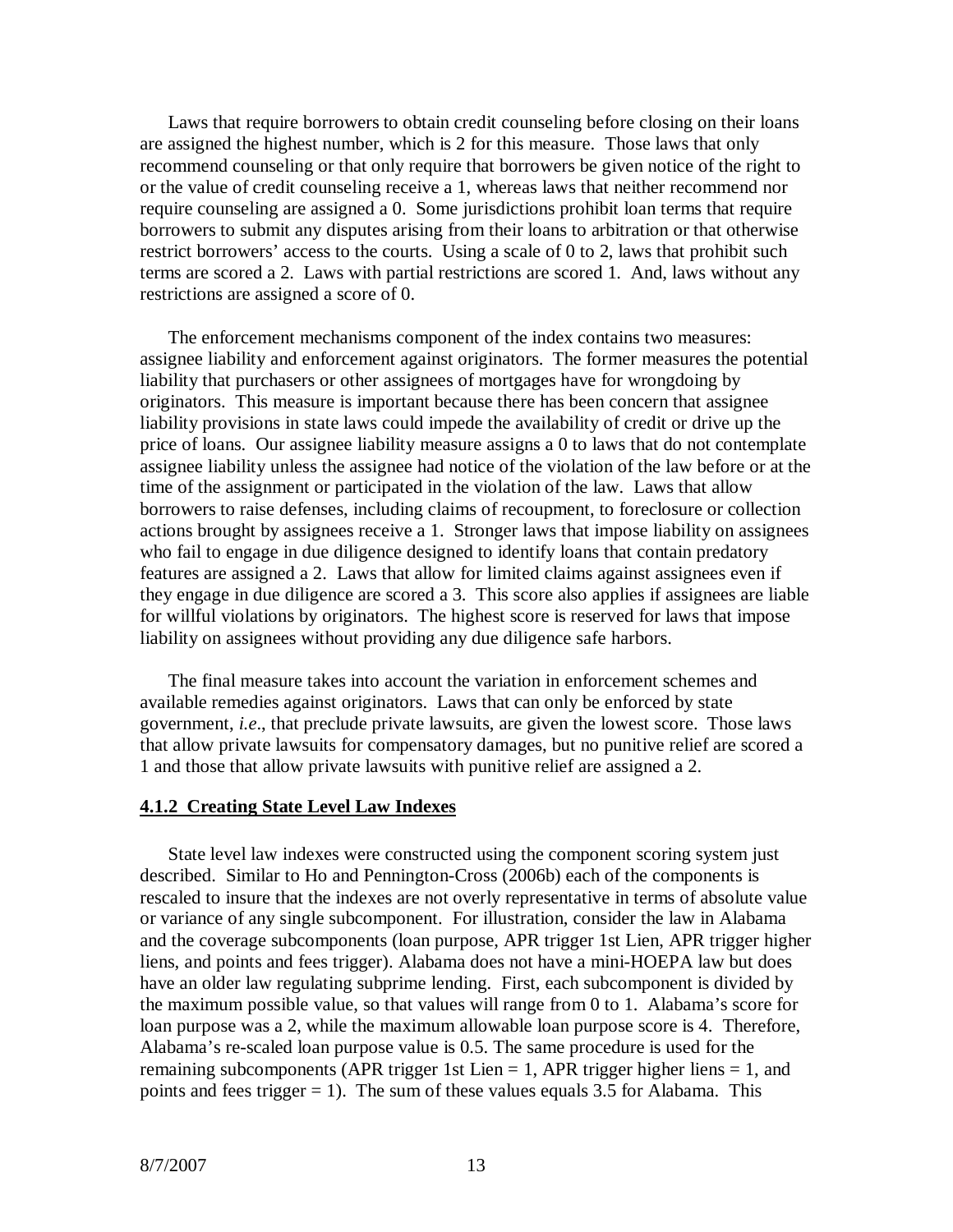process is repeated for all laws. Alabama's coverage value is then divided by the average coverage value for all states (2.068627). As a result, Alabama's coverage index value is 1.69 (3.5/ (2.068627). This approach is applied to each of the dimensions that make up the coverage, restrictions and enforcement mechanisms indexes. As a result the average value of each of the indexes is 1.

Lacking a generally accepted method for generating an index of this sort using the three component values, we build additive and multiplicative indexes to evaluate whether index construction drives results and, if so, how. The additive version takes the value of each of the components and adds them together (index<sup>A</sup>). An additional question is whether the interaction of the components is important, which is less easily to establish using an additive index. To explore this and obtain a better sense of the contingent nature of the components (for example, restrictions should only matter if they cover some of the market) a multiplicative index is also created. This index takes each of the components and multiplies them together (index<sup>M</sup>).<sup>36</sup>

Separate indexes are created for the "new" mini-HOEPA laws and the older preexisting laws. In general, the older laws were in effect prior to the first mini-HOEPA law, North Carolina, and did not follow the HOEPA structure. Both indexes are created using the component scoring methodology and then added together to calculate a combined index.

**Tables 4, 5 and 6** provide the indexes for each of the 50 states and the District of Colmbia for the mini-HOEPA laws, the preexisting laws, and combined compilation. There is substantial variation in the laws across all components, but in general, it appears that laws with strong market coverage tend to have stronger restrictions and enforcement mechanisms (coverage, restrictions, and enforcement mechanisms are all positively correlated). In addition, the mini-HOEPA and preexisting law components are only very weakly correlated (less than 10 percent) with each other in no obviously discernable fashion.

#### **4.2 Identification Strategy**

To identify the impact of anti-predatory lending laws on the subprime market, most of the literature uses state-level analyses, in either an event study or panel data framework, that focus on an indicator variable signifying whether a law is in effect. However, by including all loans in the state this approach implicitly assumes that loans made on opposite ends of a state are similar and that all parts of the state are experiencing similar economic conditions. These assumptions are very unlikely to hold and are especially problematic when using data sets with missing information (Elliehausen and Staten, 2004 & 2006; Harvey and Nigro, 2003 & 2004; Li and Ernst, 2006).

We use a different geographic sampling approach that focuses on lending activity along state borders. Loans are included in the sample if they originate in a county that is geographically along a state border, if at least one of the two border states (the county's state and the neighboring state) has an anti-predatory lending law. However, if the status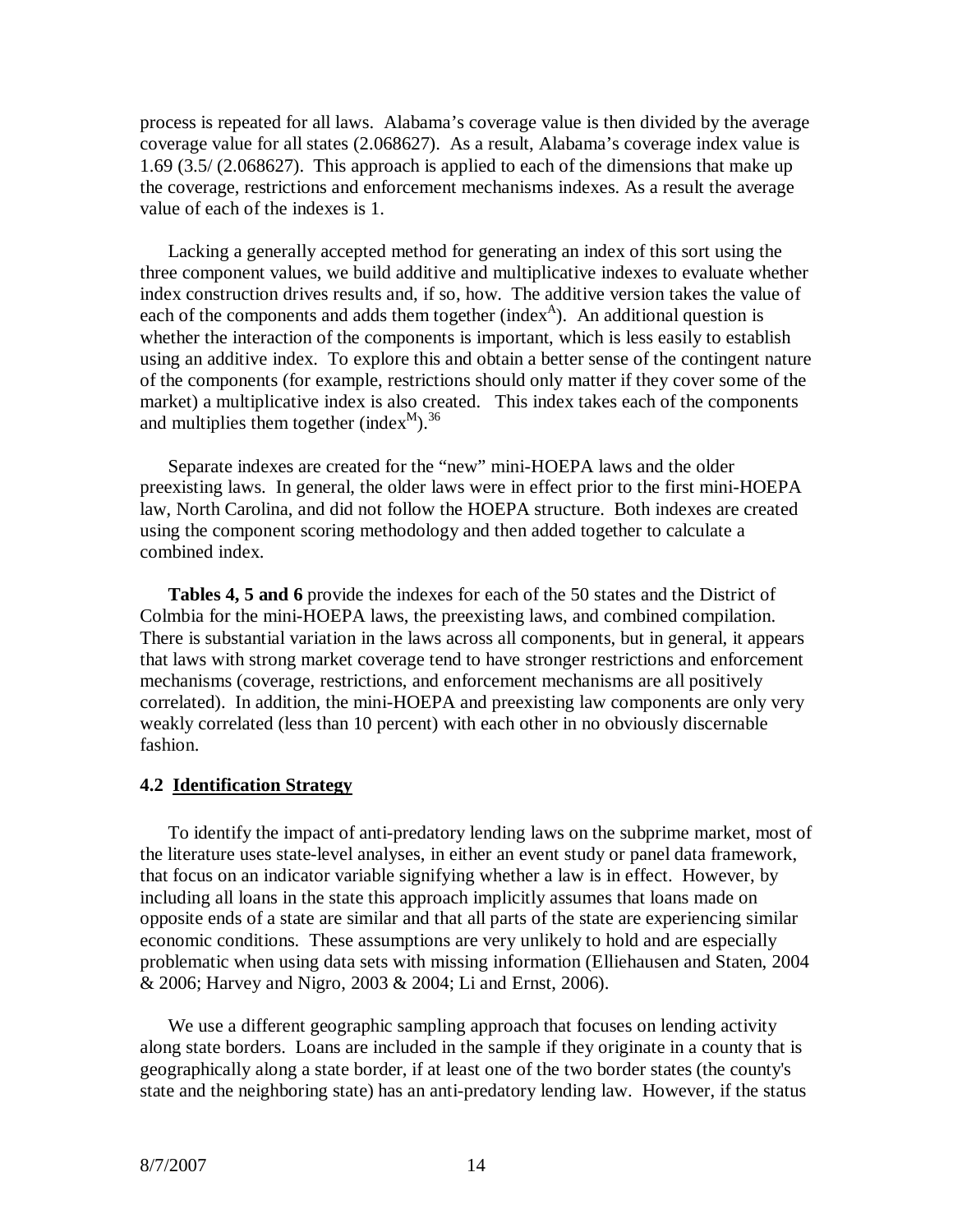of anti-predatory lending laws in either state changes during the calendar year (*e.g*., new laws become effective or old ones are amended), the loans are excluded from the sample for that year.<sup>37</sup>

This approach takes advantage of the non-economic nature of state boundaries. Because economic forces are typically quite similar in such neighboring counties, border pairs reflect a strong natural experiment which makes differences in the legal framework a focal point. This recognition has made the border pair geographic sampling approach a standard in academic research on the effects of laws. As examples, it has been used by Holmes (1998) to establish the relationship between right-to-work laws and employment, Pence (2006) to study the impact of foreclosure laws on mortgage markets, and Ho and Pennington-Cross (2006) to examine the effect of lending laws on mortgage markets.

Table 7 describes the geographic distribution of loan originations along state borders. Each of these border pairs will effectively define a region through fixed effects (dummy variables). Any remaining differences will be associated with control variables describing the borrower or applicant and the location of the property at the county and tract level. This approach is best described as a differences-in-differences identification approach, which is augmented through a geographic-based sampling approach.

The base model can thus be specified as:

$$
Outcome_{it} = \beta_0 + \beta_1 Law_i + \sum_{j=ALFL}^{VAWV} \beta_{2j}Border_{ji} + \beta_3 Borrower_i + \beta_4 Location_i + \beta_5 OCC_i + \varepsilon_i
$$

where i and j index, respectively, the individual loans and the state border pair, *Law* indicates whether the state where the loan originates has an anti-predatory lending law or laws and the strength of the law(s) across various dimensions, 38 *Border* indicates that loans are in border counties for the indicated pair of states (North Carolina and Virginia, NCVA, being the excluded state border pair), *Borrower* represents borrower characteristics, *Location* represents location specific characteristics, *OCC* identifies whether the lender was regulated by the U.S. Office of the Comptroller of the Currency (OCC), and  $\varepsilon$  represents an identically and independently distributed random error term.<sup>39</sup> Because the outcomes are binary, we estimate all relationships using the logit specification. 40

In the base model the vector *Law* only includes the variable *Ineffect* which indicates that the loan is in a state where an anti-predatory lending law is effective. Ho  $\&$ Pennington-Cross (2006b) and Li and Ernst (2006) show that such laws can have either positive or negative impacts on the volume of subprime lending but tend to depress rejection rates on average. Therefore, the sign of the coefficient on *Ineffect* is largely indeterminate. In alternative model specifications, *Law* includes (1) the full index or (2) the coverage, restrictions, and enforcement mechanisms indexes. The full index is not expected to have much impact on the subprime mortgage market, because restrictions may depress the market by limiting the availability of some loan types, while coverage may stimulate demand in the market by making potential customers less fearful of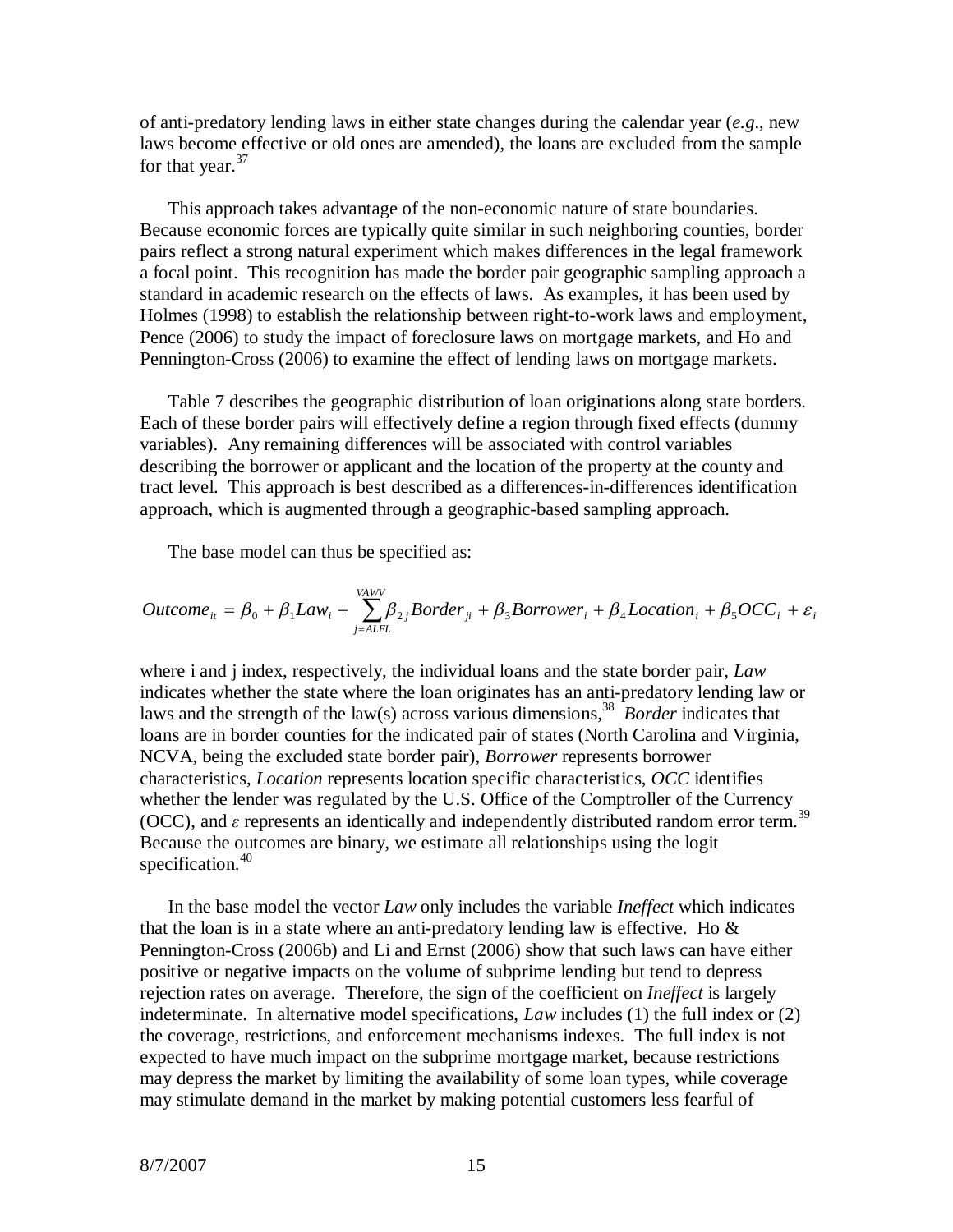predation. There is no prior evidence on the impact of enforcement mechanisms on the subprime mortgage market, but they may stimulate the market if potential customers are convinced that the law will eliminate any predation or depress the market if compliance is difficult or expensive.

Since the border dummies control for the economic conditions along the border of geographically contiguous states, the sign of the coefficients could be positive or negative depending on local economic conditions.

Table 8 includes variable descriptions and the source for the borrower and location controls. We expect that borrowers will be more likely to use subprime loans in locations with depressed economic conditions, in areas with a high percentage of minority households, and when applicants have low income or are requesting large loan amounts relative to income (Calem, Gillen, and Wachter, 2004; Pennington-Cross, 2002). The county housing vacancy rate, unemployment rate, and population growth over the prior year are included as proxies for location characteristics. Borrower income, the loan-toincome ratio, and the census tract's minority percentage are also included as proxies for borrower traits. Unfortunately, borrower credit score data are not publicly available despite the fact that credit score is an important factor in underwriting both prime and subprime loans.

Table 9 provides summary statistics for the estimation data set. For each of the potential outcomes, 200,000 loans are randomly sampled from the appropriate border counties for estimation to reduce estimation time. The 2004 data indicate that 16 to 18 percent of loan originations are classified as subprime, 33 percent of applications are subprime, and 44 percent of subprime applications are rejected. In addition, subprime borrowers tend to have substantially lower incomes, request higher loan-to-income ratios, and live in locations with more minorities, higher vacancy rates, higher unemployment rates, and lower density. The 2005 data show a substantially higher fraction of subprime loans than in 2004 (27 percent versus 16 percent). There are many small changes in the magnitude of all variables when comparing 2004 to 2005, but the summary statistics are very similar and these differences can reflect changes in the economic environment as well as the different composition of the sample.

The last variable included is an indicator that the lender was regulated by the OCC. The OCC is the regulator of national banks and has exempted national banks from state and local anti-predatory lending laws. Therefore, law impacts may differ for national banks, as identified by the OCC dummy variable.

#### **4.3 Logit Results**

Tables 10 and 11 provide the coefficient estimates, the standard errors, and the odds ratios for the location and borrower controls and the *Ineffect* dummy variable. Table 10 provides results for the origination outcome and Table 11 provides results for the application and rejection outcomes.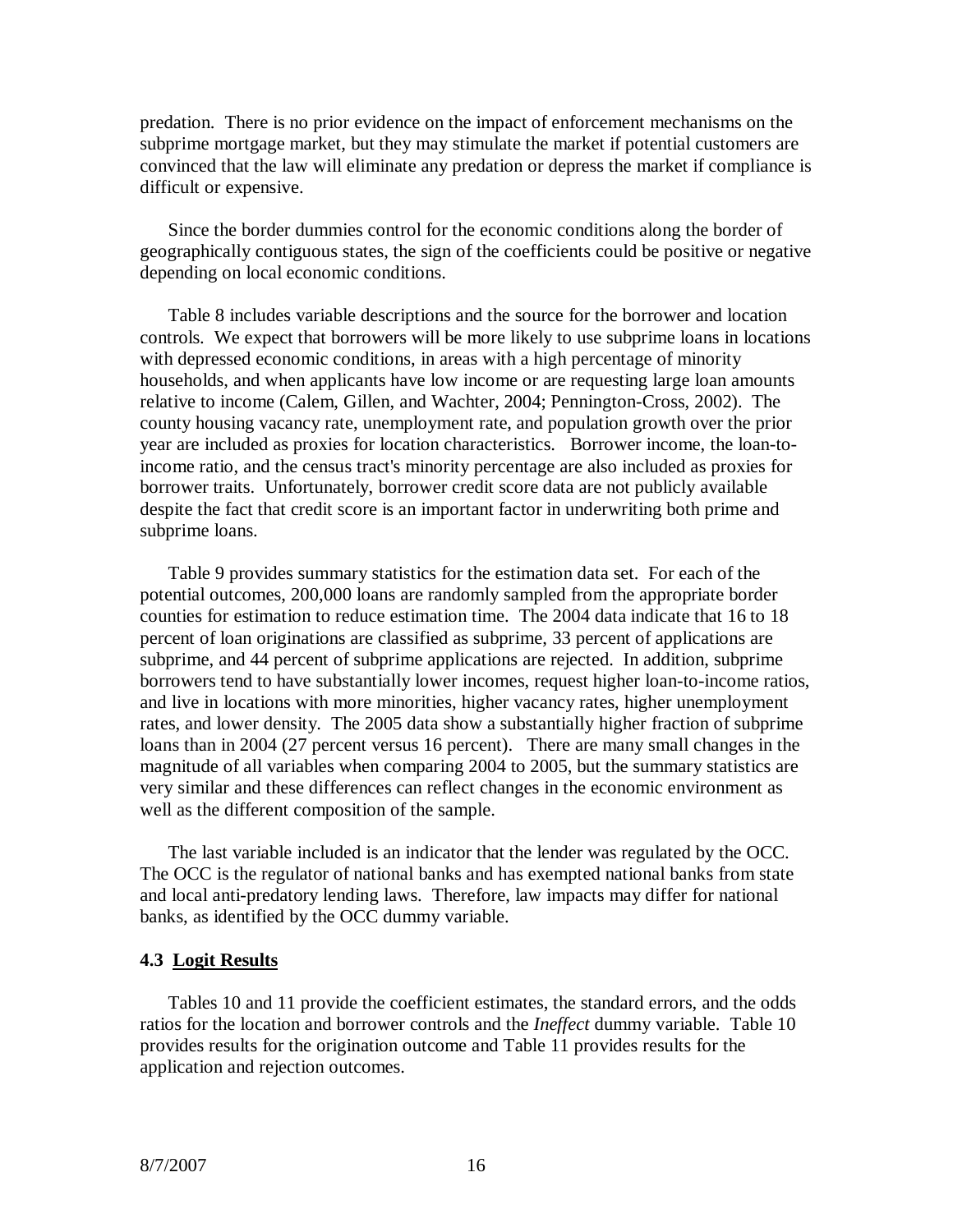*Law Variables* -- The impact of the average law can be seen in Tables 10 and 11 by examining the coefficient and associated odds ratio for the *Ineffect* variable. The typical law appears to have no measurable impact on the odds of applying for or entering into a subprime loan. In addition, the typical law tends to reduce the odds of being rejected on a subprime application by 7 percent. In summary, the typical law has very little impact on the subprime mortgage market in terms of overall credit flows.

A similar result is found when one uses the multiplicative in place of the additive index (results not shown). Most coefficients on this index were not significant and were of very small magnitudes when they were. In short, the results here reinforce the previous finding and corroborate the results in Ho and Pennington-Cross (2006b) and Li and Ernst (2007) showing that the existence of a law has a very small impact on the flow of subprime credit.

However, our hypothesis that the particulars of the legal framework are important suggests that further investigation is warranted. Table 12 reports results from a series of specification tests that aim to establish the accuracy of our conjecture. Panel A reports results for 2004 originations using the HUD list definition of subprime lending, panel B for 2004 originations using the HMDA price definition, panel C for 2005 originations using HMDA price definition, panel D for 2004 applications using the HUD list definition, and panel E for 2004 rejections using the HUD list definition.

Each panel of the table reports the results for 5 alternative specifications, which the following discussion will draw on. The first two specifications distinguish between the effects of older preexisting laws and newer mini-HOEPA laws. The results here lend some weak support to the view that both sets of laws had an impact on subprime mortgage markets. The existence of the older type of law on a state's books is associated with an increased probability of a subprime loan being originated in some cases and not in others. Similarly, results are mixed for the new laws, indicating that the laws had no effect on or led to a slight decline in the probability of subprime origination. In all cases with significant coefficients, however, the magnitude of the effect is found to be quite small. Furthermore, the similarity of results using the additive and multiplicative indexes suggests that the method of index construction is not driving the findings.

Of course, the aggregated index is a blunt measure. Two anti-predatory lending laws can have the same full index but actually be very different, depending on the relative strength of the three index components. These variations can result in substantially different market responses. As a result, we can gain more meaningful insights by analyzing the effect of each component of the index. Specifications 3 and 4 in Table 12 decompose the indexes into their components to test for these different impacts.

Specification 3 shows the impact of the combined regulatory forces associated with the older laws and the more recent mini-HOEPA laws. The results show that disaggregating the laws into their component parts is important. For example, using the HUD list definition of subprime, the results for 2004 originations indicate that both restrictions and coverage rules have effects, and that these serve to negate each other. An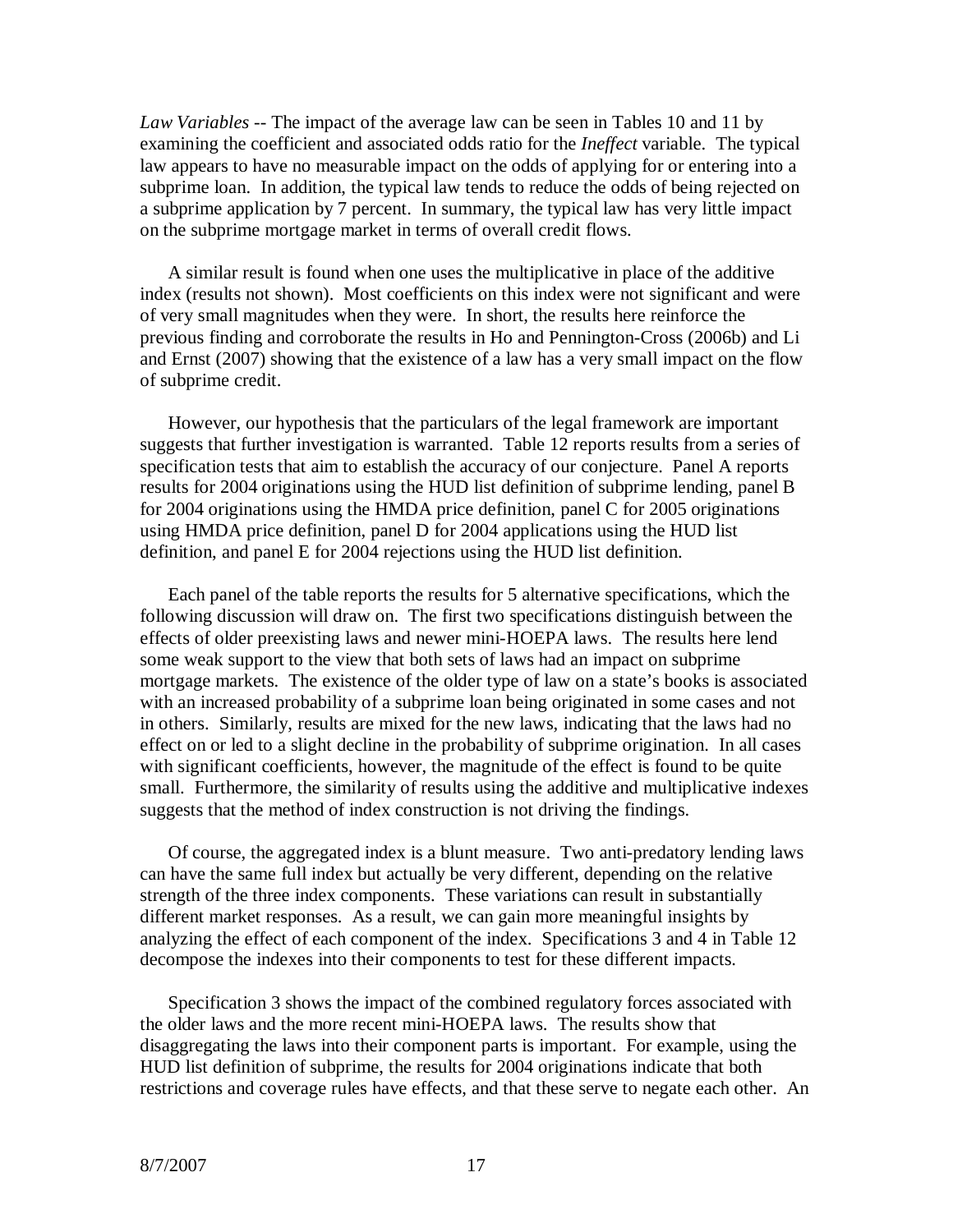increase in the restrictions component by one standard deviation (2.29 units) decreases the odds of originating a subprime loan by 9 percent, while an increase in the coverage component by one standard deviation (2.5 units) increases the odds of originating a subprime loan by 11 percent. Similar findings for combined restrictions and coverage are observed in 2005 using the HMDA price definition of subprime.

The results for 2004 originations using the HMDA price definition of subprime (panel B) differ from those in 2004 using the HUD list definition or those in 2005 using the HMDA price definition. However, there are reasons to discount the 2004 HMDA price findings. Avery, et. al (2006) provide evidence suggesting that many subprime loans were not identified as such in the 2004 because of yield curve dynamics. As a result, the data are biased such that those subprime loans with lower APRs are omitted. Another consequence is that many loans originated by specialized subprime lenders are not reported as such in the 2004 HMDA pricing data. For example, Aames Funding Corporation reported that 55 percent of their loans were subprime in 2004 but 90 percent where subprime in 2005. This pattern repeats among many subprime specialists. In addition, because 2004 was the first year institutions were required to report pricing information, errors in reporting are likely. Indeed, the Federal Financial Institutions Examination Council issued guidance alerting HMDA reporters of potential problems after an initial review of submissions. 41

The origination results for enforcement are weaker than those for restrictions or coverage. No relationship is observed between originations and enforcement in 2004 using either definition, but we do observe an elevated probability of subprime originations in states with stronger enforcement in 2005. The stronger enforcement schemes include private rights of action and assignee liability.

Components are also significantly associated with applications (panel D) and rejections (panel E). In contrast to findings in Ho and Pennington-Cross (2006), here the coverage component is negatively associated with applications. All the components have a significant relationship with rejections. Applicants in states with stronger restrictions are more likely to have their applications rejected. However, greater coverage and more stringent enforcement are associated with fewer rejections of subprime mortgage applications.

The fourth specification in the table decomposes these variables further by separately analyzing the components of mini-HOEPA laws and the older laws that govern only one or a few loan terms. For originations, the evidence suggests that the newer mini-HOEPA laws have a greater effect than the older laws. These effects have the same offsetting pattern we observed for the aggregated component indexes. New restrictions on practices are significantly associated with a decreased likelihood of a subprime loan being originated, while new laws featuring expanded coverage tend to increase the probability of a loan being originated.

For applications and rejections, the story is a bit different in that both the older and newer laws appear to play a role in subprime market outcomes. Both sets of laws are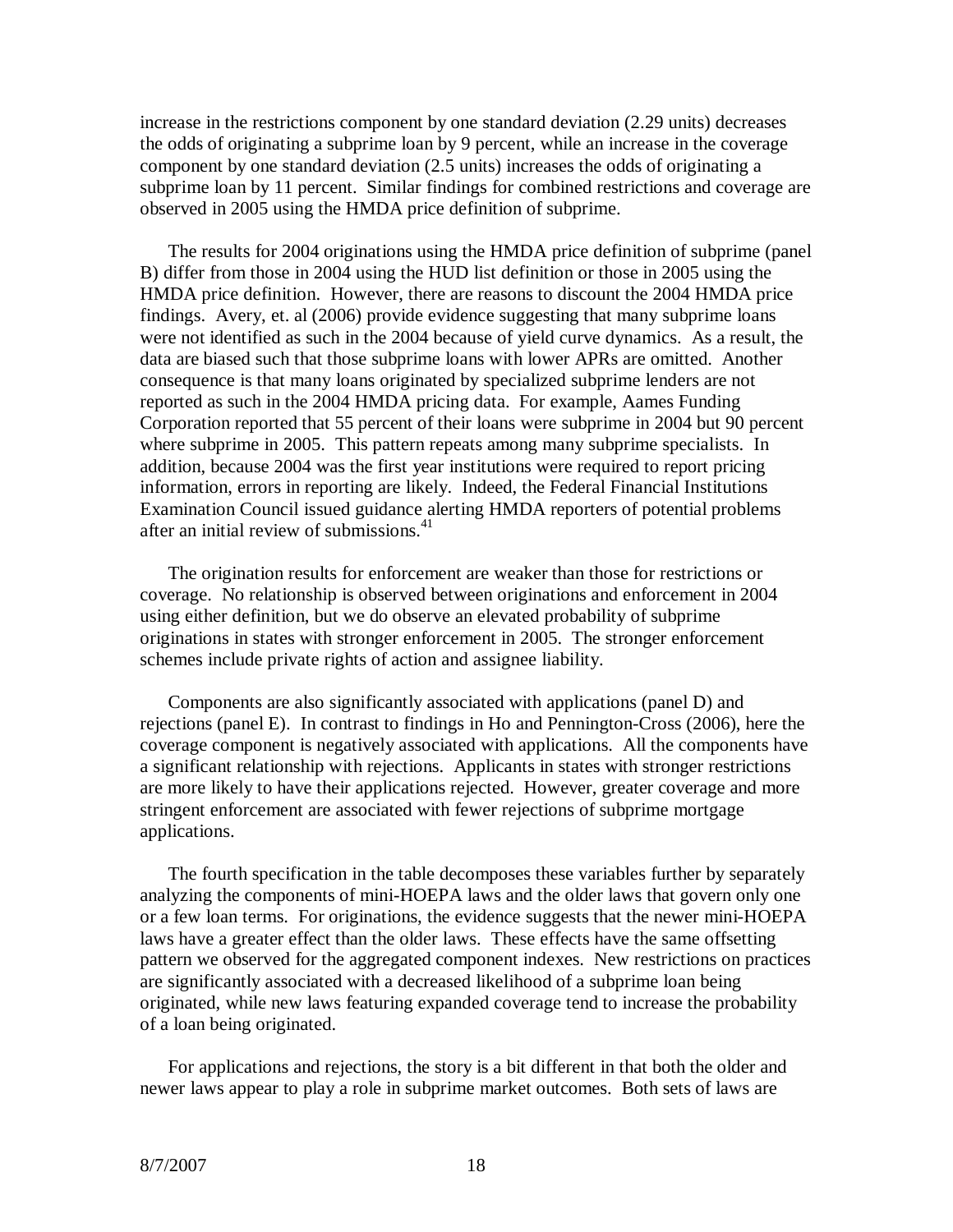significantly associated with both applications and rejections and the component effects for both sets of laws are often quite similar. Expanded coverage is associated with reduced probabilities of both and restrictions are associated with higher probabilities of both (weakly for applications). Interestingly, new increased enforcement is significantly associated with decreased likelihoods of subprime application and rejection.

*Control Variables --* The results for the probability of origination are very consistent across different years and using different definitions of subprime. For example, the odds ratio for *income* range from 0.92 to 0.95 and the coefficient estimate is significant in all three regressions. Similarly consistent results are found for the *minority*, *unemployment*, and *OCC* variables. In addition, the *loan2income* variable always reduces the odds of originating a subprime loan, and more densely populated areas are always associated with a lower probability of originating a subprime loan. Put simply, a subprime origination is most likely in locations with high percentages of minority residents and people on low incomes, and with high rates of unemployment in both 2004 and 2005.

In terms of applications, borrowers in locations with a concentration of minority households tend to apply for subprime loans much more often (odds ratio  $= 3.61$ ) as well as households with lower incomes (odds ratio  $= 0.95$ ) and higher unemployment rates (odds ratio  $= 1.04$ ). The probability of being rejected on a subprime application also meets expectations. For example, lower incomes, higher unemployment rates, and living in a predominantly minority area all increase the odds of having a subprime application rejected.

#### **5. Discussion and Conclusion**

The current research builds upon prior research examining the effects of antipredatory lending laws on subprime lending markets. It uses a new, improved data set that better describes the legal landscape regarding predatory lending. This new data permit a broader coverage of states, an assessment of whether effects differ according to whether a law was an older preexisting statute or a newer mini-HOEPA law, and the evaluation of the effects of remedies against originators and assignee liability.

Our results are consistent with the view that anti-predatory lending laws influence subprime lending markets. The analysis indicates that the presence of state-level laws that regulate subprime lending, when considered in the aggregate, appear to have little impact on subprime originations, applications or rejections. However, the empirics also show that disaggregating the details of the overall legal framework into its component parts is important for understanding subprime market dynamics. The results for the restrictions component are consistent with expectations and the prior literature. More restrictive state laws reduce subprime originations and increase subprime rejection likelihoods. Regarding coverage, although laws with broader coverage are associated with reduced subprime application propensities, they are also associated with lower subprime rejection rates. On balance, the reduction in rejection propensity appears to outweigh the application effect, as we observe higher subprime origination propensities in states with broader coverage. Finally, variation in enforcement provisions is not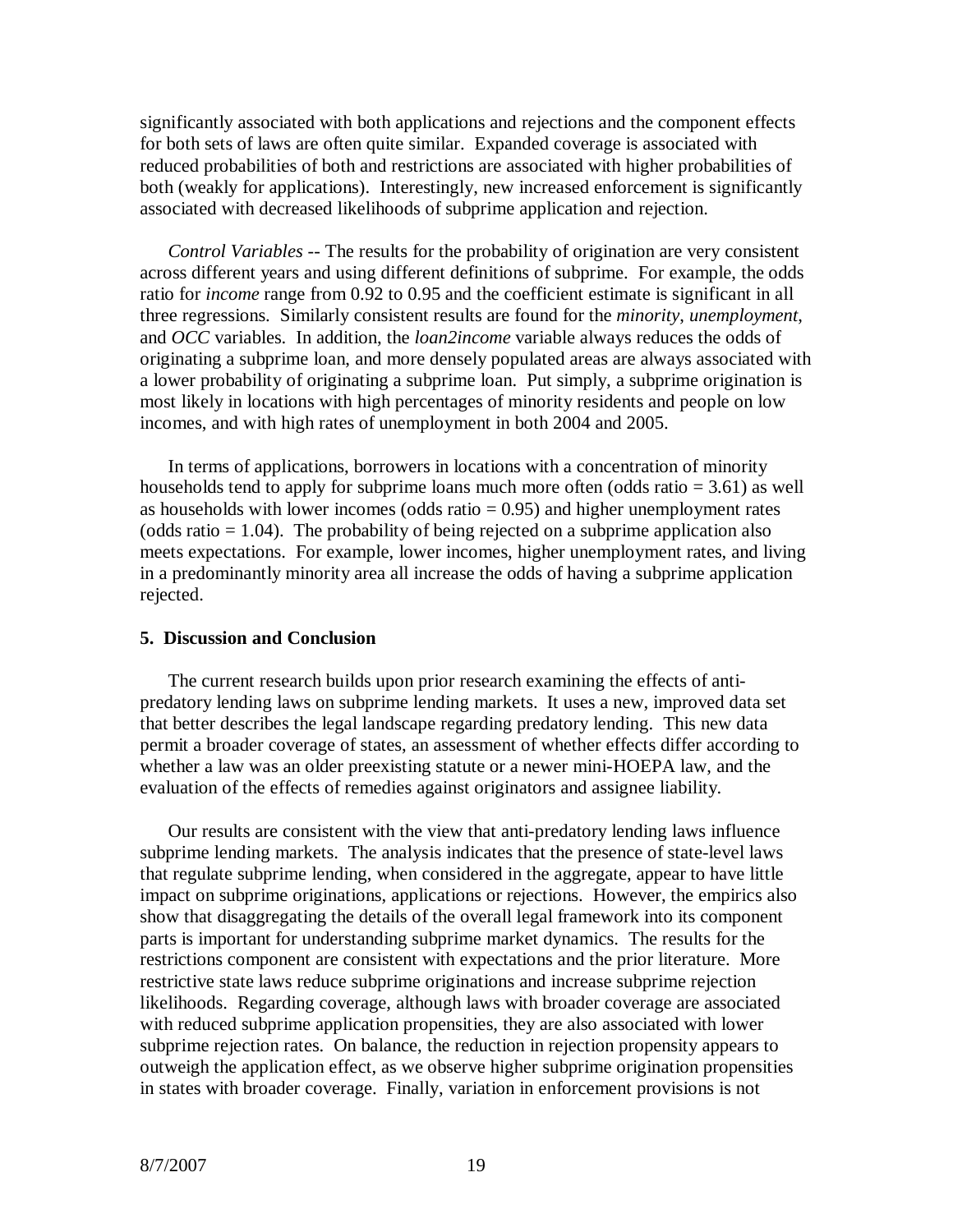associated with subprime origination or application likelihoods, but we do observe a significant reduction in rejection probabilities as enforcement methods strengthen.

In terms of other implications of the research, the component analysis suggests that the lack of an overall relationship is explained by the opposing restrictions and coverage effects. In short, the evidence here argues strongly that the design of the legal framework is important for market outsomes. The results also suggest that the newer mini-HOEPA laws have had a impact on the subprime market above and beyond the older preexisting laws, particularly for subprime originations. Finally, the evidence that laws with broader coverage lead to an increased probability of applications is broadly consistent with the reverse lemons hypothesis put forward by Ho and Pennington-Cross (2007). This theory argues that a legal framework provides a protection to borrowers that induces creditworthy applicants who had opted out of the market to apply for loans.

The results also point to the need for additional research. Questions remain as to the how the interaction of the various legal framework components shape subprime market outcomes. For example, restrictions and enforcement might be mutually reinforcing or one might negate the effect of the other. Additional research might focus on how credit quality drives observed relationships, particularly in the context of subprime underwriting and rejection rates. Finally, the analysis indicated that OCC activity influences subprime market outcomes. Future research might explore this further, particularly given the issue of OCC preemption. The differing levels of regulations for institutions could conceivably affect the distribution of applications and originations.

Acknowledgements:

*The authors would like to thank Bryan Lincoln, Peter Siegelman, conference participants, and an anonymous reviewer for their comments on an earlier draft and Eric Holtz and Kevin Schwin for their valuable research assistance.*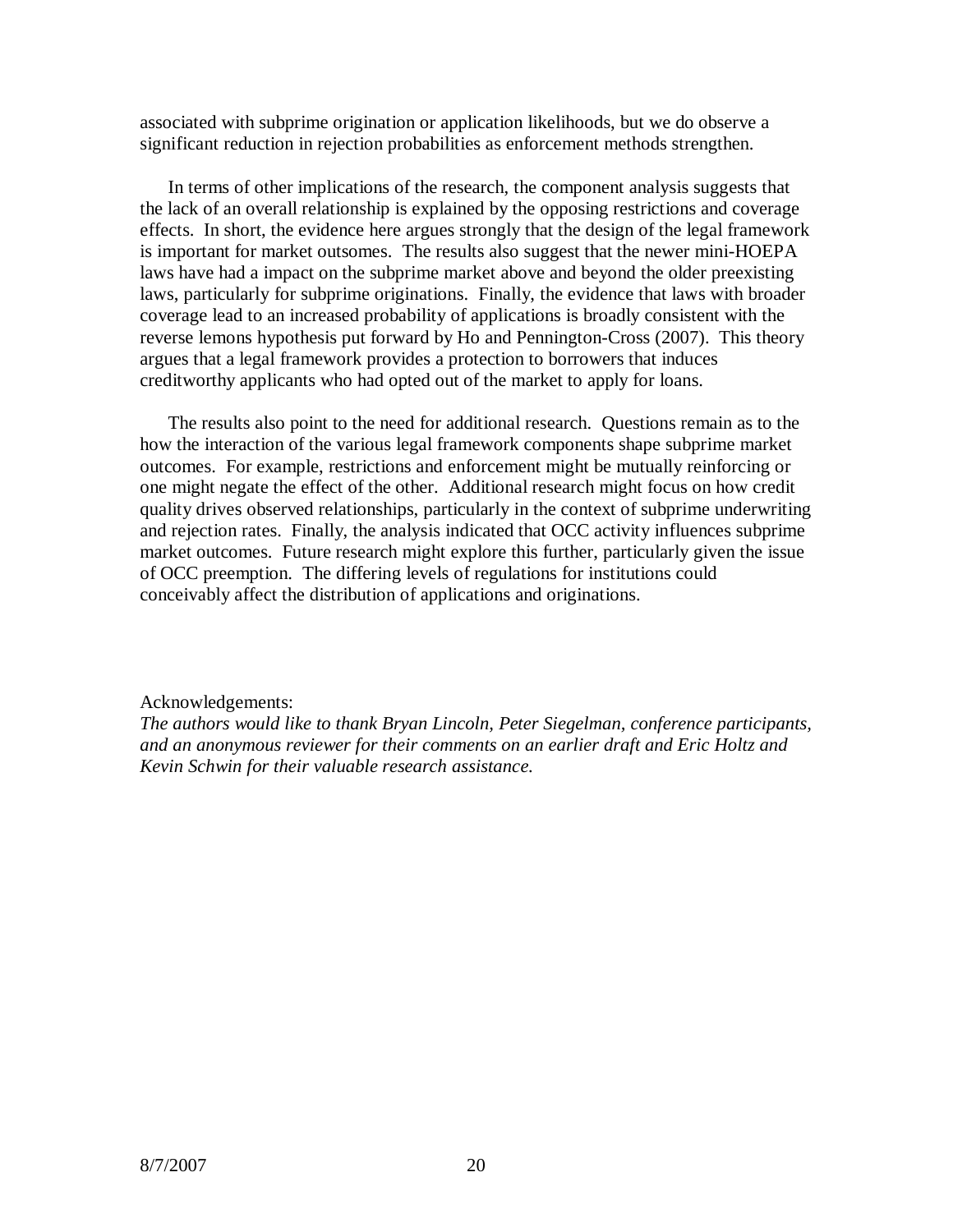#### **Bibliography**

Apgar, W. C. and Duda, M. (May 11, 2005.) Collateral damage: The municipal impact of today's mortgage foreclosure boom. www.hpfonline.org/profile/Apgar-Duda%20Study%20Final.pdf.

Azmy, B. (2005.) Squaring the predatory lending circle: A case for states as laboratories of experimentation. *Florida Law Review* 57(2): 295-410.

Avery, R. B., Brevoort, K. P. and Canner, G. B. (2006.) Higher-priced home lending and the 2005 HMDA data. Federal Reserve Bulletin: A123-A166.

Board of Governors of the Federal Reserve System (December 20, 2001.) *Truth in Lending.* 66 Fed. Reg. 65,604.

Board of Governors of the Federal Reserve System (December 10, 2004.) HMDA Data Collection and Reporting. Memorandum to officers and managers in charge of consumer affairs sections.

http://www.federalreserve.gov/boarddocs/caletters/2004/0411/caltr0411.htm

Burnett, K., Finkel M., and Kaul, B. (September 14, 2004.) Mortgage lending in North Carolina after the anti-predatory lending law. http://www.namb.org/images/namb/documents/PDF/2004\_10\_15\_mba\_nc.pdf.

Calem, P., Gillen., K. and Wachter S. (2004.) The neighborhood distribution of subprime mortgage lending. *Journal of Real Estate Finance and Economics* 29(4): 393-410.

Center for Responsible Lending (September 16, 2004.) Comment on MBA study and press research on North Carolina predatory lending law, *CRL Issue Paper* 8 http://www.responsiblelending.org/pdfs/mbacomments-long.pdf.

Center for Statistical Research (February 2003.) Shrinking the pie: Projecting the impact AB 75 will have on New Jersey borrowers. working paper http://www.afsaonline.org/CMS/fileREPOSITORY/AB%2075%20and%20its%20Impact %20on%20New%20Jersey%20Borrowers.pdf.

DeMong, R. F. (March 26, 2004.) The impact of the New Jersey Home Ownership Security Act of 2002. working paper http://www.namb.org/images/namb/documents/PDF/2004\_03\_26\_nj\_results.pdf.

Demyanyk, Y. (October 2006.) Income inequality: Time for predatory lending laws? *The Regional Economist, Federal Reserve Bank of St. Louis* http://stlouisfed.org/publications/re/2006/d/pages/income\_inequality.html.

Duncan, D. (2006.) Fourth general session: Economic/Housing outlook. PowerPoint slides.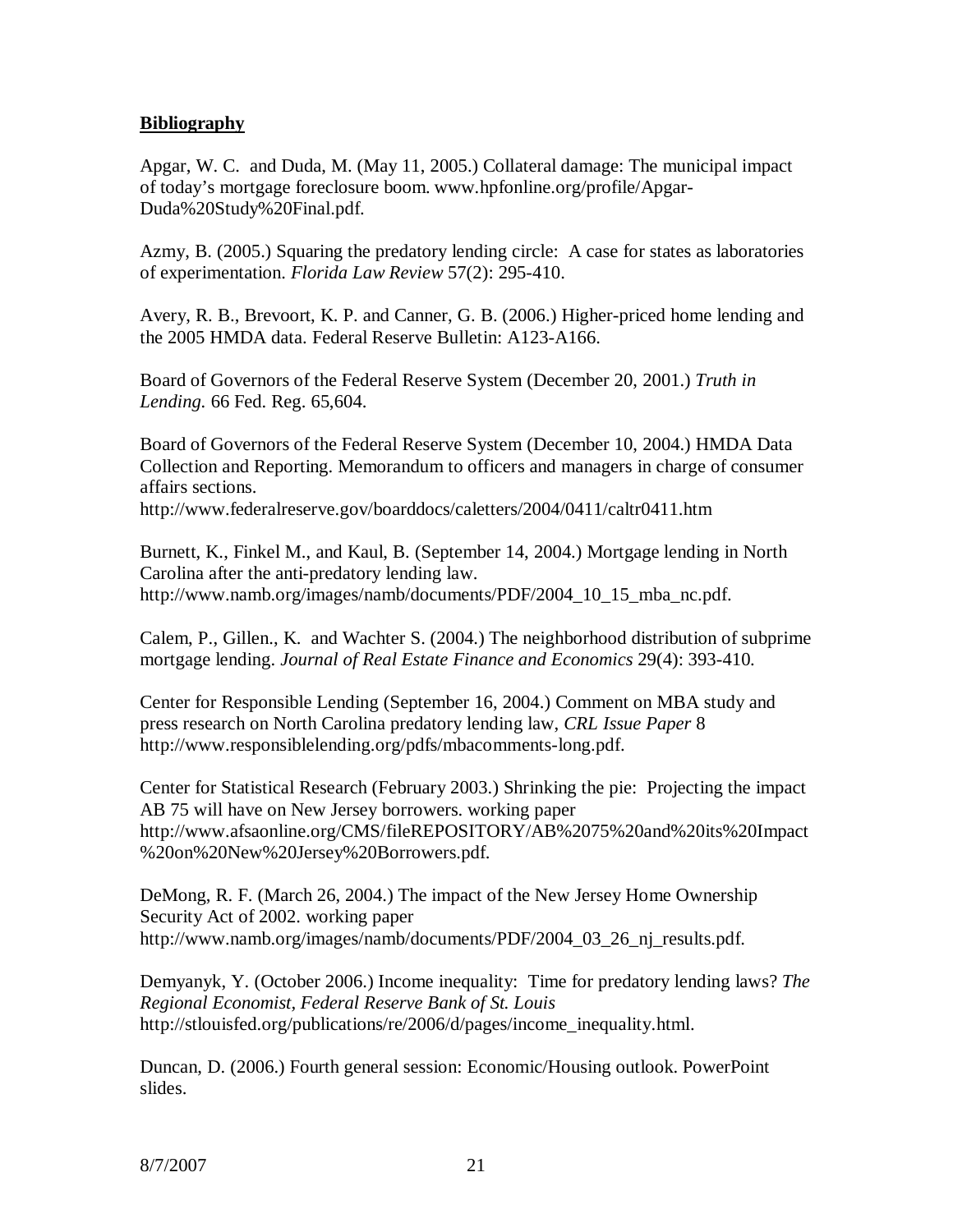http://www.mortgagebankers.org/files/Conferences/2006/93rdAnnualConvention/MBA\_ DougDuncan4thGeneralSession\_final.pdf.

Elliehausen, G. and Staten, M. E. (2004.) Regulation of subprime mortgage products: An analysis of North Carolina's predatory lending law. *Journal of Real Estate Finance and Economics* 29(4): 411-434.

Elliehausen, G., Staten, M. E. and Steinbuks, J. (March 2006.) The effects of state predatory lending laws on the availability of subprime mortgage credit. *Credit Research Center Monograph* #38 http://www.business.gwu.edu/research/centers/fsrp/pdf/M38.pdf.

Engel, K. C. (2006.) Do cities have standing? Redressing the externalities of predatory lending. *Connecticut Law Review* 38(3): 355-391.

Engel, K. C. and McCoy, P. A. (2007.) Turning a blind eye: Wall Street finance of predatory lending. *Fordham Law Review* 75(4): 2039-2103.

Ernst, K., Farris, J. and Stein, E. (August 13, 2002.) North Carolina's subprime home loan market after predatory lending reform. http://www.responsiblelending.org/pdfs/HMDA\_Study\_on\_NC\_Market.pdf.

Eskridge, Jr., W. N. (1984.) One hundred years of ineptitude: The need for mortgage rules consonant with the economic and psychological dynamics of the home sale and loan transaction. *Virginia Law Review* 70(6): 1083-1218.

Federal Financial Institutions Examination Council (November 29, 2004.) Memorandum to Chief Executive Officer of Institution subject to the Home Mortgage Disclosure Act;

Harvey K. D. and Nigro, P. J. (2003.) How do predatory lending laws influence mortgage lending in urban areas? A tale of two cities. *Journal of Real Estate Research* 25(4): 479- 508.

Harvey, K. D. and Nigro P. J. (2004.) Do predatory lending laws influence mortgage lending? An analysis of the North Carolina predatory lending law. *Journal of Real Estate Finance and Economics* 29(4): 435-456.

Ho, G. and Pennington-Cross, A. (2006a.) Predatory lending laws and the cost of credit. *Research Division, Federal Reserve Bank of St. Louis Working Paper* 2006-022A http://research.stlouisfed.org/wp/2006/2006-022.pdf.

Ho, G. and Pennington-Cross, A. (2006b.) The impact of local predatory lending laws on the flow of subprime credit. *Journal of Urban Economics* 60(2): 210-228.

Ho, G. and Pennington-Cross, A. (January/February 2007.) The varying effects of predatory lending laws on high-cost mortgage applications. *Federal Reserve Bank of St. Louis Review* 89(1): 39-59.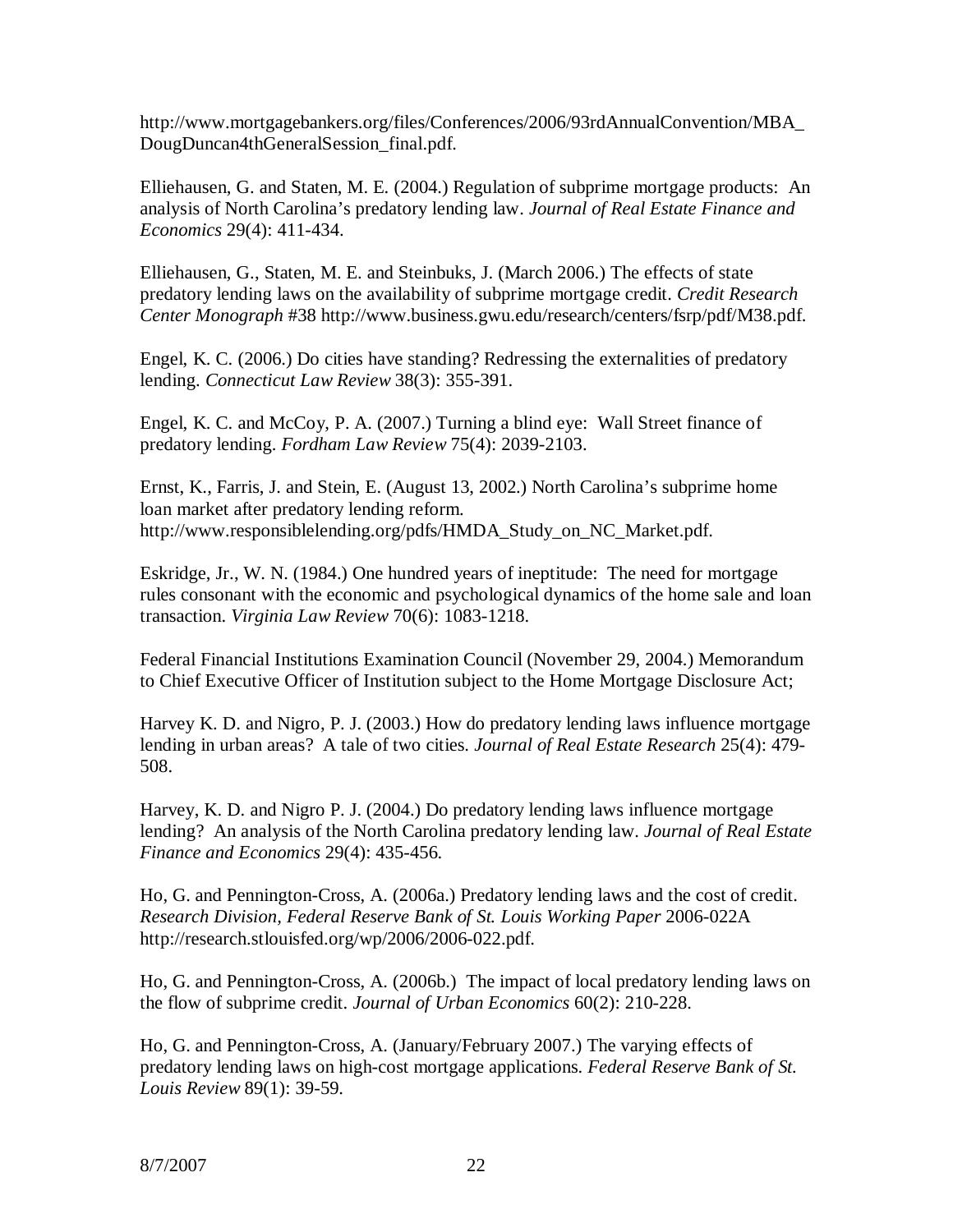Holmes, T. (1998.) The effect of state policies on the location of manufacturing: Evidence from state borders. *Journal of Political Economy* 106(4): 667-705.

Johnson, C. A. (1995.) Wild card statutes, parity, and national banks—The renascence of state banking powers. *Loyola University Chicago Law Journal* 26(3): 351-379.

Legal Information Institute (2007.) Consumer credit, Wex http://www.law.cornell.edu/wex/index.php/Consumer\_credit.

Lenders will try to pin down effects of NC mortgage law. *Inside B&C Lending* 6(5): 3 (2001).

Li, W. and Ernst, K. (2006.) Do state predatory home lending laws work? Center for Responsible Lending working paper 2006, presented at the AREUEA annual meeting in January.

Li, W. and Ernst, K. (February 23, 2006.) The best value in the subprime market. http://www.responsiblelending.org/pdfs/rr010-State\_Effects-0206.pdf.

Litan, R. E. (September 2003.) North Carolina's anti-predatory lending law: Still a problem despite new study. *AEI-Brookings Joint Center for Regulatory Studies Regulatory Analysis* 03-9.

Lloyd, R. M. (1985.) Refinancing purchase money security interests. *Tennessee Law Review* 53(1): 1-101.

Morgan Stanley (August 1, 2002.) Channel check: Surprisingly strong subprime growth. *Diversified Financials*.

Mortgage Bankers Association (March 13, 2007.) Delinquencies and foreclosures increase in latest MBA national delinquency survey. http://www.mortgagebankers.org/NewsandMedia/PressCenter/50974.htm.

National Consumer Law Center (1999.) *Truth in Lending, 4 th Edition.* Washington DC: National Consumer Law Center.

Pence, K. (2006.) Foreclosing on opportunity: State laws and mortgage credit. *The Review of Economics and Statistics* 88: 177-182.

Pennington-Cross, A. (2002.) Subprime lending in the primary and secondary markets. *Journal of Housing Research* 13(1): 31-50.

Peterson, C. (2004.) Taming the Sharks: Towards a Cure for the High Cost Credit Market. Akron, OH: University of Akron Press.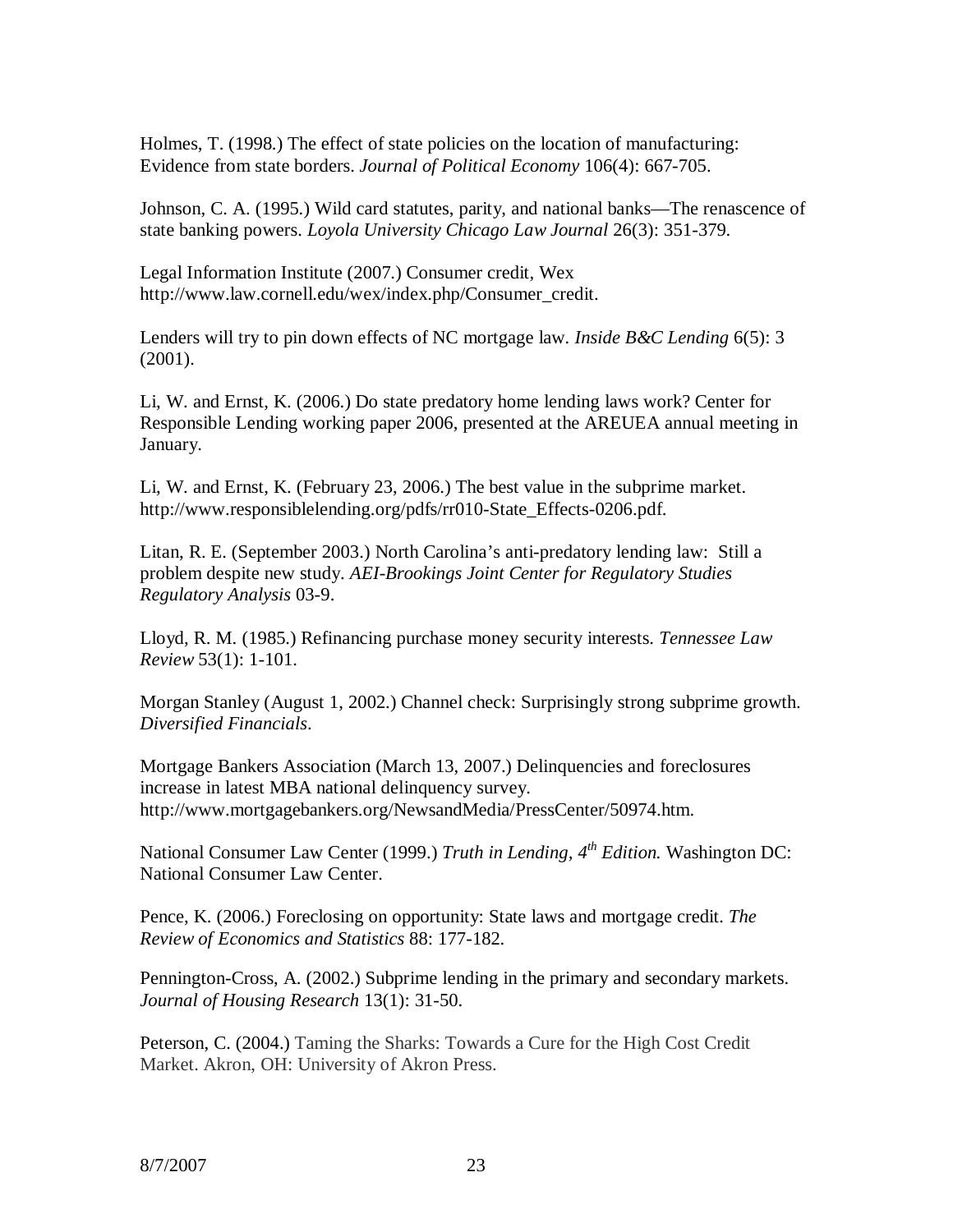Quercia, R. G., Cowan, S.M. and Moreno, A.B. (December 8, 2005.) The costeffectiveness of community-based foreclosure prevention. working paper http://www.fhfund.org/\_dnld/reports/MFP\_Full-Report.pdf.

Quercia, R. G., Stegman, M. A. and Davis, W. R. (2004.) Assessing the impact of North Carolina's predatory lending law. *Housing Policy Debate* 15(3): 573-601.

E. Renuart, K. Keest, K. (2005.) *The Cost of Credit: Regulation and Legal Challenges,*  $3^{rd}$  Edition. Washington, DC: National Consumer Law Center.

Scheessele, R. M. (1999.) 1998 HMDA highlights. *Office of Policy Development and Research Working Paper* No. HF-009, U.S. Department of Housing and Urban Development.

Standard & Poor's (June 17, 2005.) *The Subprime Market*.

Stegman, M. A., Quercia, R. G. and Davis, W. R. (November 2003.) NC's anti-predatory lending law: Doing what it's supposed to do: A reply. *AEI-Brookings Joint Center for Regulatory Studies Related Publication* 03-27.

U.S. Department of Housing and Urban Development (2007.) *HUD Subprime and Manufactured Home Lender List* http://www.huduser.org/datasets/manu.html.

U.S. Office of the Comptroller of the Currency (July 30, 2003.) Economic issues in predatory lending. OCC working paper.

U.S. Office of Thrift Supervision (September 26, 2002.) *Responsible Alternative Mortgage Lending*. 67 Fed. Reg. 60542.

Whalen, G. (December 1, 2005.) The wealth effects of preemption announcements by the Office of the Comptroller of the Currency after passage of the Georgia Fair Lending Act, working paper http://papers.ssrn.com/sol3/papers.cfm?abstract\_id=869038.

Whitman, D. A. (1992.) Mortgage prepayment clauses: An economic and legal analysis. *UCLA Law Review* 40(4): 851-929.

Statutes and Regulations

Alternative Mortgage Transaction Parity Act, Pub. L. No. 97-320, §§ 801–807, 96 Stat. 1469, 1545–48 (1982).

Home Ownership Equity Protection Act (HOEPA), 15 U.S.C. §§ 1601, 1602(aa),  $1639(a)–(b)$ .

Philadelphia Municipal Ordinance 00-715A (2000).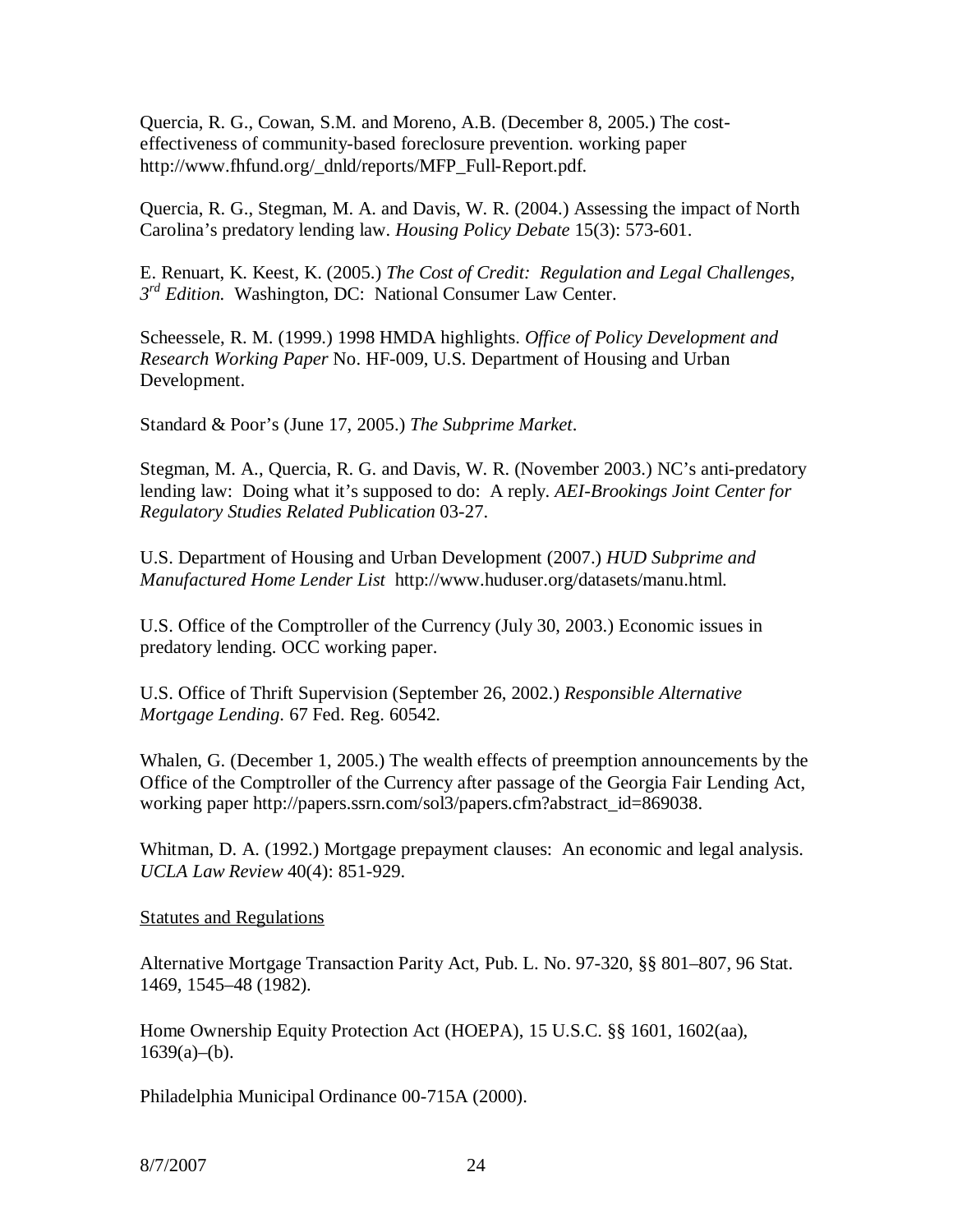## **Table 1: The North Carolina Anti-Predatory Lending Law**

#### *Stage 1 (effective date October 1, 1999)*

These provisions apply to certain closed-end, owner-occupied residential mortgages without regard to APRs or points and fees.

- Bans the following activities
	- o Balloon payments in home loans (defined as closed-end, first-lien loans of under \$300,000) with terms of over six months
	- o Prepayment penalties and cap fees in home loans for personal use of under \$150,000
	- o Payoff fees in loans under \$300,000
- Proscribes encouraging consumer home loan borrowers to default
- Prohibits loan flipping (defined as refinancings of consumer home loans without a reasonable, tangible net benefit to the borrowers).

#### *Stage 2 (effective date July 1, 2000)*

Most of these provisions apply to high-cost home loans,<sup>a</sup> defined as closed-end, owneroccupied loans (other than reverse mortgages) for personal use under Fannie Mae's conforming loan size or \$300,000 that exceed either one of the following thresholds:<sup>b</sup>

- (a) where the APR at consummation exceeds the yield on Treasury securities of comparable maturity plus eight percent (ten percent) for first-lien loans (subordinate-lien loans) ; or
- (b) where total points and fees exceed 5 percent of the total loan amount for loans of \$20,000 or more, or the lesser of \$1000 or 8 percent of the total loan amount for loans under \$20,000.<sup>c</sup>
- Regulates the following provisions
	- o Acceleration clauses
	- o Balloon payments
	- o Negative amortization
	- o Interest rates upon default
	- o Advance payments
	- o Modification and deferral fees
	- o Loans without regard to ability to repay
	- o Financing of fees
	- o Loan flipping
	- o Payments to home contractors from loan proceeds
- Requires loan applicants to obtain advance loan counseling from a certified counselor in order to close on a high-cost loan.

NOTES: (a) North Carolina provisions banning the financing of single payment credit insurance in consumer home loans did not go into effect until July 1, 2000; (b) 1999 N.C. Sess. Laws 332 (1999), codified at N.C. Gen. Stat. 24-1.1A, 24-1.1E, 24-2.5, 24-8, 24-10.2.; (c) For this trigger, the North Carolina law expanded the definition of "points and fees" beyond the meaning in HOEPA to include other mortgage broker compensation and many large prepayment penalties. N.C. Gen. Stat. § 24-1.1E(6).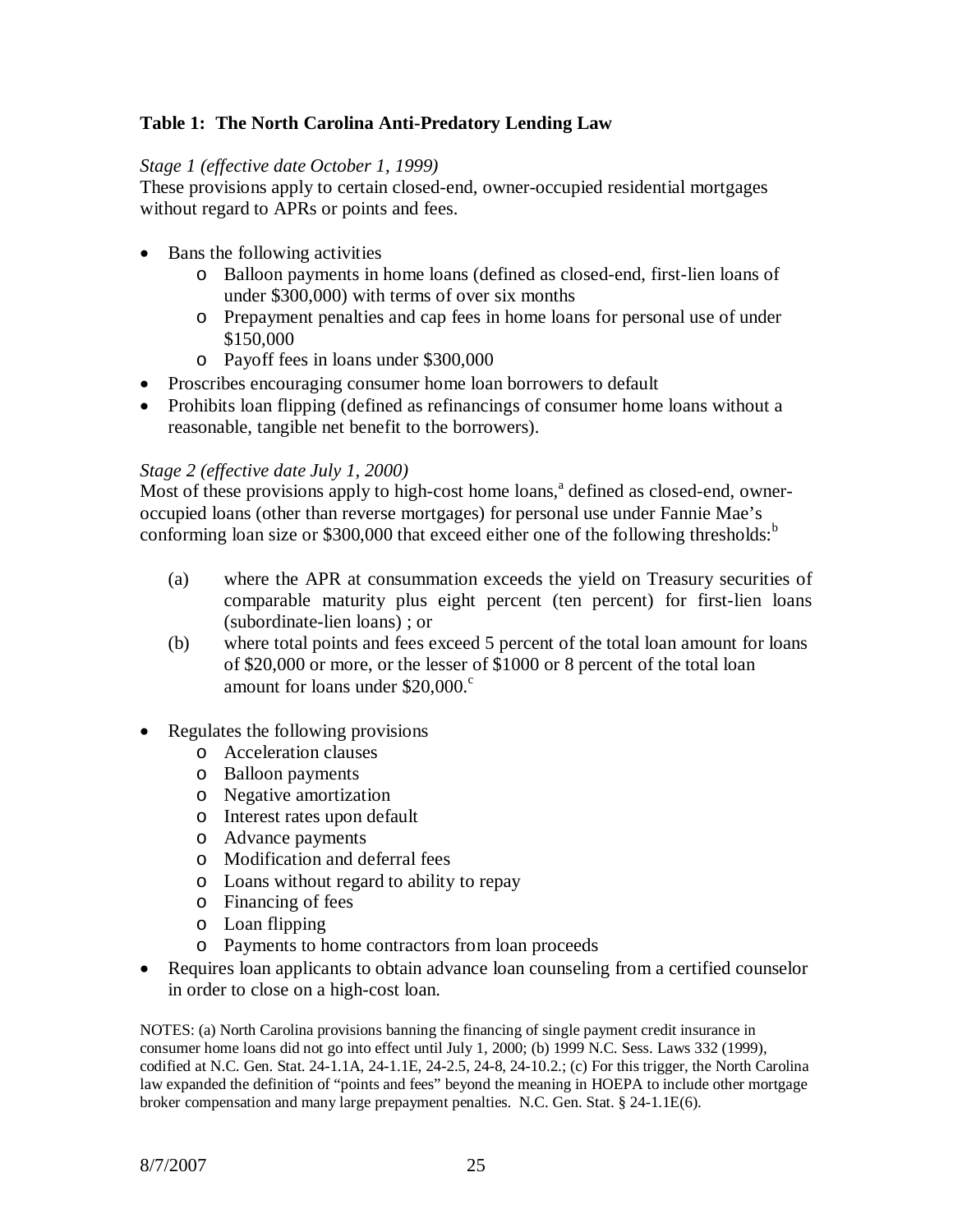#### **Table 2: States with mini-HOEPA laws (as of January 1, 2007)**

Arkansas California Colorado Connecticut Florida Georgia Illinois Indiana Kentucky Maine Maryland **Massachusetts** Minnesota Nevada New Hampshire New Jersey New Mexico New York North Carolina Ohio (2006 law only)<sup>a</sup> Oklahoma Pennsylvania Rhode Island South Carolina Tennessee Texas Utah West Virginia Wisconsin Washington, D.C.

NOTES: (a) Ohio Revised Code § 1349.25 (to take effect on January 1, 2007). In late 2006, before the effective date of the new Ohio law, the state legislature amended these new anti-predatory lending provisions to curtail the strength of the law. The outgoing governor neither signed nor vetoed the amendments. In January 2007, the newly-elected governor vetoed the amendments. There is uncertainty whether the veto will be deemed effective, making uncertain the status of the new Ohio mini-HOEPA law.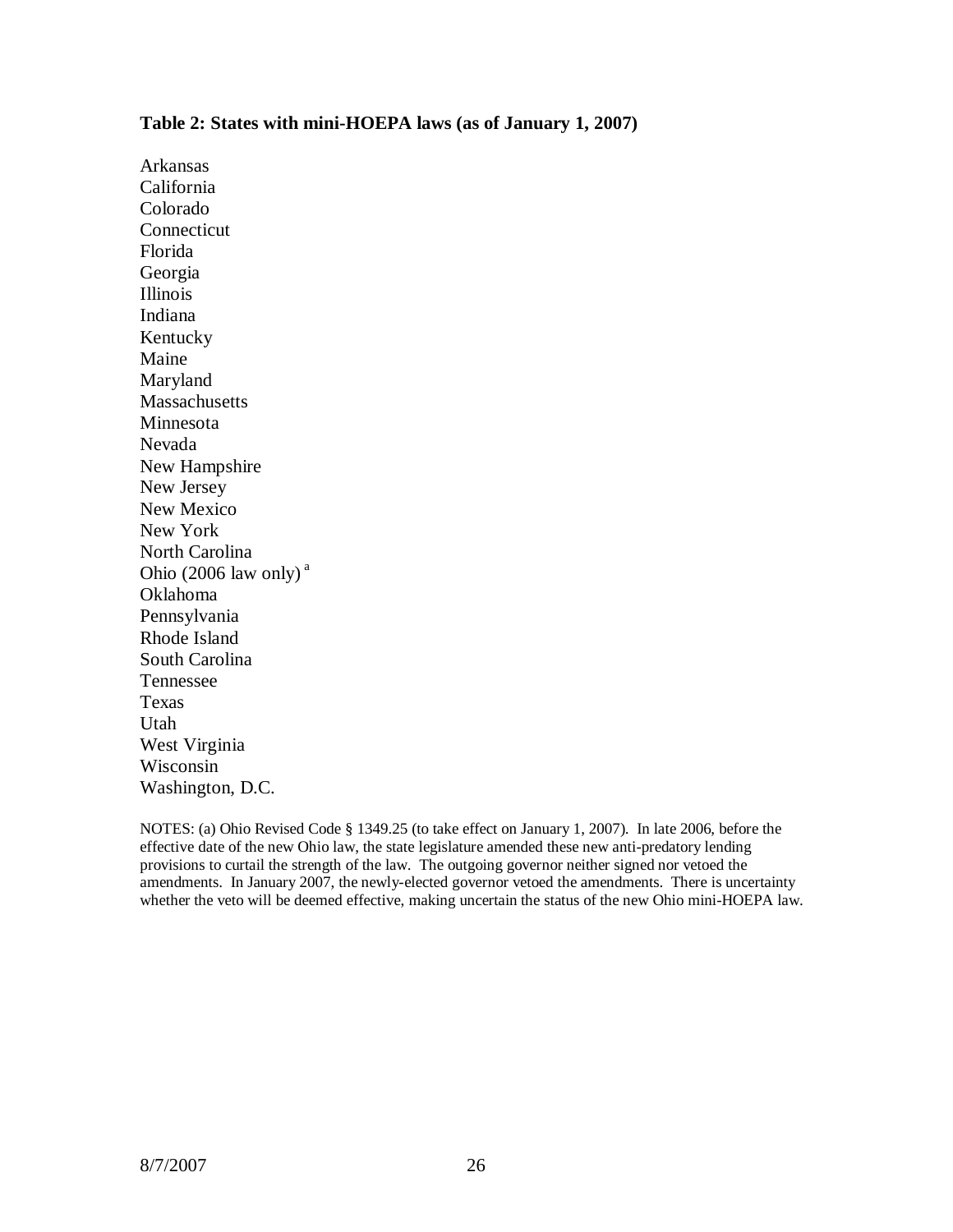| Coverage dimensions                  |                                                                         |
|--------------------------------------|-------------------------------------------------------------------------|
| Loan type $b$                        | $0 = \text{HOEPA}$ equivalent (excludes home purchase, reverse          |
|                                      | mortgages, open-ended loans)                                            |
|                                      | $1 =$ law does not cover government loans                               |
|                                      | $2 =$ law does not cover reverse and/or open-ended loans                |
|                                      | $3 =$ law does not cover business and/or construction loans             |
|                                      | $4 =$ law covers all loans                                              |
| APR trigger for first lien           | $0 = \text{HOEPA}$ equivalent (8% plus comparable Treasury              |
| mortgages                            | security yield)                                                         |
|                                      | $1 = 7-8$ % plus the comparable Treasury security yield                 |
|                                      | $2 = 6-7$ % plus the comparable Treasury security yield                 |
|                                      | $3 = no$ APR trigger                                                    |
| APR trigger for                      | $0 = \text{HOEPA}$ equivalent (10% plus comparable Treasury             |
| subordinate mortgages                | security yield)                                                         |
|                                      | $1 = 9-10\%$ plus comparable Treasury security yield                    |
|                                      | $2 = 8-9%$ plus comparable Treasury security yield                      |
|                                      | $3 = 6-8\%$ plus comparable Treasury security yield                     |
|                                      | $4 = no$ APR trigger                                                    |
| Points and fees trigger <sup>c</sup> | $\overline{0}$ = HOEPA equivalent (8% of loan amount or \$400)          |
|                                      | $1 = 6-8$ % of the total loan amount <sup>d</sup>                       |
|                                      | $2 = 5-6$ % of the total loan amount                                    |
|                                      | $3 =$ less than 5 % of the total loan amount                            |
|                                      | $4 =$ no points and fees trigger                                        |
| Restrictions dimensions              |                                                                         |
| Prepayment penalties <sup>e</sup>    | $0 =$ no prepayment penalty restrictions                                |
|                                      | $1 =$ bans all penalties 60-84 months after origination                 |
|                                      | $2 =$ bans all penalties 36-42 months after origination                 |
|                                      | $3 =$ bans all penalties 24 months after origination                    |
|                                      | $4 =$ bans all prepayment penalties                                     |
| Balloon payments <sup>1</sup>        | $0 =$ no restriction                                                    |
|                                      | $1 =$ no balloons allowed in first 7 years of loan                      |
|                                      | $2 =$ no balloons allowed in first 10 years of loan                     |
|                                      | $3 =$ no balloons allowed after 10 or more years of loan                |
|                                      | $4 =$ no balloons allowed                                               |
| Credit counseling                    | $0 =$ credit counseling not required                                    |
| requirements <sup>g</sup>            | $1 =$ credit counseling recommended or lender must give                 |
|                                      | borrowers notice of right to/value of credit counseling                 |
|                                      | $2 =$ credit counseling is required                                     |
| Limits on judicial relief/           | $0 =$ does not prohibit restrictions on judicial relief and             |
| mandatory arbitration <sup>h</sup>   | mandatory arbitration                                                   |
|                                      | $1 =$ limits <sup>1</sup> restrictions on judicial relief and mandatory |
|                                      | arbitration                                                             |
|                                      | $2 =$ prohibits mandatory arbitration and other restrictions            |
|                                      |                                                                         |
|                                      | on judicial relief                                                      |

# **Table 3: Coding rules for scoring state-level anti-predatory lending laws** a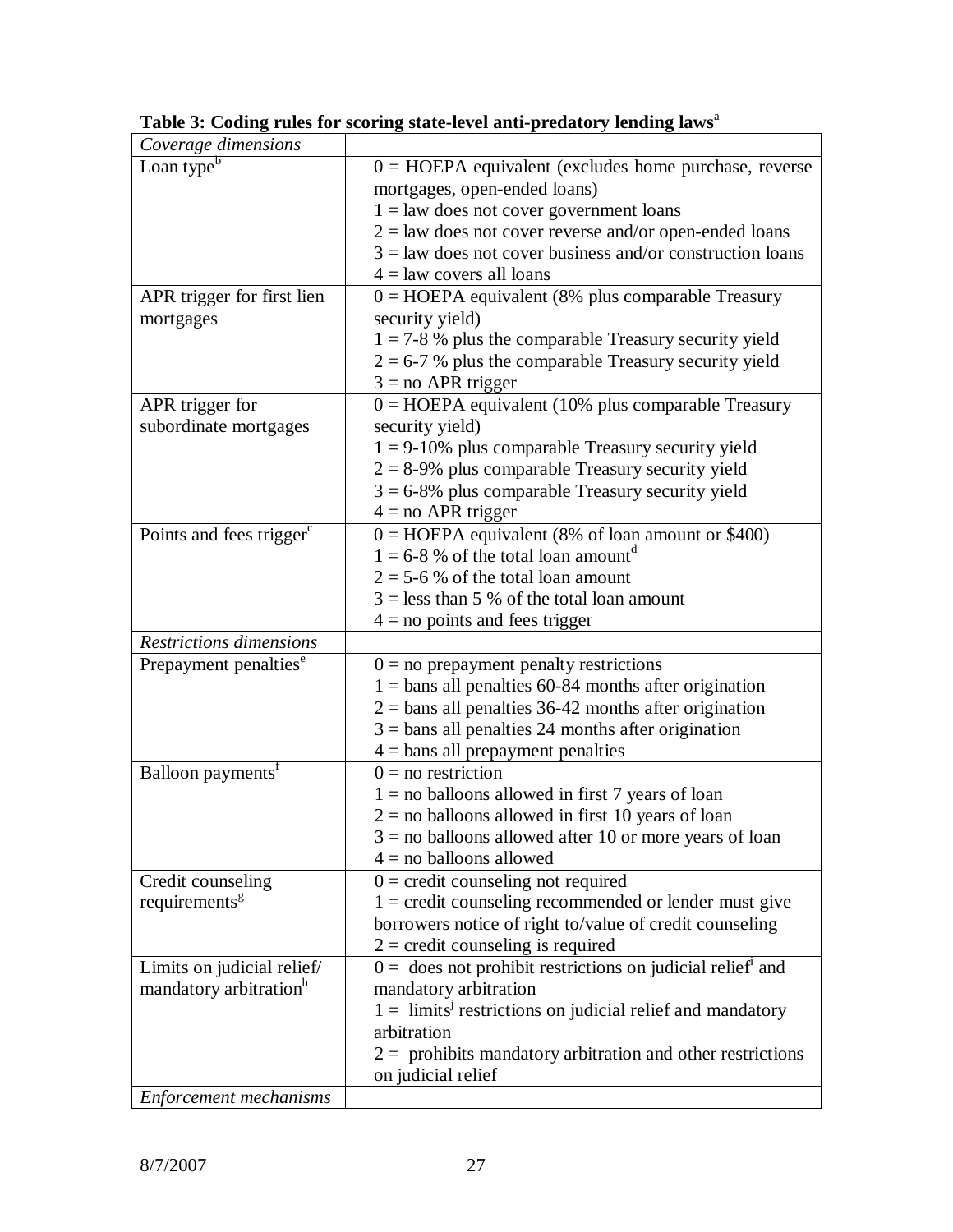| Assignee liability <sup><math>k</math></sup> | $0 =$ no assignee liability for holders in due course                          |  |  |  |  |  |
|----------------------------------------------|--------------------------------------------------------------------------------|--|--|--|--|--|
|                                              | $1 =$ borrowers can only seek relief against assignees as                      |  |  |  |  |  |
|                                              | defenses, including claims of recoupment, to assignee                          |  |  |  |  |  |
|                                              | foreclosure and/ or collection actions                                         |  |  |  |  |  |
|                                              | $2 =$ Hold liable only those assignees who do not exercise                     |  |  |  |  |  |
|                                              | due diligence                                                                  |  |  |  |  |  |
|                                              | $3$ = even if assignees exercised due diligence, they may be                   |  |  |  |  |  |
|                                              | subject to limited claims and defenses or assignees are                        |  |  |  |  |  |
|                                              | liable for willful violations by originators regardless of                     |  |  |  |  |  |
|                                              | any due diligence                                                              |  |  |  |  |  |
|                                              | $4 =$ assignees are liable even if they exercise due diligence                 |  |  |  |  |  |
| Enforcement against                          | $0 =$ only the state government can enforce anti-predatory                     |  |  |  |  |  |
| originators <sup>1</sup>                     | lending laws                                                                   |  |  |  |  |  |
|                                              | $1 =$ borrowers have a private right of action and can                         |  |  |  |  |  |
|                                              | recover compensatory, but no punitive damages, statutory                       |  |  |  |  |  |
|                                              | damages that are non-compensatory, $\mathrm{m}_{\text{or}}$ or civil penalties |  |  |  |  |  |
|                                              | $2 =$ borrowers can bring private lawsuits and recover                         |  |  |  |  |  |
|                                              | compensatory damages, and punitive damages, statutory                          |  |  |  |  |  |
|                                              | non-compensatory damages or civil penalties                                    |  |  |  |  |  |

NOTES: (a) The index includes only laws that were in effect by January 1, 2005; (b) This measure is coded using the most conservative assessment of coverage. For example, a law that excludes coverage for business loans and open-ended loans is coded 2. Laws that exclude consumer credit transactions or loans for personal use are coded as excluding business loans.; (c) If a law's points and fees triggers varied based on the amount of the loan, we scored the law based on the triggers that applied to the largest loan amount. The \$400 trigger is indexed annually for inflation; (d) If the law extends HOEPA in other ways without changing the trigger and the trigger is not 6 percent or lower of the total loan amount, the score equals 1.; (e) Laws that permit reasonable and necessary prepayment penalties are coded as 0. If a law uses prepayment penalties to determine coverage triggers, but does not ban prepayment penalties, it is assigned a 0.; (f) Laws that prohibit balloon payments larger than twice the monthly payment without any restrictions in time were scored as a 4.; (g) If counseling is required for some but not all types of loans, the score is 2. Similarly, if counseling was recommended for any type of loan the score is a 1.; (h) Laws that ban unconscionable arbitration terms receive a score of 1.; (i) Restrictions on judicial relief include provisions requiring borrowers to resolve disputes in a less convenient, more expensive forum than the one in which the borrower otherwise could have brought the claim.; (j) For example, a law may prohibit mandatory arbitration clauses that do not require the lenders to pay half the filing fee or do not obligate the lender to pay its own and the borrowers' arbitration fees for the first day of arbitration.; (k) If borrowers can obtain rescission against assignees, the measure is assigned a 4. If the law precludes assignee liability unless the violation is apparent on the face of the loan documents, the score is 0. However, for any law for which all violations would be apparent on the face of the loan documents, assignees could not be deemed holders in due course and, therefore, such laws are assigned a 4.; (1) If the law provides that violations of the antipredatory lending law would give rise to claims under the state unfair and deceptive trade practices (UDAP) laws, the relief is coded according to the UDAP law. If the only remedy available is refund of an unlawful prepayment penalty, this measure is coded as a 1; (m) This includes laws that permit borrowers to recover an amount equal to a set multiplier times actual damages.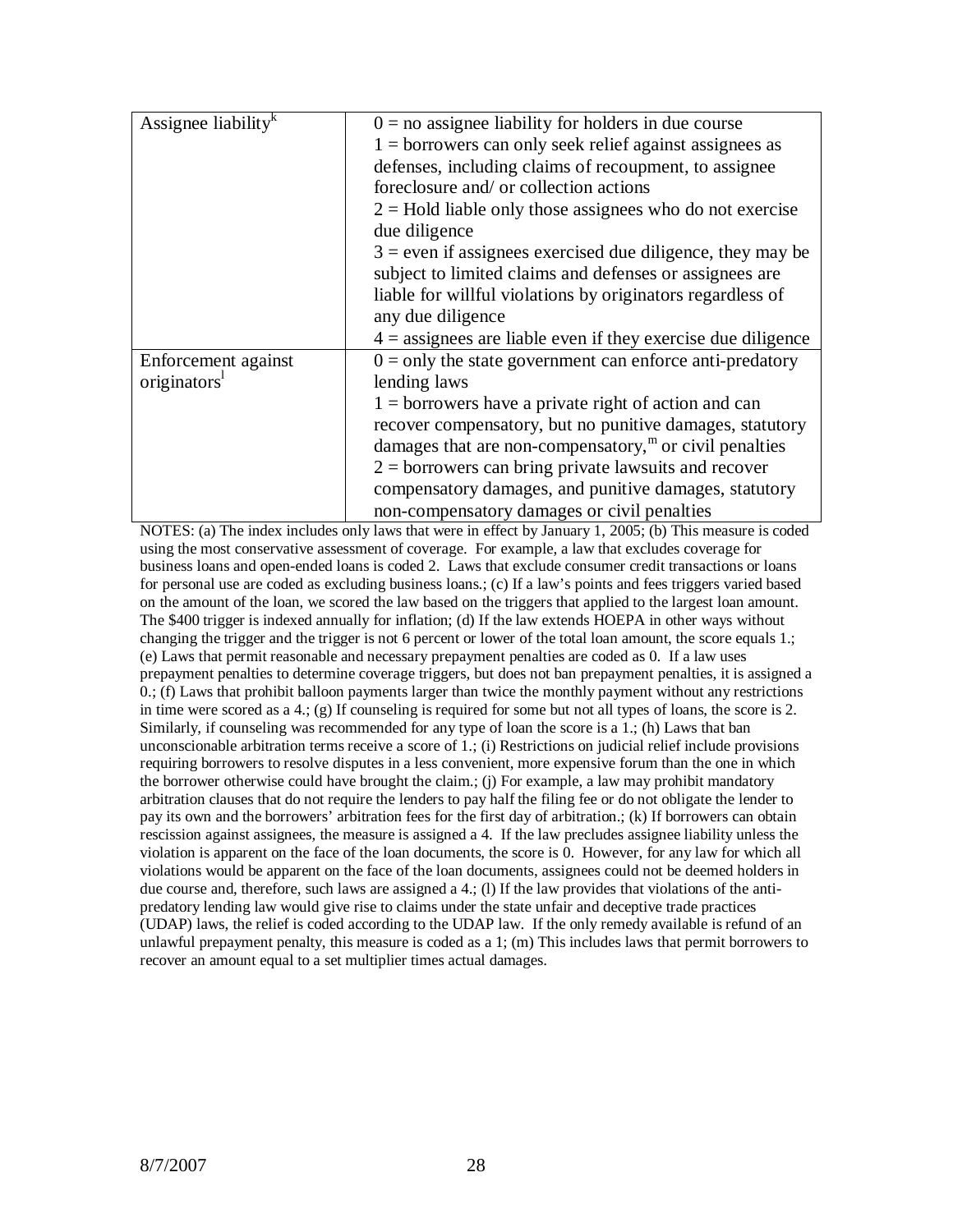|                           |          |                     |                    | Index $\overline{X^A -}$ | Index $M_{\bullet}$ . |
|---------------------------|----------|---------------------|--------------------|--------------------------|-----------------------|
| <b>State</b>              | Coverage | <b>Restrictions</b> | <b>Enforcement</b> | <b>Additive</b>          | Multiplicative        |
| Alaska                    | 0.00     | 0.00                | 0.00               | 0.00                     | 0.00                  |
| Alabama                   | 0.00     | 0.00                | 0.00               | 0.00                     | 0.00                  |
| Arizona                   | 0.00     | 0.00                | 0.00               | 0.00                     | 0.00                  |
| Arkansas                  | 1.72     | 2.73                | 2.11               | 6.56                     | 9.92                  |
| California                | 2.15     | 1.36                | 1.41               | 4.93                     | 4.13                  |
| Colorado                  | 0.43     | 1.64                | 2.11               | 4.18                     | 1.49                  |
| Connecticut               | 0.86     | 1.91                | 2.11               | 4.88                     | 3.47                  |
| Delaware                  | 0.00     | 0.00                | 0.00               | 0.00                     | 0.00                  |
| District of Columbia      | 3.74     | 1.91                | 2.11               | 7.75                     | 15.05                 |
| Florida                   | 0.00     | 1.64                | 2.11               | 3.75                     | 0.00                  |
| Georgia                   | 1.72     | 3.00                | 2.11               | 6.83                     | 10.91                 |
| Hawaii                    | 0.00     | 0.00                | 0.00               | 0.00                     | 0.00                  |
| Idaho                     | 0.00     | 0.00                | 0.00               | 0.00                     | 0.00                  |
| Illinois                  | 3.74     | 1.91                | 2.46               | 8.11                     | 17.56                 |
| Indiana                   | 1.29     | 3.00                | 2.46               | 6.76                     | 9.55                  |
| Iowa                      | 0.00     | 0.00                | 0.00               | 0.00                     | 0.00                  |
| Kansas                    | 0.00     | 0.00                | 0.00               | 0.00                     | 0.00                  |
| Kentucky                  | 0.86     | 2.18                | 2.81               | 5.86                     | 5.29                  |
| Louisiana                 | 0.00     | 0.00                | 0.00               | 0.00                     | 0.00                  |
| Maine                     | 0.00     | 0.55                | 2.46               | 3.01                     | 0.00                  |
|                           | 1.44     |                     | 1.41               | 3.39                     |                       |
| Maryland                  |          | 0.55                |                    |                          | 1.10                  |
| Massachusetts             | 2.15     | 3.82                | 2.46               | 8.44                     | 20.26<br>0.00         |
| Michigan                  | 5.17     | 0.82                | 0.00               | 5.99                     |                       |
| Minnesota                 | 6.46     | 0.55                | 0.00               | 7.01                     | 0.00                  |
| Mississippi               | 0.00     | 0.00                | 0.00               | 0.00                     | 0.00                  |
| Missouri                  | 0.00     | 0.00                | 0.00               | 0.00                     | 0.00                  |
| Montana                   | 0.00     | 0.00                | 0.00               | 0.00                     | 0.00                  |
| Nebraska                  | 0.00     | 0.00                | 0.00               | 0.00                     | 0.00                  |
| Nevada                    | 0.00     | 0.00                | 2.81               | 2.81                     | 0.00                  |
| New Hampshire             | 0.00     | 0.00                | 0.00               | 0.00                     | 0.00                  |
| New Jersey                | 2.15     | 2.73                | 2.46               | 7.34                     | 14.47                 |
| New Mexico                | 4.17     | 3.27                | 2.46               | 9.90                     | 33.57                 |
| New York                  | 2.15     | 1.91                | 1.76               | 5.82                     | 7.23                  |
| North Carolina            | 1.72     | 3.27                | 1.41               | 6.40                     | 7.94                  |
| North Dakota              | 0.00     | 0.00                | 0.00               | 0.00                     | 0.00                  |
| Ohio                      | 0.00     | 1.36                | 2.11               | 3.47                     | 0.00                  |
| Oklahoma                  | 0.00     | 2.18                | 2.11               | 4.29                     | 0.00                  |
| Oregon                    | 0.00     | 0.00                | 0.00               | 0.00                     | 0.00                  |
| Pennsylvania              | 0.00     | 1.36                | 2.11               | 3.47                     | 0.00                  |
| Rhode Island              | 0.00     | 0.00                | 0.00               | $0.00\,$                 | $0.00\,$              |
| South Carolina            | 0.86     | 2.18                | 1.76               | 4.80                     | 3.31                  |
| South Dakota              | 0.00     | 0.00                | 0.00               | 0.00                     | 0.00                  |
| Tennessee                 | 0.00     | 0.00                | 0.00               | 0.00                     | 0.00                  |
| Texas                     | 0.86     | 1.36                | 2.11               | 4.34                     | 2.48                  |
| Utah                      | 1.72     | 2.18                | 0.00               | 3.91                     | 0.00                  |
| Vermont                   | 0.00     | 0.00                | 0.00               | 0.00                     | 0.00                  |
| Virginia                  | 0.00     | 0.00                | 0.00               | 0.00                     | 0.00                  |
| Washington                | 0.00     | 0.00                | 0.00               | 0.00                     | 0.00                  |
| West Virginia             | 5.60     | 1.64                | 1.76               | 9.00                     | 16.12                 |
| Wisconsin                 | 0.00     | 0.00                | 0.00               | 0.00                     | 0.00                  |
| Wyoming                   | 0.00     | 0.00                | 0.00               | 0.00                     | 0.00                  |
| Average                   | 1.00     | 1.00                | 1.00               | 3.00                     | 3.61                  |
| Min                       | 0.00     | 0.00                | 0.00               | 0.00                     | 0.00                  |
| Max                       | 6.46     | 3.82                | 2.81               | 9.90                     | 33.57                 |
| <b>Standard Deviation</b> | 1.62     | 1.17                | 1.10               | 3.19                     | 6.90                  |

| Table 4: New Laws Index - Mini-HOEPA Laws, 2004-2005 |  |  |
|------------------------------------------------------|--|--|
|------------------------------------------------------|--|--|

If all columns are zeros then no law was identified.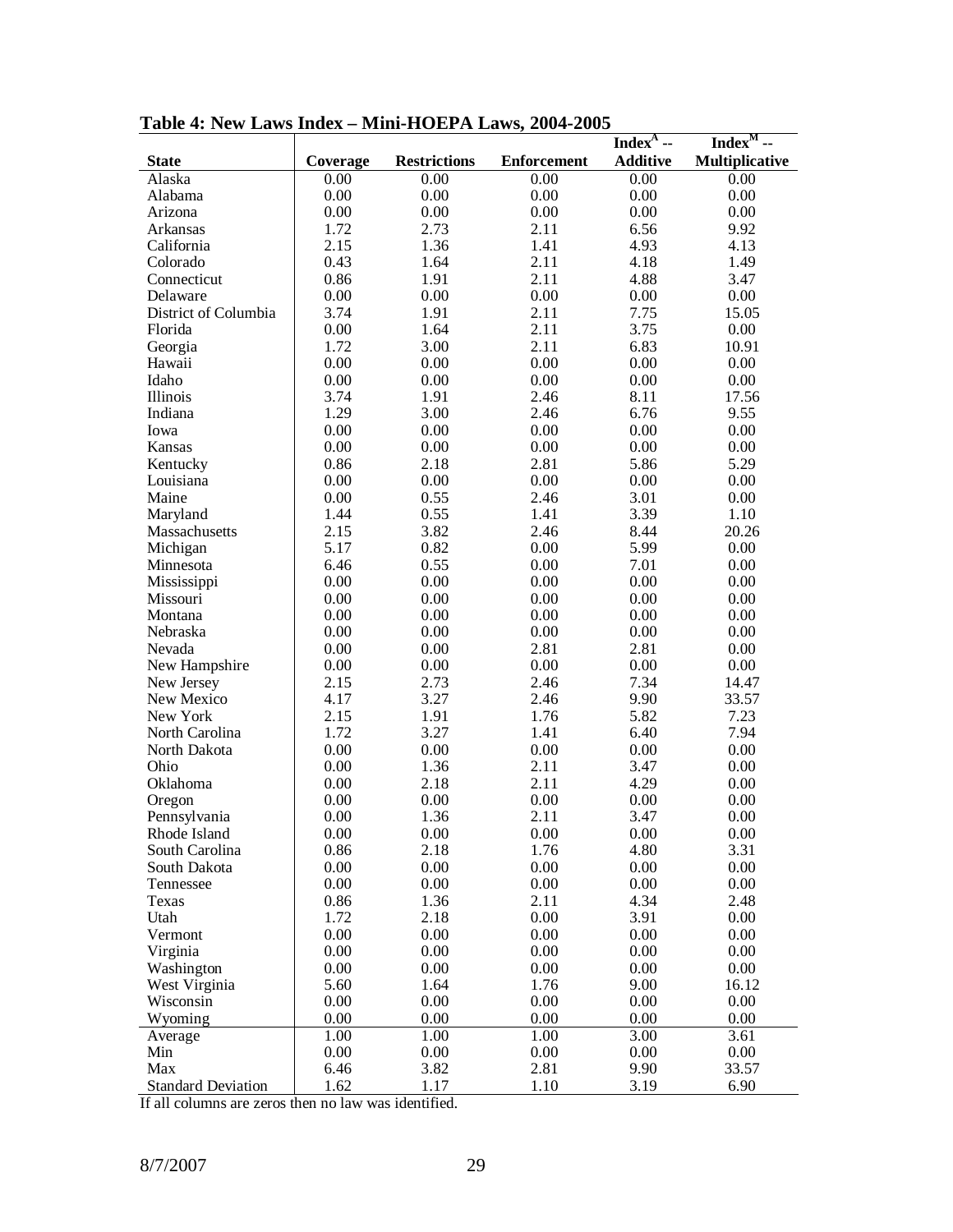| <b>Effect 2004-2005</b>   |          |                     |                    |                 |                       |
|---------------------------|----------|---------------------|--------------------|-----------------|-----------------------|
|                           |          |                     |                    | Index $^A$ --   | $Index^M -$           |
| <b>State</b>              | Coverage | <b>Restrictions</b> | <b>Enforcement</b> | <b>Additive</b> | <b>Multiplicative</b> |
| Alaska                    | 1.69     | 2.68                | 0.64               | 5.02            | 2.91                  |
| Alabama                   | 1.57     | 2.68                | 2.57               | 6.82            | 10.82                 |
| Arizona                   | 0.00     | 0.00                | 0.00               | 0.00            | 0.00                  |
| Arkansas                  | 1.93     | 1.34                | 0.00               | 3.28            | 0.00                  |
| California                | 1.93     | 0.67                | 1.92               | 4.53            | 2.50                  |
| Colorado                  | 1.45     | 2.68                | 1.92               | 6.06            | 7.49                  |
| Connecticut               | 1.81     | 1.34                | 0.00               | 3.15            | 0.00                  |
| Delaware                  | 0.00     | 0.00                | 0.00               | 0.00            | 0.00                  |
| District of Columbia      | 1.93     | 1.34                | 1.28               | 4.56            | 3.33                  |
| Florida                   | 0.00     | 0.00                | 0.00               | 0.00            | 0.00                  |
| Georgia                   | 0.00     | 0.00                | 0.00               | 0.00            | 0.00                  |
| Hawaii                    | 0.85     | 0.67                | 1.92               | 3.44            | 1.09                  |
| Idaho                     | 1.81     | 1.34                | 2.57               | 5.72            | 6.24                  |
| Illinois                  | 0.00     | 0.00                | 0.00               | 0.00            | 0.00                  |
| Indiana                   | 1.93     | 1.34                | 1.92               | 5.20            | 4.99                  |
| Iowa                      | 1.93     | 2.68                | 0.64               | 5.26            | 3.33                  |
| Kansas                    | 1.93     | 2.68                | 2.57               | 7.18            | 13.32                 |
| Kentucky                  | 1.57     | 0.67                | 1.92               | 4.17            | 2.03                  |
| Louisiana                 | 1.81     | 0.67                | 0.00               | 2.48            | 0.00                  |
| Maine                     | 1.57     | 2.68                | 1.92               | 6.18            | 8.12                  |
| Maryland                  | 1.57     | 2.68                | 2.57               | 6.82            | 10.82                 |
| Massachusetts             | 0.00     | 0.00                | 0.00               | 0.00            | 0.00                  |
| Michigan                  | 1.57     | 1.34                | 0.96               | 3.88            | 2.03                  |
| Minnesota                 | 0.00     | 0.00                | 0.00               | 0.00            | 0.00                  |
| Mississippi               | 1.93     | 0.67                | 1.92               | 4.53            | 2.50                  |
| Missouri                  | 1.81     | 0.67                | 1.92               | 4.41            | 2.34                  |
| Montana                   | 0.00     | 0.00                | 0.00               | 0.00            | 0.00                  |
| Nebraska                  | 1.93     | 0.00                | 0.64               | 2.58            | 0.00                  |
| Nevada                    | 0.00     | 0.00                | 0.00               | 0.00            | 0.00                  |
| New Hampshire             | 0.00     | 0.00                | 0.00               | 0.00            | 0.00                  |
| New Jersey                | 0.00     | 0.00                | 0.00               | 0.00            | 0.00                  |
| New Mexico                | 1.93     | 2.68                | 2.57               | 7.18            | 13.32                 |
| New York                  | 0.00     | 0.00                | 0.00               | 0.00            | 0.00                  |
| North Carolina            | 1.69     | 1.34                | 1.92               | 4.96            | 4.37                  |
| North Dakota              | 0.00     | 0.00                | 0.00               | 0.00            | 0.00                  |
| Ohio                      | 1.93     | 0.67                | 1.92               | 4.53            | 2.50                  |
| Oklahoma                  | 0.97     | 2.68                | 2.57               | 6.22            | 6.66                  |
| Oregon                    | 0.00     | 0.00                | 0.00               | 0.00            | 0.00                  |
| Pennsylvania              | $0.00\,$ | $0.00\,$            | $0.00\,$           | $0.00\,$        | $0.00\,$              |
| Rhode Island              | 1.93     | 2.01                | 0.00               | 3.95            | 0.00                  |
| South Carolina            | 1.93     | 2.68                | 2.57               | 7.18            | 13.32                 |
| South Dakota              | 0.00     | 0.00                | 0.00               | 0.00            | 0.00                  |
| Tennessee                 | 0.00     | 0.00                | 0.00               | 0.00            | 0.00                  |
| Texas                     | 0.00     | 0.00                | 0.00               | 0.00            | 0.00                  |
| Utah                      | 1.81     | 2.68                | 2.57               | 7.06            | 12.49                 |
| Vermont                   | 1.57     | 2.68                | 1.92               | 6.18            | 8.12                  |
| Virginia                  | 1.81     | 0.00                | 2.57               | 4.38            | 0.00                  |
| Washington                | 0.00     | 0.00                | 0.00               | 0.00            | 0.00                  |
| West Virginia             | 0.00     | 0.00                | 0.00               | 0.00            | 0.00                  |
| Wisconsin                 | 0.00     | 0.00                | 0.00               | 0.00            | 0.00                  |
| Wyoming                   | 0.85     | 2.68                | 2.57               | 6.10            | 5.83                  |
|                           | 1.00     | 1.00                | 1.00               | 3.00            | 2.95                  |
| Average<br>Min            | 0.00     | 0.00                | 0.00               | 0.00            | 0.00                  |
| Max                       | 1.93     | 2.68                | 2.57               | 7.18            | 13.32                 |
| <b>Standard Deviation</b> | 0.88     | 1.12                | 1.09               | 2.75            | 4.22                  |
|                           |          |                     |                    |                 |                       |

**Table 5: Old or Preexisting Law Index – Enacted Before Mini-HOEPA Laws and In**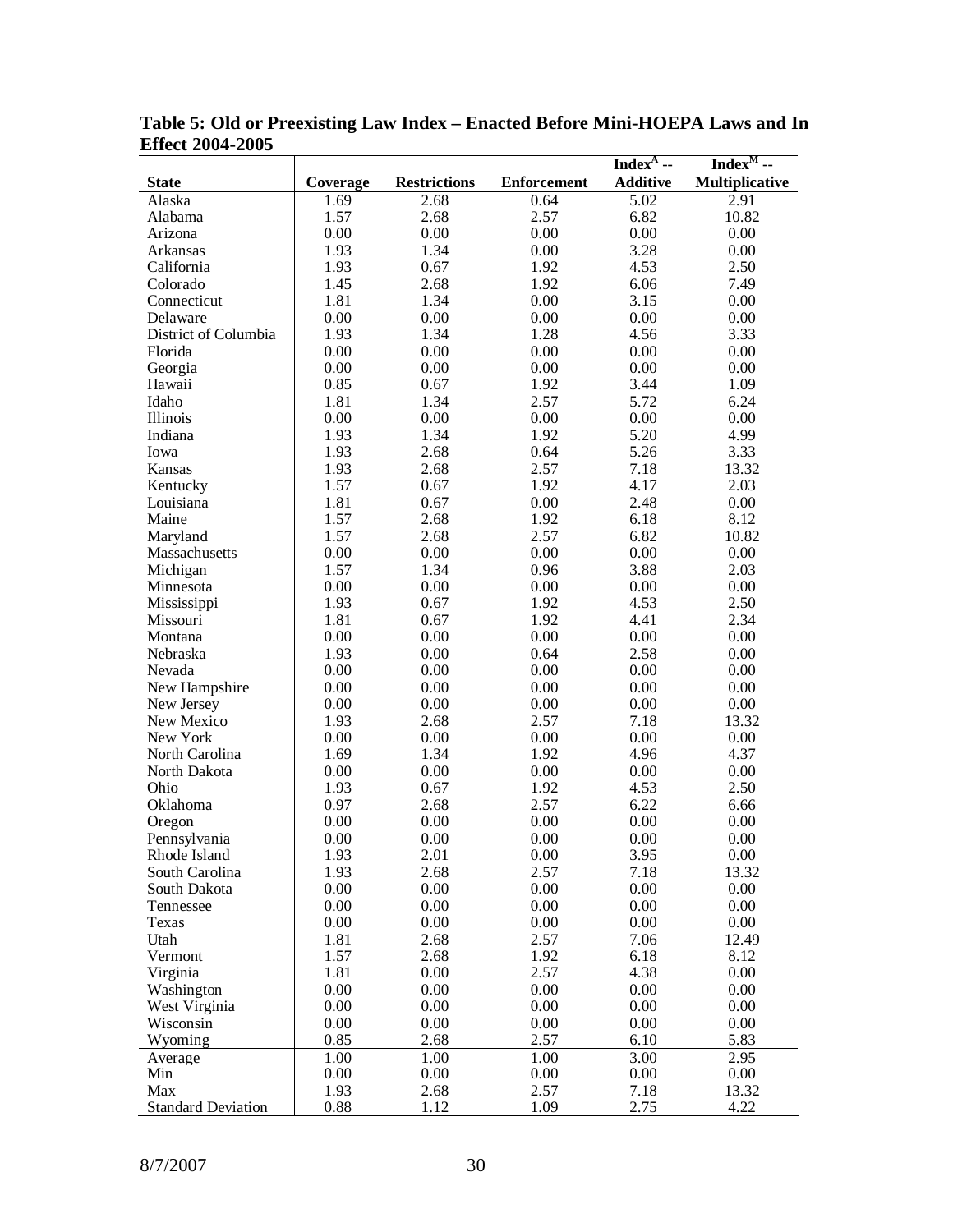If all columns are zeros then no law was identified.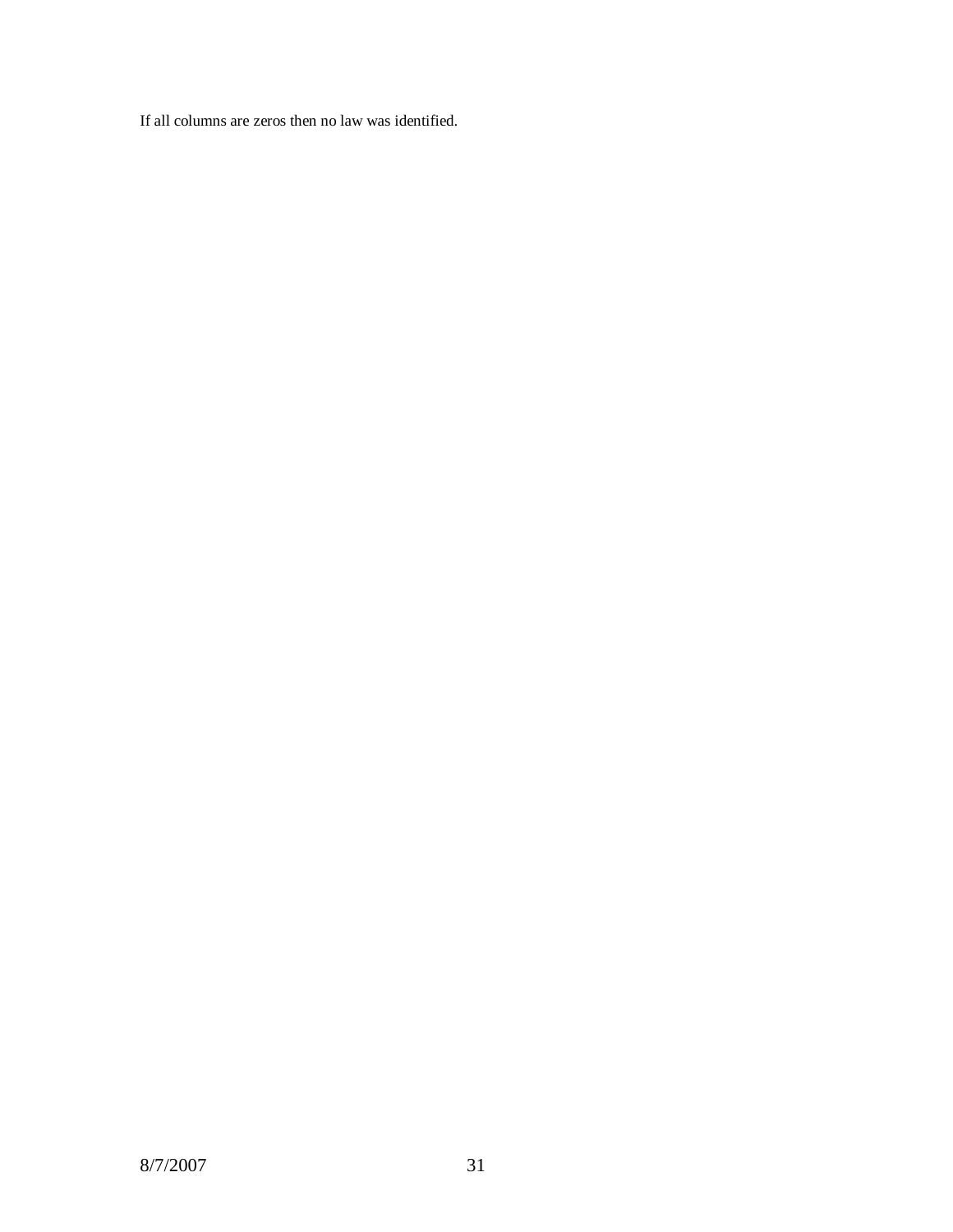|                            |              |                     |                    | Index $A$ --    | Index $M$ --          |
|----------------------------|--------------|---------------------|--------------------|-----------------|-----------------------|
| <b>State</b>               | Coverage     | <b>Restrictions</b> | <b>Enforcement</b> | <b>Additive</b> | <b>Multiplicative</b> |
| Alaska                     | 1.69         | 2.68                | 0.64               | 5.02            | 2.91                  |
| Alabama                    | 1.57         | 2.68                | 2.57               | 6.82            | 10.82                 |
| Arizona                    | 0.00         | 0.00                | 0.00               | 0.00            | 0.00                  |
| Arkansas                   | 3.66         | 4.07                | 2.11               | 9.84            | 9.92                  |
| California                 | 4.09         | 2.03                | 3.33               | 9.45            | 6.63                  |
| Colorado                   | 1.88         | 4.32                | 4.03               | 10.24           | 8.98                  |
| Connecticut                | 2.67         | 3.25                | 2.11               | 8.04            | 3.47                  |
| Delaware                   | 0.00         | 0.00                | 0.00               | 0.00            | 0.00                  |
| District of Columbia       | 5.67         | 3.25                | 3.39               | 12.31           | 18.38                 |
| Florida                    | 0.00         | 1.64                | 2.11               | 3.75            | 0.00                  |
| Georgia                    | 1.72         | 3.00                | 2.11               | 6.83            | 10.91                 |
| Hawaii                     | 0.85         | 0.67                | 1.92               | 3.44            | 1.09                  |
| Idaho                      | 1.81         | 1.34                | 2.57               | 5.72            | 6.24                  |
| Illinois                   | 3.74         | 1.91                | 2.46               | 8.11            | 17.56                 |
| Indiana                    | 3.23         | 4.34                | 4.39               | 11.96           | 14.54                 |
| Iowa                       | 1.93         | 2.68                | 0.64               | 5.26            | 3.33                  |
| Kansas                     | 1.93         | 2.68                | 2.57               | 7.18            | 13.32                 |
| Kentucky                   | 2.43         | 2.85                | 4.74               | 10.02           | 7.32                  |
| Louisiana                  | 1.81         | 0.67                | 0.00               | 2.48            | 0.00                  |
| Maine                      | 1.57         | 3.23                | 4.39               | 9.19            | 8.12                  |
| Maryland                   | 3.01         | 3.23                | 3.97               | 10.21           | 11.92                 |
| Massachusetts              | 2.15         | 3.82                | 2.46               | 8.44            | 20.26                 |
| Michigan                   | 6.74         | 2.16                | 0.96               | 9.87            | 2.03                  |
| Minnesota                  | 6.46         | 0.55                | 0.00               | 7.01            | 0.00                  |
| Mississippi                | 1.93         | 0.67                | 1.92               | 4.53            | 2.50                  |
| Missouri                   | 1.81         | 0.67                | 1.92               | 4.41            | 2.34                  |
| Montana                    | 0.00         | 0.00                | 0.00               | 0.00            | 0.00                  |
| Nebraska                   | 1.93         | 0.00                | 0.64               | 2.58            | 0.00                  |
| Nevada                     | 0.00         | 0.00                | 2.81               | 2.81            | 0.00                  |
| New Hampshire              | 0.00         | 0.00                | 0.00               | 0.00            | 0.00                  |
| New Jersey                 | 2.15         | 2.73                | 2.46               | 7.34            | 14.47                 |
| New Mexico                 | 6.10<br>2.15 | 5.96<br>1.91        | 5.03<br>1.76       | 17.08<br>5.82   | 46.89<br>7.23         |
| New York<br>North Carolina | 3.42         | 4.61                | 3.33               | 11.36           | 12.31                 |
| North Dakota               | 0.00         | 0.00                | 0.00               | 0.00            | 0.00                  |
| Ohio                       | 1.93         | 2.03                | 4.03               | 8.00            | 2.50                  |
| Oklahoma                   | 0.97         | 4.87                | 4.68               | 10.51           | 6.66                  |
| Oregon                     | 0.00         | 0.00                | 0.00               | 0.00            | 0.00                  |
| Pennsylvania               | 0.00         | 1.36                | 2.11               | 3.47            | 0.00                  |
| Rhode Island               | 1.93         | 2.01                | 0.00               | 3.95            | 0.00                  |
| South Carolina             | 2.80         | 4.87                | 4.32               | 11.99           | 16.63                 |
| South Dakota               | 0.00         | 0.00                | 0.00               | 0.00            | 0.00                  |
| Tennessee                  | 0.00         | 0.00                | 0.00               | 0.00            | 0.00                  |
| Texas                      | 0.86         | 1.36                | 2.11               | 4.34            | 2.48                  |
| Utah                       | 3.54         | 4.87                | 2.57               | 10.97           | 12.49                 |
| Vermont                    | 1.57         | 2.68                | 1.92               | 6.18            | 8.12                  |
| Virginia                   | 1.81         | 0.00                | 2.57               | 4.38            | 0.00                  |
| Washington                 | 0.00         | 0.00                | 0.00               | 0.00            | 0.00                  |
| West Virginia              | 5.60         | 1.64                | 1.76               | 9.00            | 16.12                 |
| Wisconsin                  | 0.00         | 0.00                | 0.00               | 0.00            | 0.00                  |
| Wyoming                    | 0.85         | 2.68                | 2.57               | 6.10            | 5.83                  |
| Average                    | 2.00         | 2.00                | 2.00               | 6.00            | 6.56                  |
| Min                        | 0.00         | 0.00                | 0.00               | 0.00            | 0.00                  |
| Max                        | 8.40         | 6.50                | 5.38               | 17.08           | 46.89                 |
| <b>Standard Deviation</b>  | 2.50         | 2.29                | 2.19               | 4.18            | 8.39                  |

**Table 6: Complete or Combined Index, 2004-2005**

If all columns are zeros then no law was identified.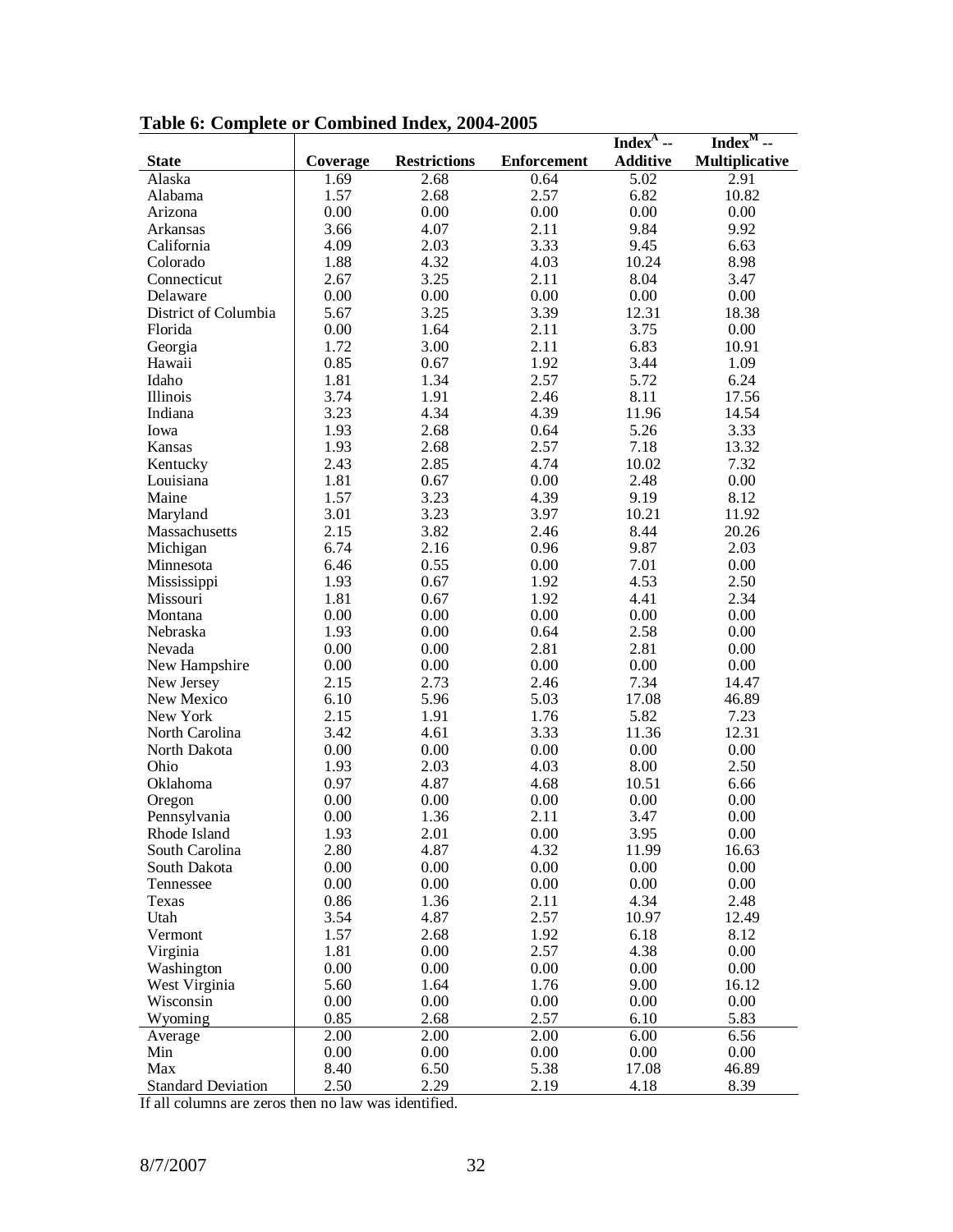| <b>State Border</b> | 2004 | 2005 | <b>State Border</b> | 2004     | 2005 |
|---------------------|------|------|---------------------|----------|------|
| <b>ALFL</b>         | 0.01 | 0.01 | <b>KSOK</b>         | 0.00     | 0.00 |
| <b>ALGA</b>         | 0.01 | 0.01 | <b>KSNE</b>         |          | 0.00 |
| <b>ALMS</b>         | 0.01 | 0.01 | <b>KYTN</b>         | 0.01     | 0.01 |
| <b>ALTN</b>         | 0.01 | 0.01 | <b>KYOH</b>         | 0.02     | 0.02 |
| <b>ARLA</b>         | 0.00 | 0.00 | <b>KYWV</b>         | 0.00     | 0.00 |
| <b>ARMO</b>         | 0.00 | 0.01 | <b>KYMO</b>         |          | 0.00 |
| <b>AROK</b>         | 0.01 | 0.01 | <b>KYVA</b>         |          | 0.00 |
| <b>ARTN</b>         | 0.01 | 0.01 | <b>LATX</b>         | 0.01     | 0.01 |
| <b>ARMS</b>         | 0.00 | 0.00 | <b>LAMS</b>         | 0.00     | 0.00 |
| <b>AZNM</b>         | 0.00 | 0.00 | <b>MANY</b>         | 0.00     | 0.00 |
| <b>AZUT</b>         |      | 0.01 | <b>MARI</b>         |          | 0.02 |
| <b>AZCA</b>         | 0.00 | 0.01 | <b>MANH</b>         |          |      |
| <b>AZNV</b>         | 0.05 | 0.05 | <b>MAVT</b>         |          | 0.00 |
| <b>CANV</b>         | 0.12 | 0.11 | <b>MDPA</b>         | 0.05     | 0.05 |
| CAOR                | 0.00 | 0.01 | <b>MDWV</b>         | 0.00     | 0.00 |
| <b>ARCA</b>         | 0.11 | 0.09 | <b>MDVA</b>         | 0.05     | 0.04 |
| <b>CONM</b>         |      | 0.00 | <b>MENH</b>         | 0.01     |      |
| <b>COKS</b>         | 0.00 | 0.00 | <b>MIWI</b>         |          |      |
| <b>COUT</b>         |      | 0.00 | <b>MIOH</b>         | 0.01     | 0.01 |
| COWY                | 0.01 | 0.01 | <b>MNSD</b>         | 0.00     | 0.00 |
| <b>CONE</b>         |      | 0.00 | <b>MNWI</b>         | 0.02     |      |
| <b>CTNY</b>         | 0.03 | 0.02 | <b>MNND</b>         | 0.00     | 0.00 |
| <b>CTMA</b>         |      | 0.02 | <b>MONE</b>         |          | 0.00 |
| <b>CTRI</b>         | 0.01 | 0.02 | <b>MOOK</b>         | 0.00     | 0.00 |
| <b>DCVA</b>         | 0.01 | 0.01 | <b>MOTN</b>         |          | 0.00 |
| <b>DEMD</b>         | 0.01 | 0.02 | <b>MSTN</b>         | 0.01     | 0.01 |
| <b>FLGA</b>         | 0.01 | 0.01 | <b>MTWY</b>         |          | 0.00 |
| GASC                | 0.01 | 0.01 | <b>NCVA</b>         | 0.02     | 0.02 |
| <b>GATN</b>         | 0.01 | 0.01 | <b>NCSC</b>         | 0.04     | 0.04 |
| <b>GANC</b>         |      | 0.00 | <b>NCTN</b>         | 0.00     | 0.01 |
| <b>IAWI</b>         | 0.00 |      | <b>NEWY</b>         | 0.00     | 0.00 |
| <b>IAMO</b>         |      | 0.00 | <b>NESD</b>         | 0.00     | 0.00 |
| IAIL                | 0.01 | 0.00 | <b>NHVT</b>         |          |      |
| <b>IAMN</b>         |      | 0.00 | <b>NJNY</b>         | 0.05     | 0.04 |
| <b>IASD</b>         | 0.00 | 0.00 | <b>NJPA</b>         | 0.07     | 0.07 |
| <b>IANE</b>         | 0.01 | 0.01 | <b>NMTX</b>         | 0.01     | 0.01 |
| <b>IDNV</b>         |      | 0.00 | <b>NVUT</b>         |          | 0.01 |
| <b>IDOR</b>         | 0.00 | 0.00 | <b>NVOR</b>         | 0.01     | 0.01 |
| <b>IDUT</b>         |      | 0.00 | <b>NYPA</b>         | 0.01     | 0.01 |
| <b>IDWA</b>         | 0.01 | 0.01 | <b>NYVT</b>         | 0.00     | 0.01 |
| <b>IDMT</b>         | 0.00 | 0.00 | <b>OHPA</b>         | 0.01     | 0.01 |
| <b>IDWY</b>         | 0.00 | 0.00 | <b>OHWV</b>         | 0.00     | 0.00 |
| <b>ILMO</b>         | 0.04 | 0.03 | <b>OKTX</b>         | $0.00\,$ | 0.00 |
| <b>ILWI</b>         | 0.03 | 0.00 | <b>DEPA</b>         | 0.02     | 0.02 |
| <b>ILIN</b>         | 0.10 | 0.09 | <b>PAWV</b>         | 0.01     | 0.00 |
| <b>ILKY</b>         |      | 0.00 | <b>SDWY</b>         | 0.00     | 0.00 |
| <b>INOH</b>         | 0.02 | 0.02 | <b>TNVA</b>         | 0.00     | 0.00 |
| <b>INKY</b>         | 0.02 | 0.02 | <b>ARTX</b>         | 0.00     | 0.00 |
| <b>INMI</b>         | 0.01 | 0.01 | <b>UTWY</b>         |          | 0.00 |
| <b>KSMO</b>         | 0.03 | 0.03 | <b>VAWV</b>         | 0.01     | 0.01 |

**Table 7: Distribution of Originations on State Borders**

Missing information indicates that loans on that border are excluded from the sample either due to a law coming into effect during the year or insufficient sample size (less than 0.001 percent of the sample).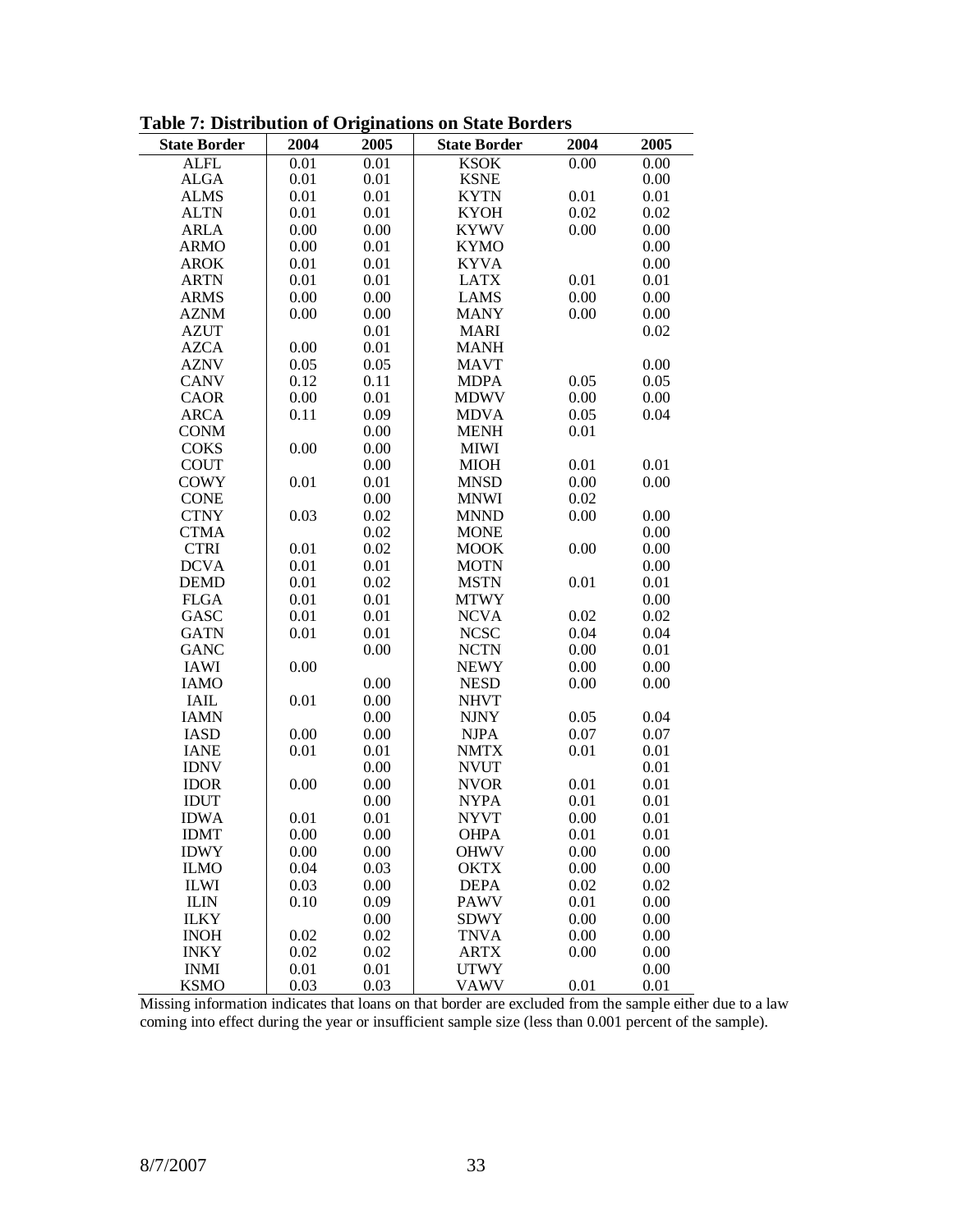| Variable                 | Definition                                         | Source                |
|--------------------------|----------------------------------------------------|-----------------------|
| <b>Outcome Variables</b> |                                                    |                       |
|                          | Indicator variable $= 1$ for subprime origination; |                       |
|                          | 0 for prime origination; Subprime loans            |                       |
| Origination (price ID)   | identified by reported APR spread                  | <b>HMDA</b>           |
|                          | Indicator variable $= 1$ for subprime application; |                       |
|                          | 0 for prime application; Subprime loans            |                       |
| Origination (list ID)    | identified by HUD subprime lender list             | HMDA & HUD            |
|                          | Indicator variable = $1$ for subprime application; |                       |
|                          | 0 for prime application; Subprime loans            |                       |
| Application              | identified by HUD subprime lender list             | <b>HMDA &amp; HUD</b> |
|                          | Indicator variable $= 1$ for rejected subprime     |                       |
|                          | application; 0 for accepted subprime application;  |                       |
|                          | Subprime loans identified by HUD subprime          |                       |
| Rejection                | lender list                                        | <b>HMDA &amp; HUD</b> |
| <b>Control Variables</b> |                                                    |                       |
| Income (thousands \$)    | Borrower's gross annual income (in thousands \$)   | <b>HMDA</b>           |
|                          | Ratio of requested loan amount to borrower's       |                       |
| Loan2inc                 | income                                             | <b>HMDA</b>           |
| Minority                 | Tract's minority population percentage             | <b>HMDA</b>           |
|                          | County's percentage growth over the prior          |                       |
| Population               | calendar year                                      | Census Bureau         |
| Vacant                   | County's percentage of vacant housing units        | Census Bureau         |
|                          |                                                    | Bureau of Labor and   |
| Unemployment             | County's unemployment rate                         | <b>Statistics</b>     |
|                          | Census tract population density (100's per         |                       |
| Density                  | square mile)                                       | Census Bureau         |
|                          | Lending institution regulated by the Office of     |                       |
| <b>OCC</b>               | <b>Currency Comptroller</b>                        | <b>HMDA</b>           |

**Table 8: Variable Definitions**

During estimation income is expressed in millions, all percentages are expressed as fractions.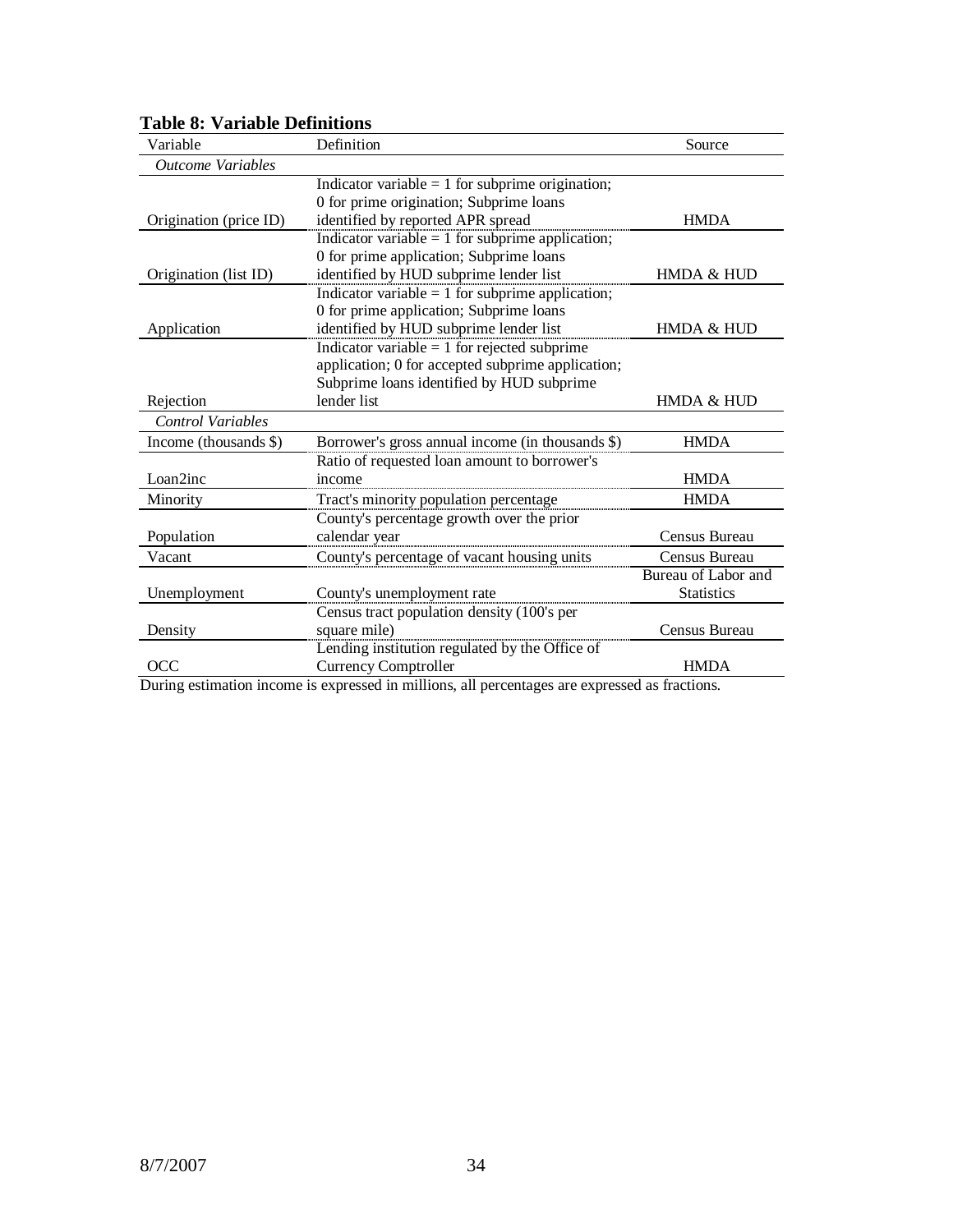|                          | 2005    |                           | 2004    |                                                        |         |           |                         |       |
|--------------------------|---------|---------------------------|---------|--------------------------------------------------------|---------|-----------|-------------------------|-------|
| Variable                 |         | <b>Origination Sample</b> |         | <b>Application Sample</b><br><b>Origination Sample</b> |         |           | <b>Rejection Sample</b> |       |
|                          |         |                           |         | Std.                                                   |         |           |                         | Std.  |
|                          | Mean    | Std. Dev.                 | Mean    | Dev.                                                   | Mean    | Std. Dev. | Mean                    | Dev.  |
| <b>Outcome Variables</b> |         |                           |         |                                                        |         |           |                         |       |
| Origination (price ID)   | 0.27    | 0.45                      | 0.16    | 0.36                                                   |         |           |                         |       |
| Origination (list ID)    |         |                           | 0.18    | 0.39                                                   |         |           |                         |       |
| Application              |         |                           |         |                                                        | 0.33    | 0.47      |                         |       |
| Rejection                |         |                           |         |                                                        |         |           | 0.44                    | 0.50  |
| <b>Control Variables</b> |         |                           |         |                                                        |         |           |                         |       |
| Income (thousands \$)    | 86.68   | 61.98                     | 83.10   | 58.92                                                  | 77.95   | 57.47     | 65.88                   | 46.12 |
| Loan2inc                 | 2.19    | 1.42                      | 2.22    | 1.37                                                   | 2.25    | 1.52      | 2.37                    | 1.66  |
| Minority $(\%)$          | 25.90   | 25.49                     | 26.44   | 25.50                                                  | 28.86   | 27.38     | 35.91                   | 30.73 |
| Population (%)           | 1.36    | 1.78                      | 1.56    | 1.85                                                   | 1.51    | 1.82      | 1.48                    | 1.84  |
| Vacant $(\%)$            | 8.72    | 6.41                      | 7.49    | 4.55                                                   | 7.61    | 4.55      | 7.78                    | 4.25  |
| Unemployment $(\%)$      | 5.02    | 1.52                      | 5.26    | 1.46                                                   | 5.35    | 1.48      | 5.54                    | 1.46  |
| Density                  | 1.72    | 4.62                      | 1.97    | 5.17                                                   | 1.97    | 5.02      | 1.85                    | 4.05  |
| $OCC$ $(\%)$             | 24.66   | 43.10                     | 27.29   | 44.54                                                  | 23.20   | 42.21     | 2.86                    | 16.65 |
| Number of Loans          | 200,000 |                           | 200,000 |                                                        | 200,000 |           | 200,000                 |       |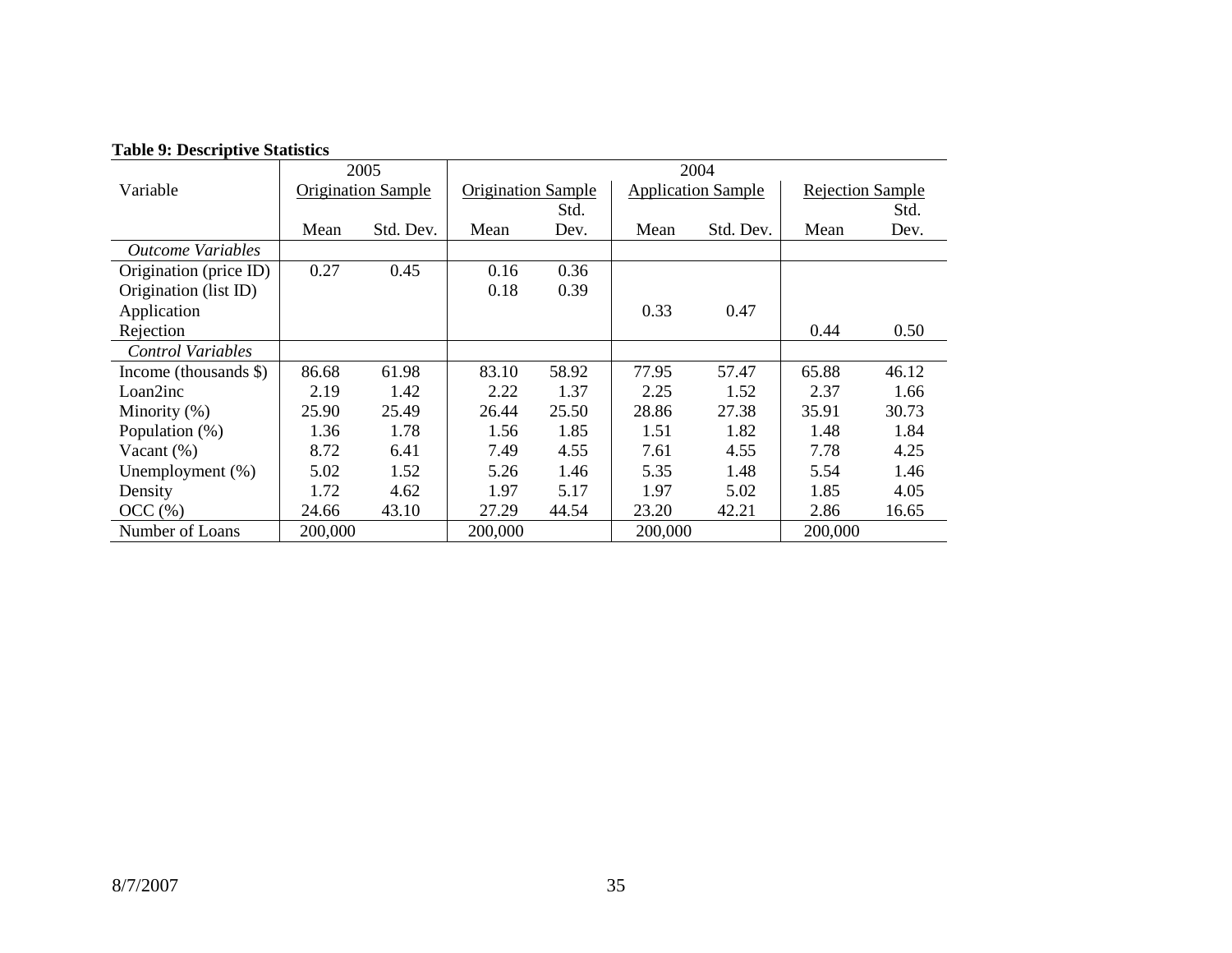| Year           |                 |       | 2004      |                   | 2005       |                   |
|----------------|-----------------|-------|-----------|-------------------|------------|-------------------|
| Subprime def.  | <b>HUD List</b> |       |           | <b>HMDA</b> Price |            | <b>HMDA</b> Price |
|                | Estimate        | Odds  | Estimate  | Odds              | Estimate   | Odds              |
| Variable       |                 | Ratio |           | Ratio             |            | Ratio             |
|                | $-1.28**$       |       | $-0.77**$ | $-$               | $-0.75**$  | $-$               |
| Intercept      | (0.07)          |       | (0.07)    |                   | (0.06)     |                   |
|                | 0.07            | 1.07  | $-0.06$   | 0.95              | 0.03       | 1.03              |
| ineffect       | (0.05)          |       | (0.05)    |                   | (0.04)     |                   |
|                | $-5.57**$       | 0.95  | $-8.31**$ | 0.92              | $-5.68**$  | 0.94              |
| Income         | (0.16)          |       | (0.18)    |                   | (0.12)     |                   |
|                | $-0.01*$        | 0.99  | $-0.27**$ | 0.76              | $-0.14**$  | 0.87              |
| Loan2inc       | (0.00)          |       | (0.01)    |                   | (0.00)     |                   |
|                | $1.59**$        | 4.9   | $1.56**$  | 4.77              | $1.68**$   | 5.34              |
| Minority       | (0.03)          |       | (0.03)    |                   | (0.02)     |                   |
|                | $-0.42$         | 0.66  | $0.47*$   | 1.61              | $-0.09$    | 0.91              |
| Vacant         | (0.22)          |       | (0.21)    |                   | (0.12)     |                   |
|                | $2.03**$        | 7.58  | $-1.42*$  | 0.24              | 0.83       | 2.30              |
| Population     | (0.64)          |       | (0.68)    |                   | (0.49)     |                   |
|                | $2.52**$        | 1.03  | $3.05**$  | 1.03              | $3.22**$   | 1.03              |
| Unemployment   | (0.72)          |       | (0.72)    |                   | (0.51)     |                   |
|                | $-0.02**$       | 0.98  | $-0.03**$ | 0.97              | $-0.03**$  | 0.97              |
| Density        | (0.00)          |       | (0.00)    |                   | (0.00)     |                   |
|                | $-4.25**$       | 0.01  |           | 0.27              | $-1.09**$  | 0.34              |
| <b>OCC</b>     | (0.06)          |       |           |                   | (0.01)     |                   |
| Log Likelihood | $-78,948$       |       | $-78,189$ |                   | $-107,182$ |                   |

## **Table 10: Logit Base Model Results – Origination**

NOTES: Standard errors are in parentheses. \* Significance at 5% level. \*\* Significance at the 1% level. State-County border pair fixed effects included in all specifications. NCVA is the excluded border area. State-County border pair coefficient estimates are available on request from the authors.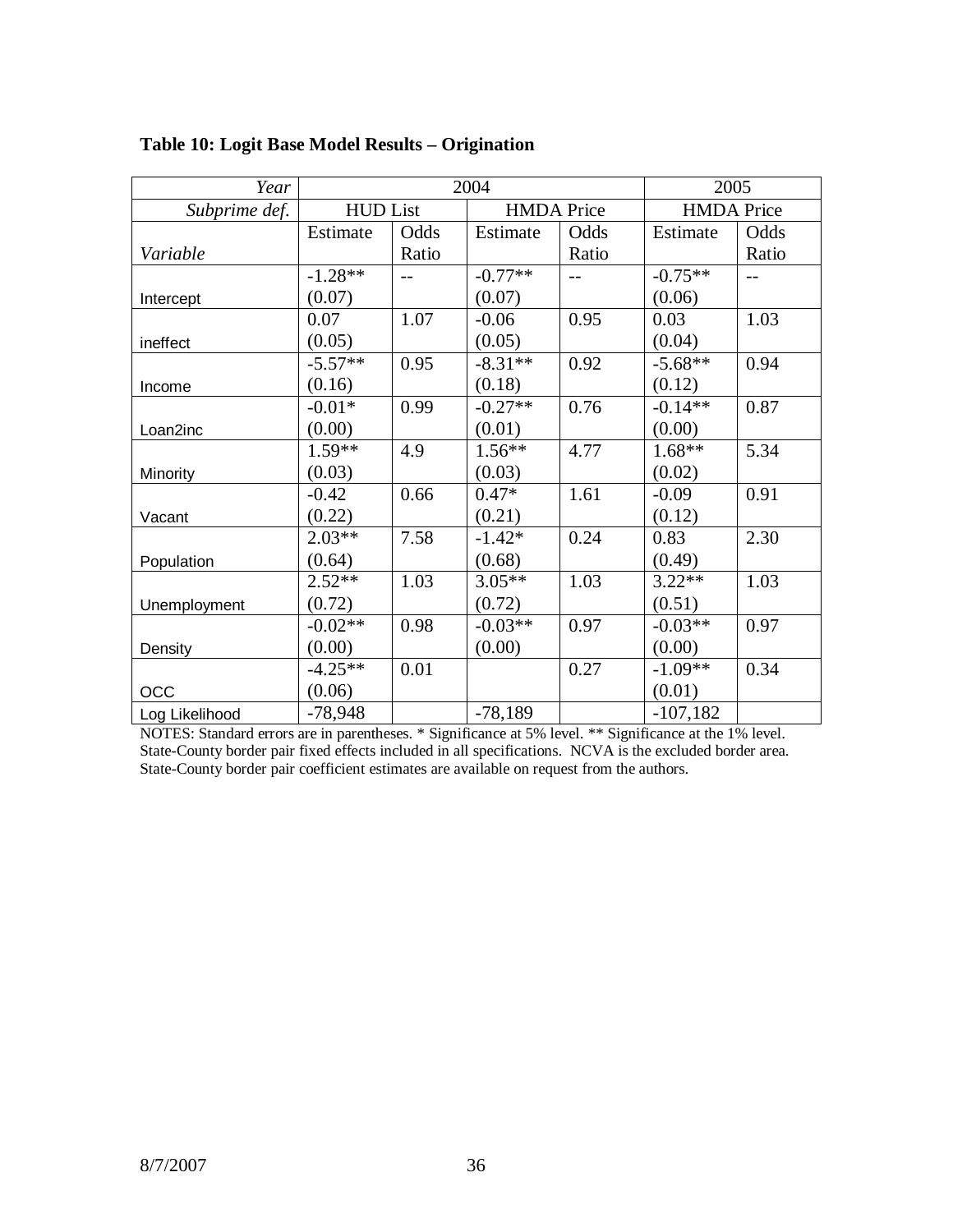| Year           | 2004        |                                 |             |       |  |  |
|----------------|-------------|---------------------------------|-------------|-------|--|--|
| Dep. Var.      |             | Applications<br>Rejection rates |             |       |  |  |
|                | Estimate    | Odds                            | Estimate    | Odds  |  |  |
| Variable       |             | Ratio                           |             | Ratio |  |  |
|                | $-0.60**$   |                                 | $-0.30**$   |       |  |  |
| Intercept      | (0.06)      |                                 | (0.05)      |       |  |  |
|                | 0.05        | 1.05                            | $-0.08*$    | 0.93  |  |  |
| ineffect       | (0.04)      |                                 | (0.04)      |       |  |  |
|                | $-4.64**$   | 0.95                            | $-1.90**$   | 0.98  |  |  |
| Income         | (0.12)      |                                 | (0.12)      |       |  |  |
|                | $0.04**$    | 1.04                            | $0.06**$    | 1.06  |  |  |
| Loan2inc       | (0.00)      |                                 | (0.00)      |       |  |  |
|                | 1.28**      | 3.61                            | $0.12**$    | 1.13  |  |  |
| Minority       | (0.02)      |                                 | (0.02)      |       |  |  |
|                | $-0.26$     | 0.77                            | $-0.37*$    | 0.69  |  |  |
| Vacant         | (0.17)      |                                 | (0.16)      |       |  |  |
|                | 0.47        | 1.61                            | $-0.69$     | 0.50  |  |  |
| Population     | (0.54)      |                                 | (0.49)      |       |  |  |
|                | 4.36**      | 1.04                            | 5.36**      | 1.06  |  |  |
| Unemployment   | (0.62)      |                                 | (0.53)      |       |  |  |
|                | $-0.02**$   | 0.98                            | $0.00*$     | 1.00  |  |  |
| Density        | (0.00)      |                                 | (0.00)      |       |  |  |
|                | $-3.19**$   | 0.04                            | $-0.53**$   | 0.59  |  |  |
| OCC            | (0.03)      |                                 | (0.03)      |       |  |  |
| Log Likelihood | $-106, 164$ |                                 | $-134, 143$ |       |  |  |

**Table 11: Logit Base Model Results – Application and Rejection rates**

NOTES: Standard errors are in parentheses. \* Significance at 5% level. \*\* Significance at the 1% level. State-County border pair fixed effects included in all specifications. NCVA is the excluded border area. State-County border pair coefficient estimates are available on request from the authors.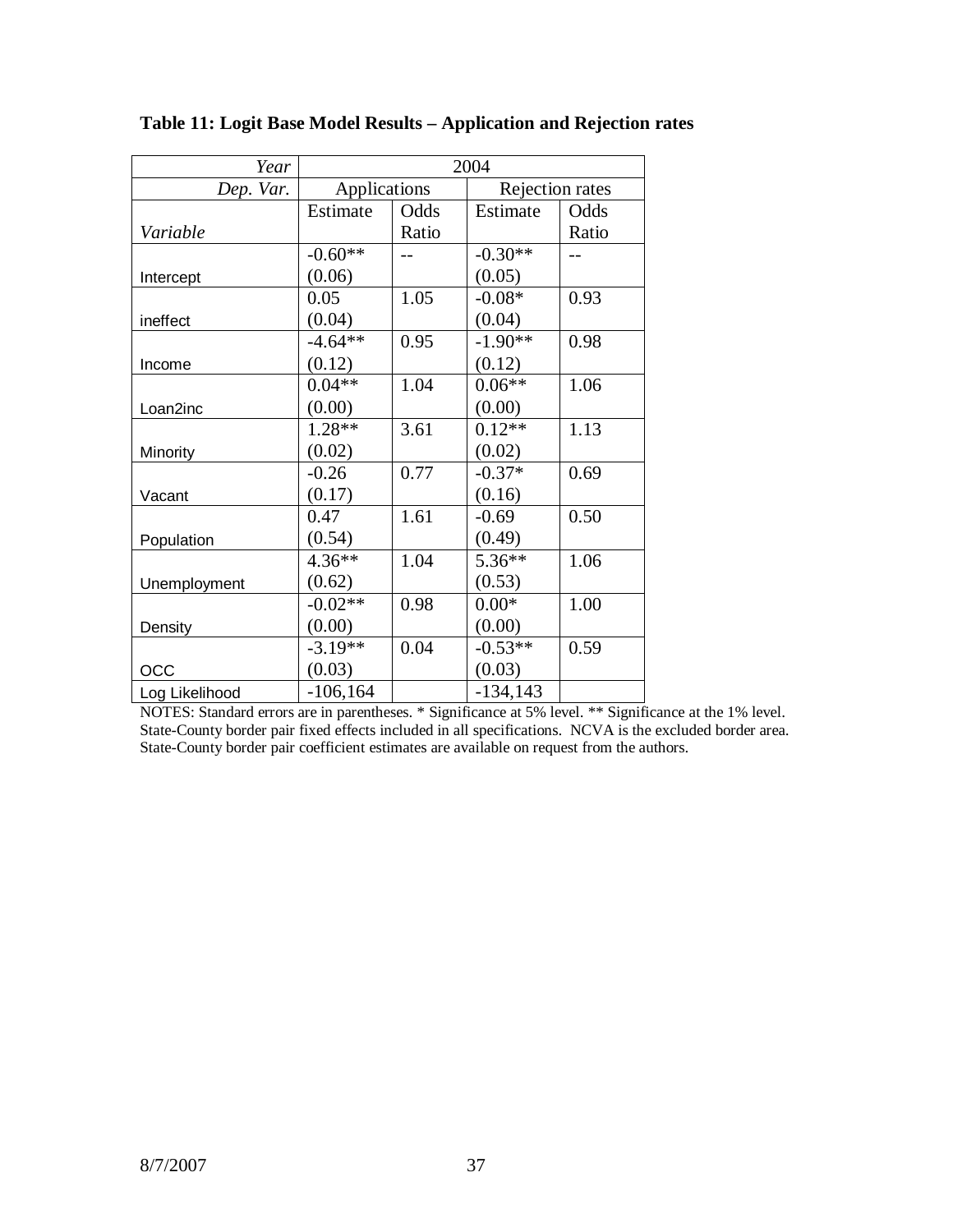| <b>Specification</b>     | (1)             |               | (2)                 |               | (3)                |                             | (4)                |                      |
|--------------------------|-----------------|---------------|---------------------|---------------|--------------------|-----------------------------|--------------------|----------------------|
|                          | <b>Estimate</b> | Odds<br>Ratio | <b>Estimate</b>     | Odds<br>Ratio | <b>Estimate</b>    | <b>Odds</b><br><b>Ratio</b> | <b>Estimate</b>    | <b>Odds</b><br>Ratio |
| Old Index <sup>A</sup>   | 0.01<br>(0.01)  | 1.01          |                     |               |                    |                             |                    |                      |
| New Index <sup>A</sup>   | 0.00<br>(0.00)  | 1.00          |                     |               |                    |                             |                    |                      |
| Old $Index^M$            |                 |               | 0.00<br>(0.00)      | 1.00          |                    |                             |                    |                      |
| New Index $^M$           |                 |               | $-0.01**$<br>(0.00) | 0.99          |                    |                             |                    |                      |
| Combined<br>restrictions |                 |               |                     |               | $-0.04*$<br>(0.01) | 0.96                        |                    |                      |
| Combined<br>coverage     |                 |               |                     |               | $0.04**$<br>(0.01) | 1.04                        |                    |                      |
| Combined<br>enforcement  |                 |               |                     |               | 0.01<br>(0.02)     | 1.01                        |                    |                      |
| Old restrictions         |                 |               |                     |               |                    |                             | $-0.01$<br>(0.02)  | 0.99                 |
| Old coverage             |                 |               |                     |               |                    |                             | 0.00<br>(0.03)     | 1.00                 |
| Old enforcement          |                 |               |                     |               |                    |                             | 0.05<br>(0.03)     | 1.05                 |
| New restrictions         |                 |               |                     |               |                    |                             | $-0.05*$<br>(0.02) | 0.95                 |
| New coverage             |                 |               |                     |               |                    |                             | $0.04**$<br>(0.01) | 1.04                 |
| New enforcement          |                 |               |                     |               |                    |                             | $-0.01$<br>(0.02)  | 0.99                 |

**Table 12: Logit Results for Alternative Model Specifications A. 2004 Originations, HUD List Definition of Subprime**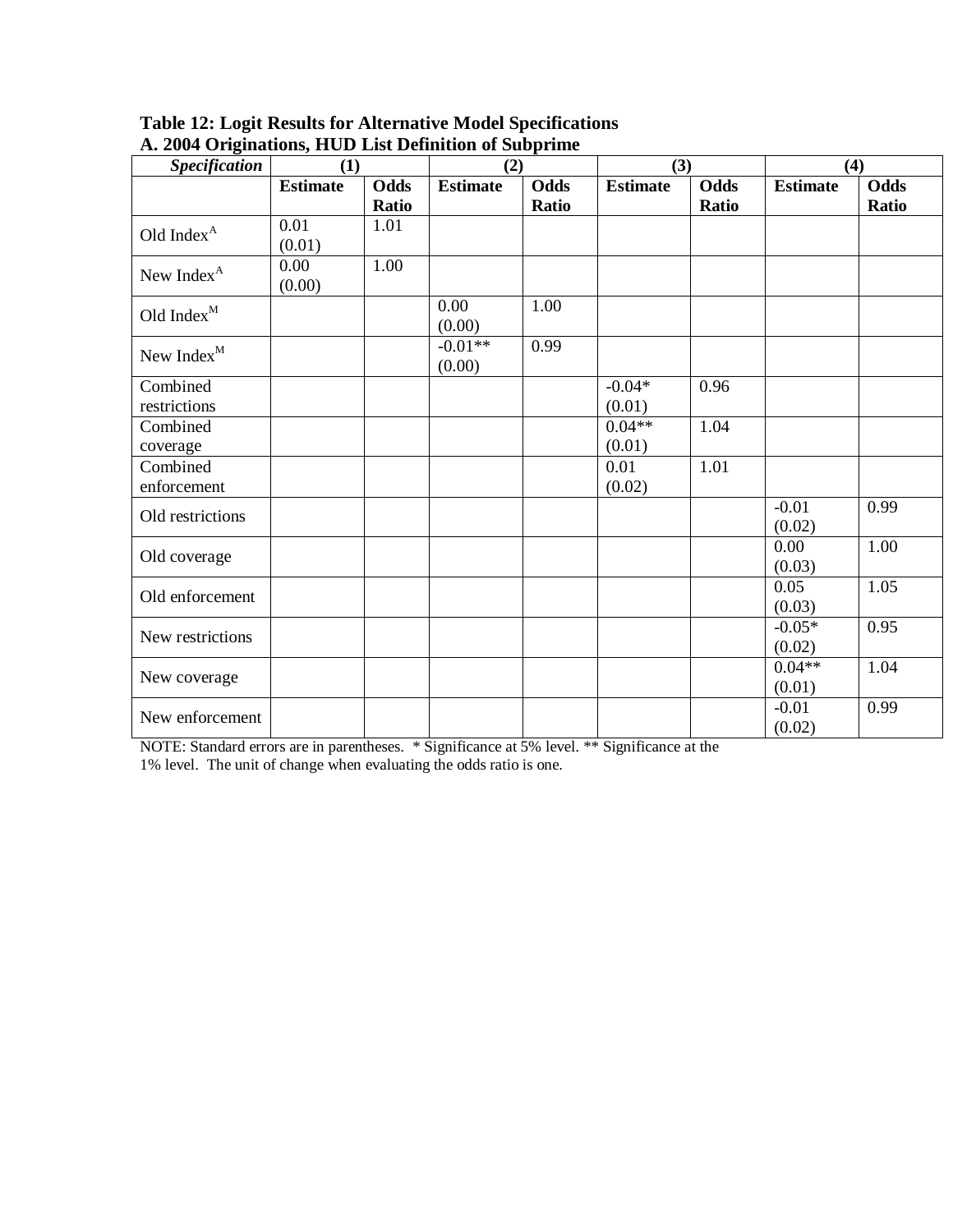| <b>Specification</b>                      | (1)                |               | (2)                         |               | (3)                |                      | (4)                 |                      |
|-------------------------------------------|--------------------|---------------|-----------------------------|---------------|--------------------|----------------------|---------------------|----------------------|
|                                           | <b>Estimate</b>    | Odds<br>Ratio | <b>Estimate</b>             | Odds<br>Ratio | <b>Estimate</b>    | <b>Odds</b><br>Ratio | <b>Estimate</b>     | Odds<br><b>Ratio</b> |
| Old Index $A$                             | $0.02**$<br>(0.01) | 1.02          |                             |               |                    |                      |                     |                      |
| New Index <sup>A</sup>                    | $0.00*$<br>(0.00)  | 1.00          |                             |               |                    |                      |                     |                      |
| Old $Index^M$                             |                    |               | $0.01**$<br>(0.00)          | 1.01          |                    |                      |                     |                      |
| $\hbox{New Index}^{\hbox{\scriptsize M}}$ |                    |               | $\overline{0.00}$<br>(0.00) | 1.00          |                    |                      |                     |                      |
| Combined<br>restrictions                  |                    |               |                             |               | $0.04**$<br>(0.01) | 1.04                 |                     |                      |
| Combined<br>coverage                      |                    |               |                             |               | 0.00<br>(0.00)     | 1.00                 |                     |                      |
| Combined<br>enforcement                   |                    |               |                             |               | $-0.02$<br>(0.02)  | 0.98                 |                     |                      |
| Old restrictions                          |                    |               |                             |               |                    |                      | $0.05**$<br>(0.02)  | 1.05                 |
| Old coverage                              |                    |               |                             |               |                    |                      | $-0.02$<br>(0.03)   | 0.98                 |
| Old enforcement                           |                    |               |                             |               |                    |                      | 0.03<br>(0.02)      | 1.03                 |
| New restrictions                          |                    |               |                             |               |                    |                      | $0.06**$<br>(0.02)  | 1.06                 |
| New coverage                              |                    |               |                             |               |                    |                      | 0.00<br>(0.01)      | 1.00                 |
| New enforcement                           |                    |               |                             |               |                    |                      | $-0.07**$<br>(0.02) | 0.93                 |

# **B. 2004 Originations, HMDA Price Definition of Subprime**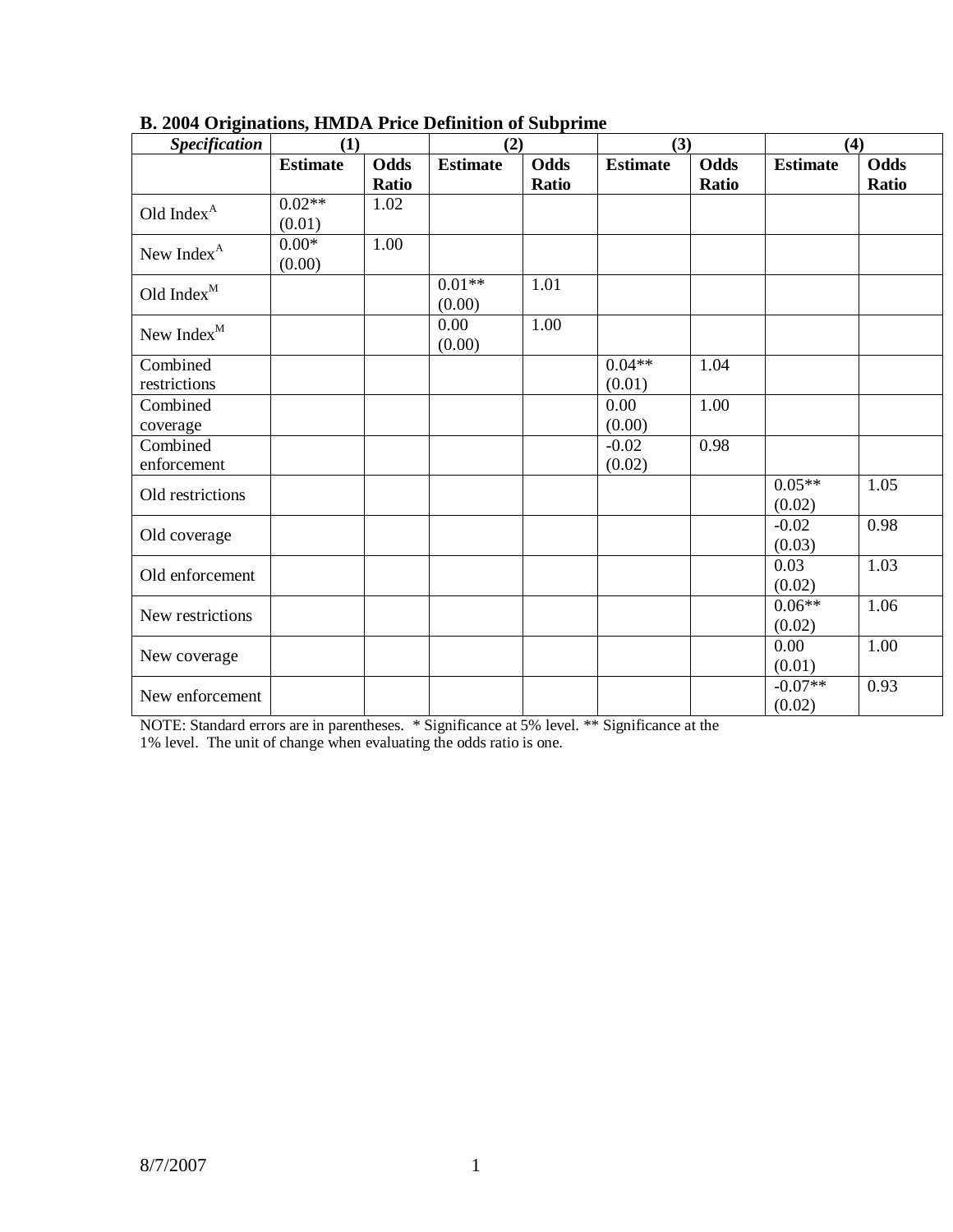| <b>Specification</b>                      | (1)                |               | (2)                         |                      | (3)                |               | (4)                |               |
|-------------------------------------------|--------------------|---------------|-----------------------------|----------------------|--------------------|---------------|--------------------|---------------|
|                                           | <b>Estimate</b>    | Odds<br>Ratio | <b>Estimate</b>             | Odds<br><b>Ratio</b> | <b>Estimate</b>    | Odds<br>Ratio | <b>Estimate</b>    | Odds<br>Ratio |
| Old Index <sup>A</sup>                    | $0.02**$<br>(0.00) | 1.02          |                             |                      |                    |               |                    |               |
| New $IndexA$                              | 0.00<br>(0.00)     | 1.00          |                             |                      |                    |               |                    |               |
| Old $Index^M$                             |                    |               | $0.01**$<br>(0.00)          | 1.01                 |                    |               |                    |               |
| $\hbox{New Index}^{\hbox{\scriptsize M}}$ |                    |               | $\overline{0.00}$<br>(0.00) | 1.00                 |                    |               |                    |               |
| Combined<br>restrictions                  |                    |               |                             |                      | $-0.02*$<br>(0.01) | 0.98          |                    |               |
| Combined<br>coverage                      |                    |               |                             |                      | $0.03**$<br>(0.01) | 1.03          |                    |               |
| Combined<br>enforcement                   |                    |               |                             |                      | $0.03*$<br>(0.01)  | 1.03          |                    |               |
| Old restrictions                          |                    |               |                             |                      |                    |               | 0.00<br>(0.01)     | 1.00          |
| Old coverage                              |                    |               |                             |                      |                    |               | 0.03<br>(0.02)     | 1.03          |
| Old enforcement                           |                    |               |                             |                      |                    |               | $0.03*$<br>(0.02)  | 1.03          |
| New restrictions                          |                    |               |                             |                      |                    |               | $-0.05*$<br>(0.02) | 0.95          |
| New coverage                              |                    |               |                             |                      |                    |               | $0.03**$<br>(0.01) | 1.03          |
| New enforcement                           |                    |               |                             |                      |                    |               | 0.02<br>(0.02)     | 1.02          |

# **C. 2005 Originations, HMDA Price List Definition of Subprime**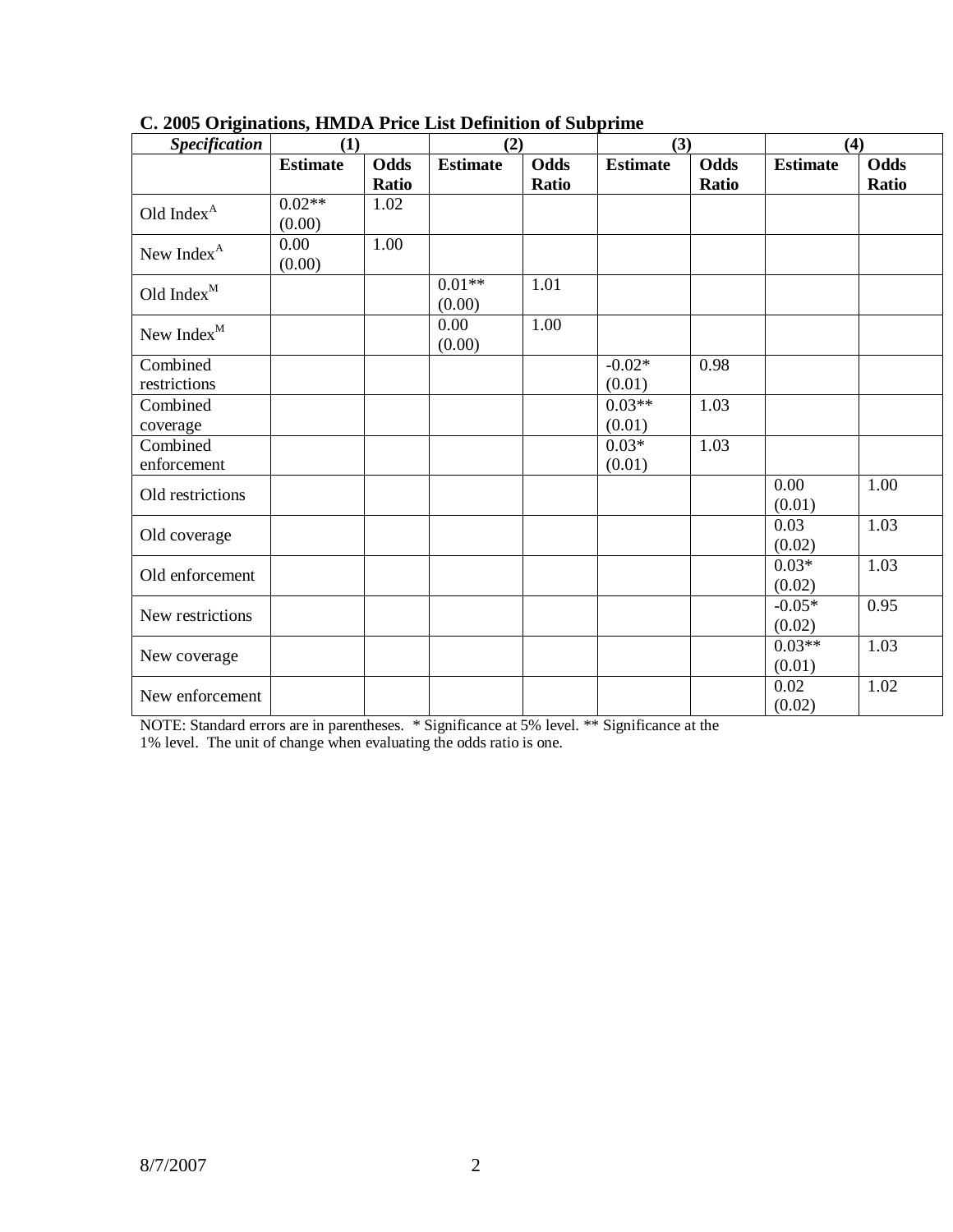| <b>Specification</b>                      | (1)                 |                      | (2)                 |               | (3)                 |               | (4)                 |                      |
|-------------------------------------------|---------------------|----------------------|---------------------|---------------|---------------------|---------------|---------------------|----------------------|
|                                           | <b>Estimate</b>     | Odds<br><b>Ratio</b> | <b>Estimate</b>     | Odds<br>Ratio | <b>Estimate</b>     | Odds<br>Ratio | <b>Estimate</b>     | Odds<br><b>Ratio</b> |
| Old Index $A$                             | 0.00<br>(0.00)      | 1.00                 |                     |               |                     |               |                     |                      |
| New Index <sup>A</sup>                    | $-0.01**$<br>(0.00) | 0.99                 |                     |               |                     |               |                     |                      |
| Old $Index^M$                             |                     |                      | 0.00<br>(0.00)      | 1.00          |                     |               |                     |                      |
| $\hbox{New Index}^{\hbox{\scriptsize M}}$ |                     |                      | $-0.01**$<br>(0.00) | 0.99          |                     |               |                     |                      |
| Combined<br>restrictions                  |                     |                      |                     |               | 0.01<br>(0.01)      | 1.01          |                     |                      |
| Combined<br>coverage                      |                     |                      |                     |               | $-0.02**$<br>(0.01) | 0.98          |                     |                      |
| Combined<br>enforcement                   |                     |                      |                     |               | 0.00<br>(0.01)      | 1.00          |                     |                      |
| Old restrictions                          |                     |                      |                     |               |                     |               | $0.03*$<br>(0.01)   | 1.03                 |
| Old coverage                              |                     |                      |                     |               |                     |               | $-0.11**$<br>(0.03) | 0.90                 |
| Old enforcement                           |                     |                      |                     |               |                     |               | $0.06**$<br>(0.02)  | 1.06                 |
| New restrictions                          |                     |                      |                     |               |                     |               | 0.03<br>(0.02)      | 1.03                 |
| New coverage                              |                     |                      |                     |               |                     |               | $-0.02**$<br>(0.01) | 0.98                 |
| New enforcement                           |                     |                      |                     |               |                     |               | $-0.05**$<br>(0.02) | 0.95                 |

# **D. 2004 Applications, HUD List Definition of Subprime**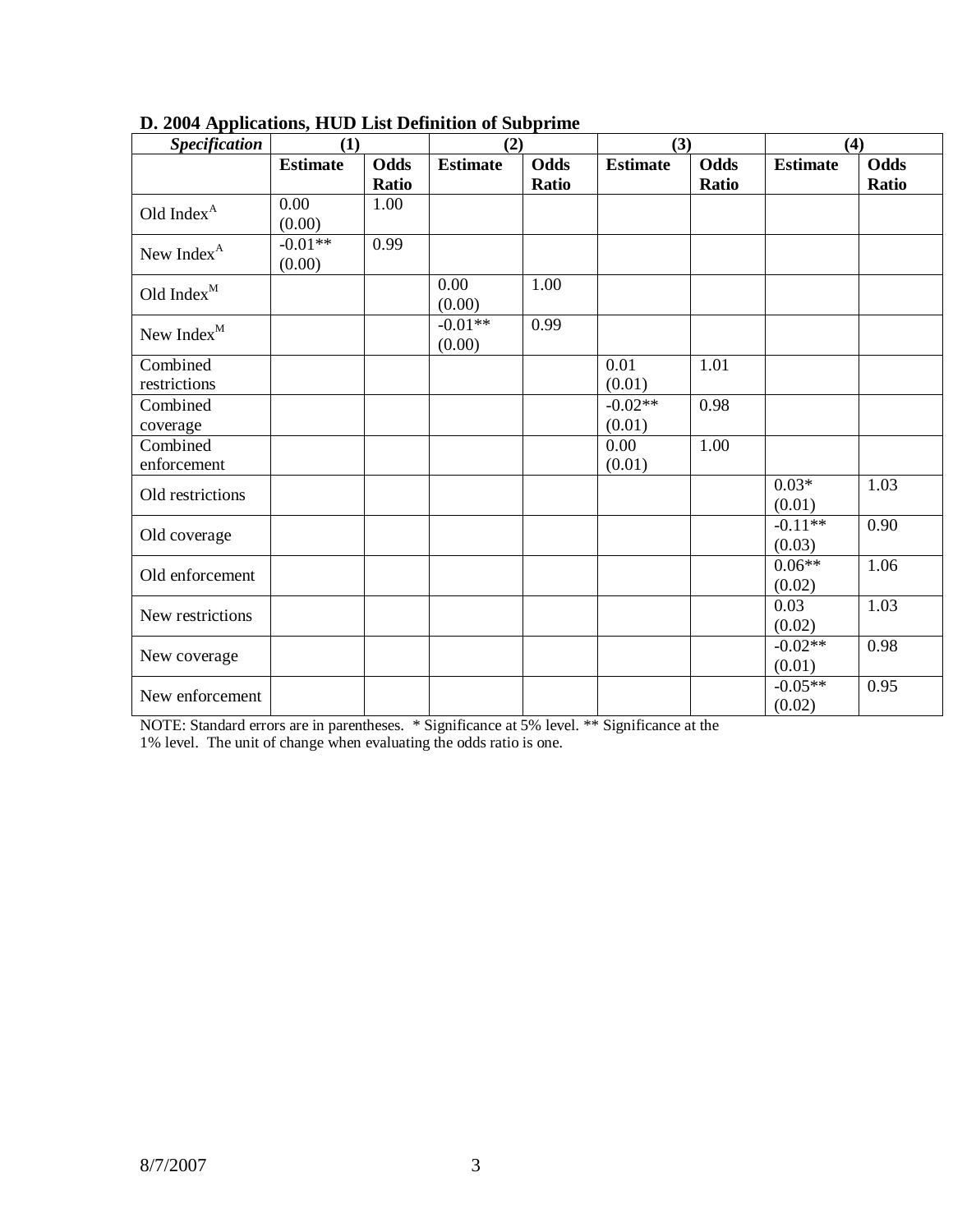| <b>Specification</b>            | (1)                 |                      | (2)                 |                      | (3)                 |               | (4)                 |                             |
|---------------------------------|---------------------|----------------------|---------------------|----------------------|---------------------|---------------|---------------------|-----------------------------|
|                                 | <b>Estimate</b>     | Odds<br><b>Ratio</b> | <b>Estimate</b>     | Odds<br><b>Ratio</b> | <b>Estimate</b>     | Odds<br>Ratio | <b>Estimate</b>     | <b>Odds</b><br><b>Ratio</b> |
| Old Index $A$                   | $-0.01**$<br>(0.00) | 0.99                 |                     |                      |                     |               |                     |                             |
| New Index <sup>A</sup>          | 0.00<br>(0.00)      | 1.00                 |                     |                      |                     |               |                     |                             |
| Old $\mathbf{Index}^\mathbf{M}$ |                     |                      | $-0.01**$<br>(0.00) | 0.99                 |                     |               |                     |                             |
| New Index $^M$                  |                     |                      | $0.00**$<br>(0.00)  | 1.00                 |                     |               |                     |                             |
| Combined<br>restrictions        |                     |                      |                     |                      | $0.08**$<br>(0.01)  | 1.08          |                     |                             |
| Combined<br>coverage            |                     |                      |                     |                      | $-0.08**$<br>(0.01) | 0.92          |                     |                             |
| Combined<br>enforcement         |                     |                      |                     |                      | $-0.03**$<br>(0.01) | 0.97          |                     |                             |
| Old restrictions                |                     |                      |                     |                      |                     |               | $0.04**$<br>(0.01)  | 1.04                        |
| Old coverage                    |                     |                      |                     |                      |                     |               | $-0.08**$<br>(0.02) | 0.93                        |
| Old enforcement                 |                     |                      |                     |                      |                     |               | $-0.03$<br>(0.02)   | 0.97                        |
| New restrictions                |                     |                      |                     |                      |                     |               | $0.13**$<br>(0.02)  | 1.14                        |
| New coverage                    |                     |                      |                     |                      |                     |               | $-0.08**$<br>(0.01) | 0.92                        |
| New enforcement                 |                     |                      |                     |                      |                     |               | $-0.04*$<br>(0.02)  | 0.96                        |

# **E. 2004 Rejection rates, HUD List Definition of Subprime**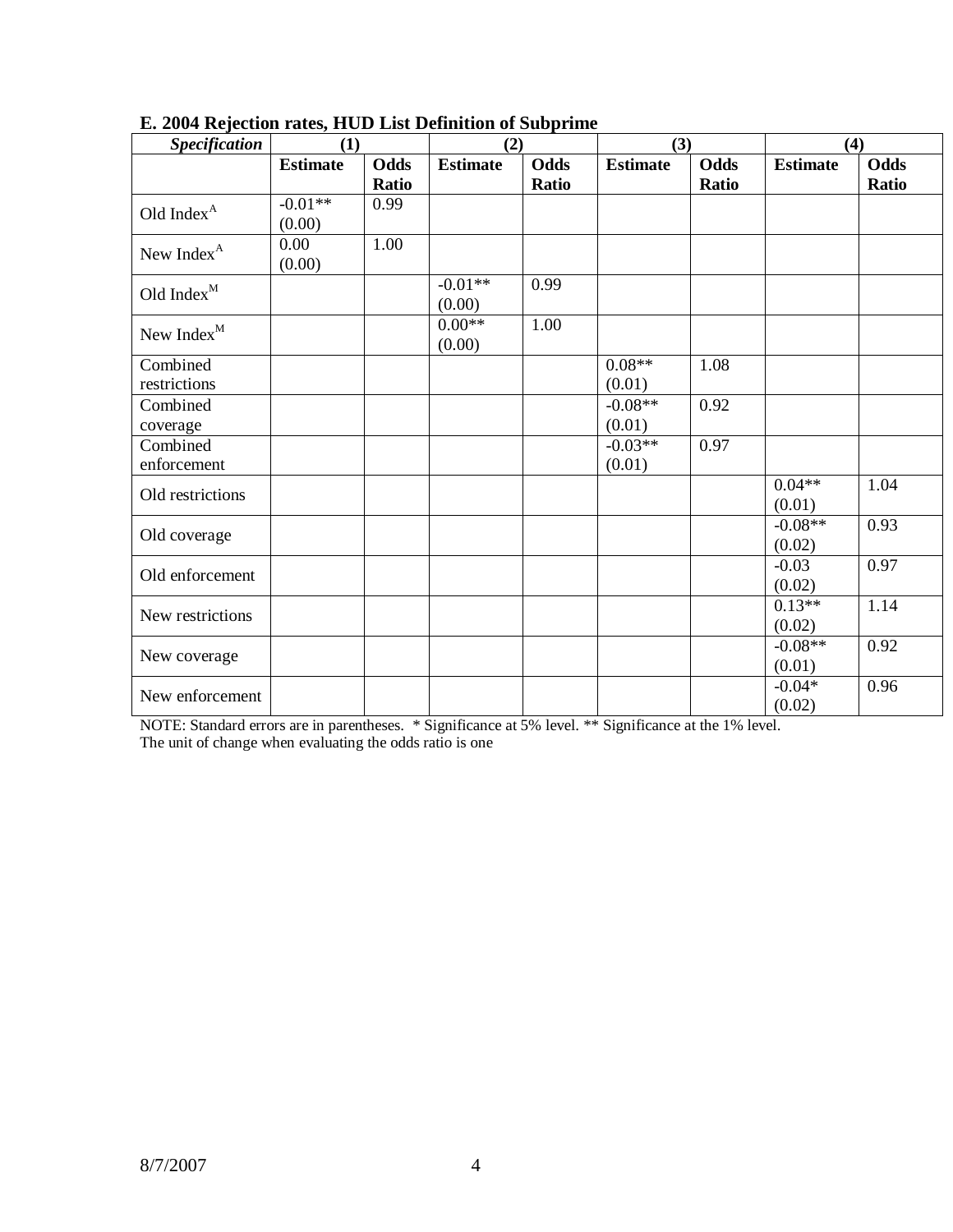$2$  In 1998, subprime mortgages comprised 2.4% of outstanding home mortgage loans; by the second quarter of 2006, they made up 13.4%. Duncan (2006).

 $3$  While predatory lending is hard to define with precision, it generally either involves excessive prices in view of the borrowers' risk or lending without regard to borrowers' ability to repay. Engel and McCoy (2006) define predatory lending as a syndrome of loan terms or practices involving one or more of the following features: (1) loans structured to result in seriously disproportionate net harm to borrowers; (2) rent-seeking; (3) illegal fraud or deception; (4) other information asymmetries favoring brokers or lenders; (5) mandatory arbitration clauses; (6) lending discrimination; and (7) servicing abuses.

 $4$  On a parallel front, federal, state and local authorities have brought civil and criminal claims against numerous subprime mortgage lenders and brokers for violations of lending laws, see e.g. Engel & McCoy (2007).

 $5$  Azmy (2005).

 $6$  For discussion of negative externalities from abusive mortgage lending, see, e.g., Apgar & Duda (2005), Engel (2006), and Quercia, Cowan & Moreno (2005).

 $7$  For the year ending December 30, 2006, delinquencies stood at 13.3 percent for subprime loans generally and 14.4 percent for subprime adjustable-rate mortgages. Mortgage Bankers Association (2007).

8 Peterson (2004).

<sup>9</sup> Eskridge (1984); Whitman (1992). Colorado, Idaho, Indiana, Iowa, Kansas, Maine, Oklahoma, South Carolina, Utah, Wisconsin, and Wyoming adopted the Uniform Consumer Credit Code. Legal Information Institute (2007). Not all states' versions of the U.C.C.C., however, regulate prepayment clauses or balloon clauses.

<sup>10</sup> 15 U.S.C. § 1602(aa)(1)–(4); 12 C.F.R. § 226.32(a)(1), (b)(1). For 2007, the dollar trigger was raised to \$547. 71 Fed. Reg. 46388 (Aug. 14, 2006). HOEPA contains a complex system of exclusions from "total points and fees." The exclusions include certain application fees, late charges, closing costs, securityinterest charges, and filing and recording fees. National Consumer Law Center § 3.9 (1999).

<sup>11</sup> Federal Reserve System (2001), at  $65,606-65,610$ .

 $12$  Loan flipping involves refinancing a residential mortgage with high fees in order to strip equity from a home, with little or no benefit to the borrower. When loan flipping occurs, often it is instigated by the original lender, mortgage broker, or one of their affiliates.

<sup>13</sup> 12 C.F.R. §§ 226.32, 226.34. In general, holders of HOEPA loans "are subject to all claims and defenses ... that could be raised against the original lender." 15 U.S.C. § 1641(d)(1).

 $14$  Demyanyk (2006) has surmised that states with comparatively high-income inequality are more likely to pass mini-HOEPA statutes. According to her estimates, every 10 percent increase in income inequality in a

 $1$  The subprime market is designed for borrowers with unconventional or blemished credit histories and charges higher interest rates and fees.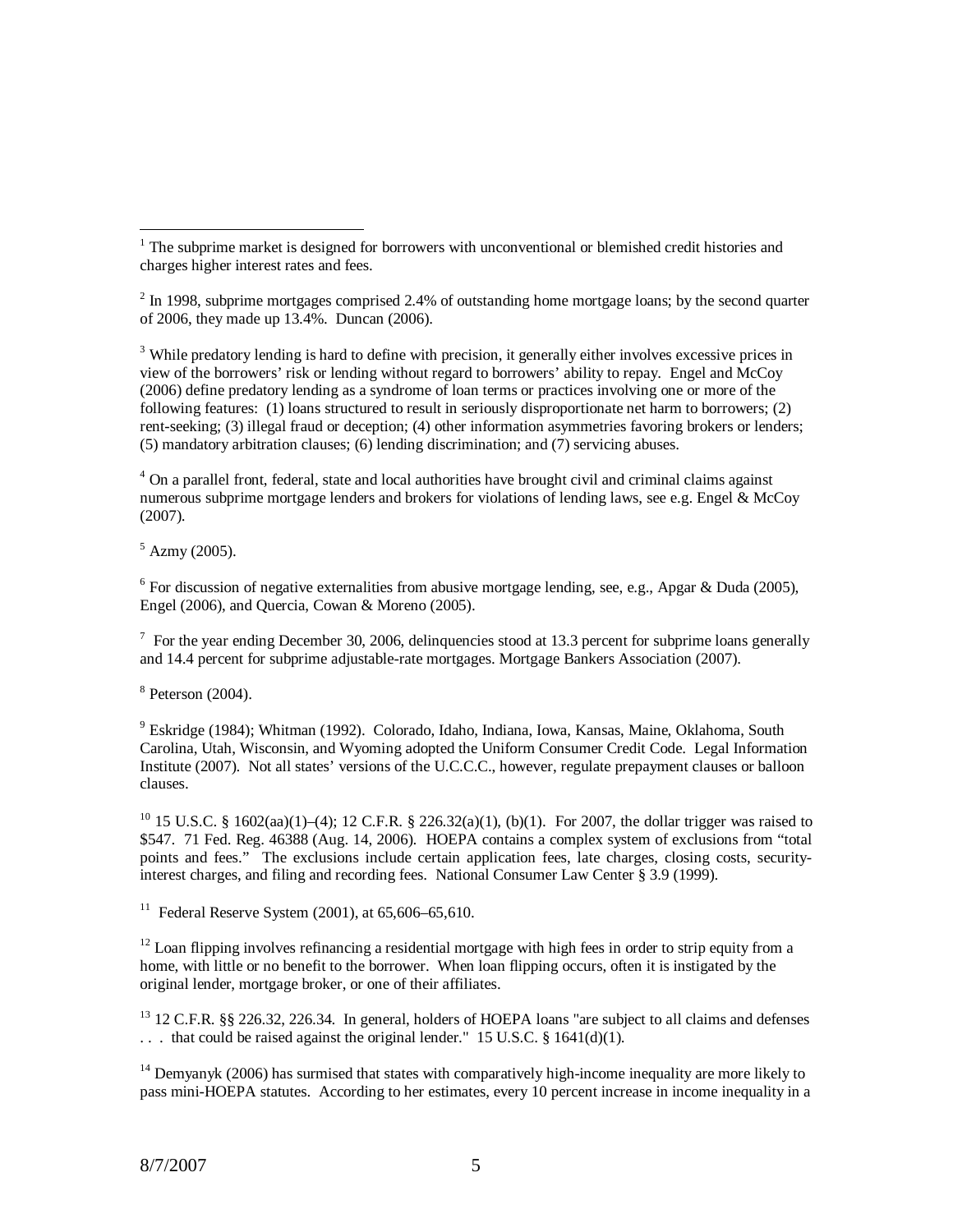state in the current period made it 8 percent more likely that a state would adopt a predatory lending law in the next period.

When legislative campaigns stalled at the state level, some cities and counties passed antipredatory lending ordinances of their own. These include Atlanta, Chicago, Cleveland, Cleveland Heights, Cook County (IL), Dayton, DeKalb County (IL), Detroit, Los Angeles, New York City, Oakland, Philadelphia, and Toledo. All of these ordinances have been enjoined by court order, preempted by state legislation, or limited in coverage to lenders who contract with the cities. In most cases, these ordinances never took effect or if they did take effect, they did so only briefly.

<sup>15</sup> Renuart & Keest (2005), §§ 3.10.1, 3.10.2 at n. 679; see *infra* note 23.

16 12 C.F.R. § 560.2; Renuart & Keest (2005), § 3.5.3.

 $17$  69 Fed. Reg. 1904 (Jan. 13, 2004) (codified at 12 C.F.R. §§ 34.3, 34.4). In the years preceding this regulation, the O.C.C. issued several preemption rulings applying to discrete laws in individual states. In the most famous of these rulings, issued in 2003, the O.C.C. preempted the Georgia Fair Lending Act. Renuart & Keest (2005), § 3.4.6.1.

18 See, *e.g*., O.C.G.A. §7-6A-12; Johnson (1995).

 $19$  The article did not explain how subprime loans were defined. The American Financial Services Association represents large subprime lenders. At the time of the study, its members included Ameriquest Mortgage Company, Conseco Financial Corporation, Countrywide Home Loans, Equity One, CitiFinancial, Household Finance Corporation, Key Consumer Real Estate, Washington Mutual Finance, and Wells Fargo Financial, Inc.

 $20$  The study only compared subprime lending before and after the law's enactment date, rather than before enactment and after the full effective date. Although the authors conceded that that "window for detecting changes in lending patterns following passage of the North Carolina statute [was] narrow," they argued that "creditors would not wait for the law to be fully effective to adjust their operations" because some parts of the law (including the ban on prepayment penalties) became effective in part on October 1, 1999 and even those provisions that did not go into effect until June 1, 2000 were known by July 1999, when the law was passed. *Id.* at 422.

<sup>21</sup> From 1982 through year-end 2003, South Carolina banned prepayment penalties in most personal mortgages of up to \$100,000. Former S.C. Code Ann. § 37-10-103 (2001). Another control state, Virginia, had a similar ban. Starting in 1987 and continuing today, Virginia limited the size of prepayment penalties in junior lien residential mortgages. The state later banned prepayment penalties altogether in refinancings of those mortgages by the same lender or an assignee. Va. Stat.  $\S$ § 6.1-330.83 & 6.1-330.85 (2006). Meanwhile, Tennessee's usury law required disclosure of certain prepayment penalties in residential mortgages as of January 1, 2001. Tenn. Code Ann. § 47-14-108 (2006).

Until July 2003, the federal Alternative Mortgage Transaction Parity Act (AMTPA) preempted state restrictions on prepayment penalty and balloon clauses for mortgages other than fixed-rate, fully amortizing mortgages made by "state housing creditors" (*i.e.*, non-depository lenders). AMTPA preemption applied in all states except six states that timely opted out of AMTPA's coverage. Renuart & Keest (2005), §§ 3.10.1, 3.10.2. In July 2003, the U.S. Office of Thrift Supervision (2003) issued a ruling reversing federal preemption of state prepayment penalty laws under AMTPA. The ruling thus revived state laws regulating prepayment penalties for non-depository finance companies.

 $22$  For comment on this study, see Center for Responsible Lending (2004).

<sup>23</sup> Scheessele (1999); HUD Subprime and Manufactured Home Lender List (2007).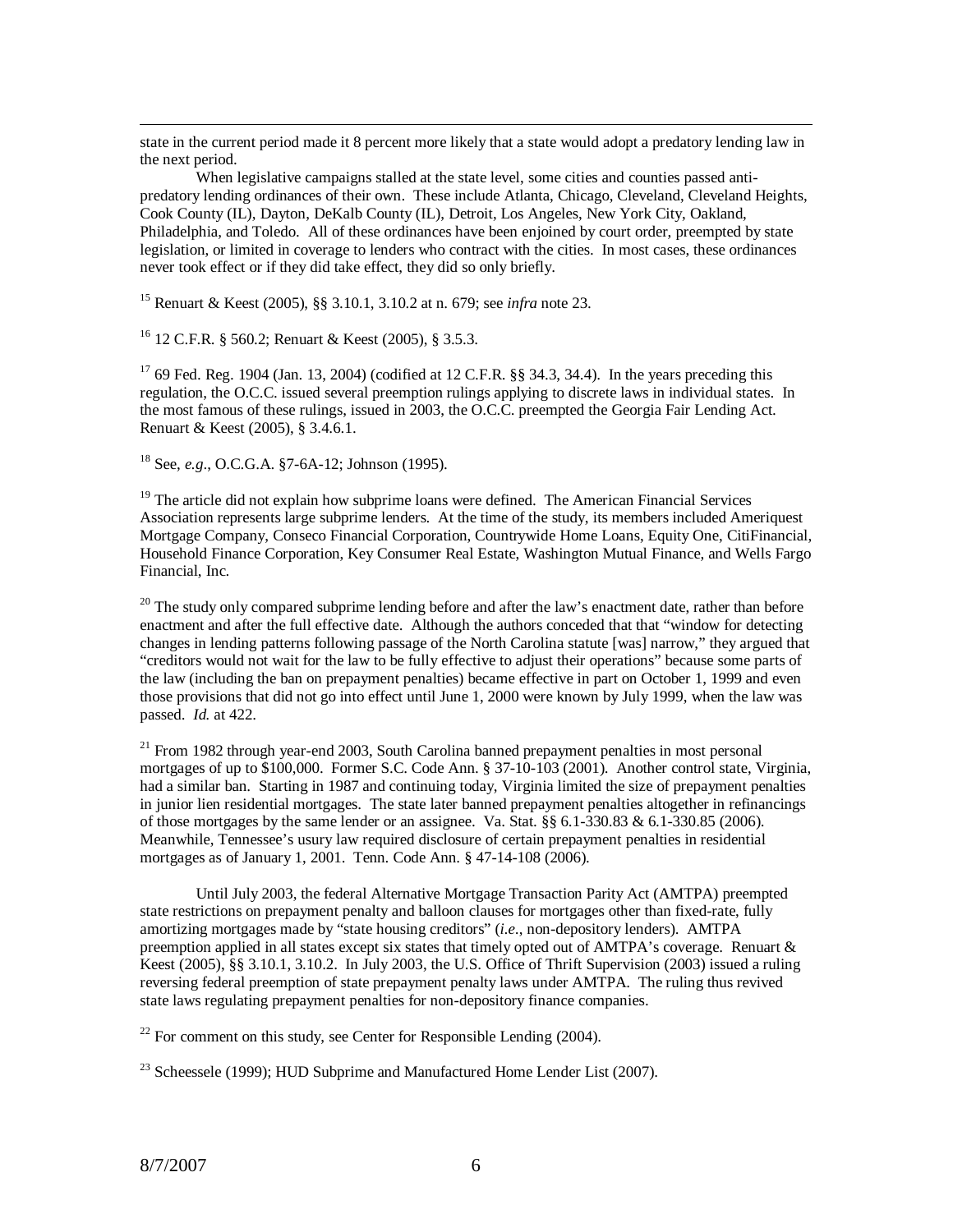<sup>24</sup> Defined as a prepayment penalty of more than three years, a balloon payment, and/or a combined loanto-value ratio of 100 percent or more. For debate of an earlier draft of this study, see U.S. Office of the Comptroller of the Currency (2003), Litan (2003) and Stegman, Quercia & Davis (2003).

 $25$  Quercia, Stegman & Davis (2004) at 596.

<sup>26</sup> The Philadelphia ordinance took effect on April 19, 2001. Philadelphia Municipal Ordinance 00-715A (2000). The Pennsylvania legislature preempted the city ordinance effective June 25, 2001. 63 Pa. Stat. 456.504. The study mistakenly used October 1, 2001 through March 31, 2002 as the period in which the Philadelphia was in effect. By then, however, the law had already been overturned.

<sup>27</sup> Another report, by the Center for Statistical Research (2003), estimated that enactment of a law would cause subprime mortgage loans to decrease in New Jersey, based on data from North Carolina after passage of the North Carolina law. The study used rudimentary methodology and studied a time-period that ended twenty months before the New Jersey law was passed.

 $28$  Morgan Stanley (2002) at 11.

<sup>29</sup> In Georgia (but not New Jersey), the reduction in overall subprime originations was attributable to a decline in loans with predatory features. Li & Ernst (2006) at 13-14.

<sup>30</sup> Compared with the control states, nominal interest rates rose an average of 15.4 basis points on fixed-rate 30-year subprime mortgages without prepayment penalties in Georgia and rose 17.3 basis points on average on adjustable-rate 2/28 hybrid mortgages without prepayment penalties in Virginia. *Id*. at 16-17. It is possible that the Georgia wild card statute (see note 19 *supra*) helps explain the Georgia results.

 $31$  The sample included border counties in ten states with anti-predatory lending laws – California, Connecticut, Florida, Georgia, Maryland, Massachusetts, North Carolina, Ohio, Pennsylvania, and Texas – and border counties in adjacent, unregulated states as controls. Ho and Pennington-Cross (2006b) at 218.

 $32$  After doing our own legal research, we recalculated the 22 individual state rankings based on the coverage and restrictions indexes in this paper. Arkansas, California, Colorado, Connecticut, , Maryland, Massachusetts, North Carolina, New Mexico, Okalahoma, South Carolina, and Utah had the strongest combined rankings for coverage and restrictions of the 22 states.

<sup>33</sup> Prior research has typically relied on summaries of state and local anti-predatory lending laws compiled by law firms and trade associations.

34 Standard & Poor's (2005).

 $35$  As of January  $5<sup>th</sup>$ , 2007 the list was only available for 2004 HMDA. This list is a lender list so loans identified as subprime are likely to also include some prime loans and loans identified as prime are likely to include some subprime loans.

<sup>36</sup> Therefore the average for Index<sup>A</sup> is 3 by design, and the average for Index<sup>M</sup> will deviate slightly depending on the distribution of scores. In addition, relative to index<sup>A</sup>, the standard deviation of the index<sup>M</sup> will be larger.

 $37$  This is done because HMDA reports data annually with no other more detailed date information. As a result, the 2004 sample will only include loans that were in effect before January 2004 and the 2005 sample will only include laws that were in effect before January 2005.

<sup>38</sup> State homestead exclusions are another legal consideration that could conceivably influence subprime market outcomes. However, those exclusions do not generally apply to efforts of creditors to enforce